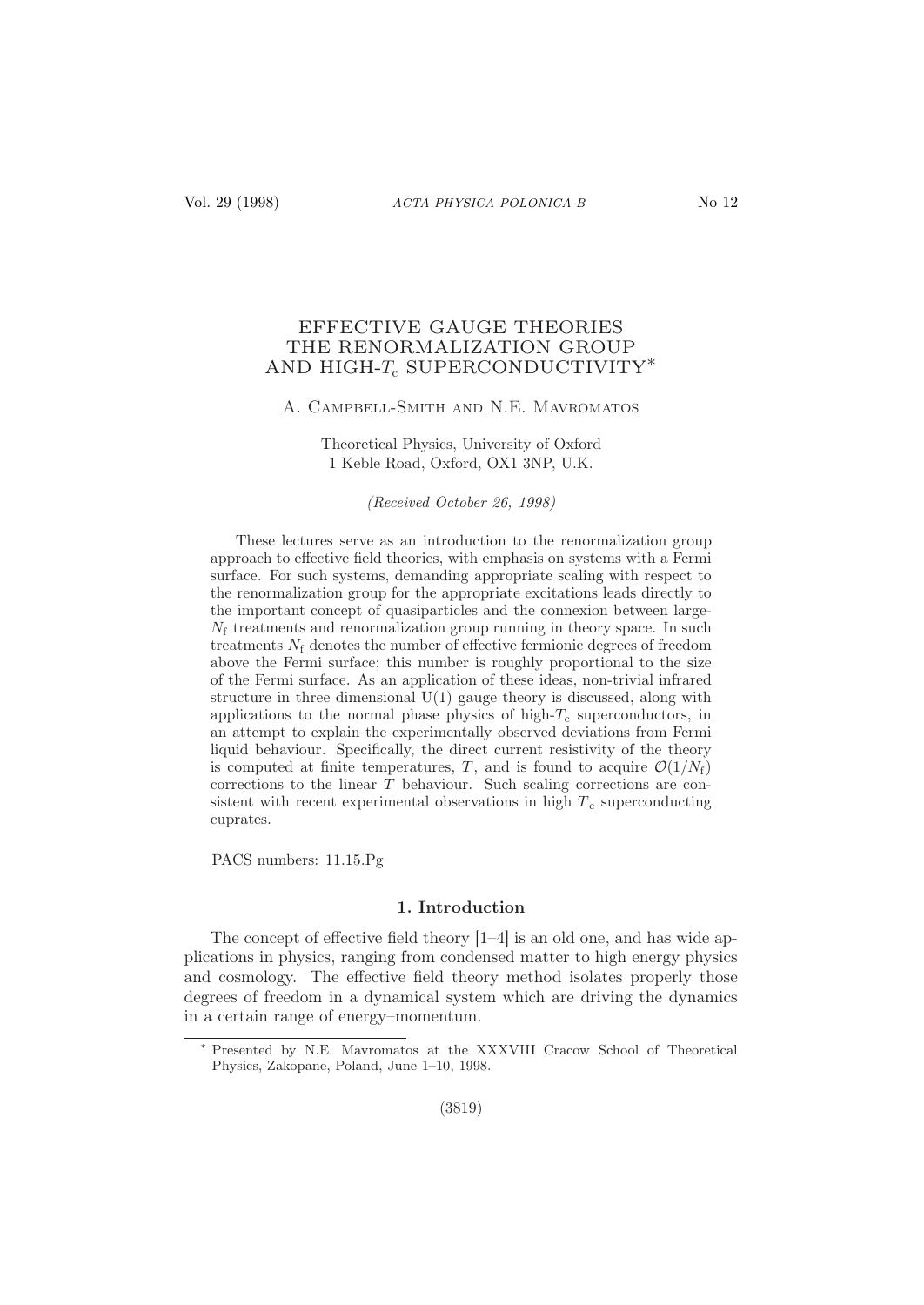Formally, an effective field theory is represented by a functional integral in which we perform an appropriate splitting of the field-theoretic degrees of freedom  $\{\phi(x)\}$ :

$$
\{\phi(x)\} = \{\phi_H(x)\} + \{\phi_L(x)\}.
$$
 (1.1)

The fields  $\phi_H$  ( $\phi_L$ ) have Fourier components corresponding to momenta  $k >$  $\Lambda$  ( $k < \Lambda$ ) where  $\Lambda$  is a characteristic energy scale in the problem which defines the low energy effective dynamics. Now the effective field theory below the scale  $\Lambda$  is obtained formally by integrating out the high-frequency modes  $\phi_H$  in the functional integral. What remains after the integrations defines the *effective Lagrangian density*  $\mathcal{L}_{eff}(\phi_L, \dot{\phi}_L)$  which is an infinite series in a derivative expansion and describes the low energy dynamics. The issue of whether the splitting  $(1.1)$  can always lead to a meaningful effective theory is a very complicated one, and in general depends on the details of the dynamics and the cut–off scale  $\Lambda$ . In most cases of interest, however, the concept of an effective theory is useful in describing the basic features of the underlying dynamics (below the scale  $\Lambda$ ) in a simple way.

One of the most important tools in the study of effective field theories is the renormalization group  $[1,5-7]$ . This technique allows one to group effective field theories with apparently very different interactions into categories which emphasise their common features, e.g. similar scaling exponents of certain correlation functions (which can be measured experimentally). Such groups of effective theories are termed "universality classes" and prove essential in understanding the similar properties of ostensibly different physical systems: all systems in the same universality class flow to the same renormalization group fixed point [1].

The aim of this set of lectures is to introduce the concept of an effective field theory and the associated renormalization group techniques, first in a generic way, and later on through some specific and physically interesting examples; these will include the BCS superconductivity phenomenon (as a guided exercise for the reader) and a possible explanation of the abnormal properties of high-temperature superconductors in their normal phase.

The structure of the lectures is as follows: in the first half of the lectures (Sections 2–3) the basic features of the renormalization group approach to effective field theories is discussed briefly. Particular attention is paid to discussing scaling properties of systems with a Fermi surface, relevant for condensed matter applications. The important concept of quasiparticles is introduced in Section 3. These are excitations of the Fermi surface which are appropriately dressed so as to have the correct scaling under the renormalization group.

An interesting application concerning the representation of the Landau Fermi liquid theory as a theory with a trivial infrared fixed point concludes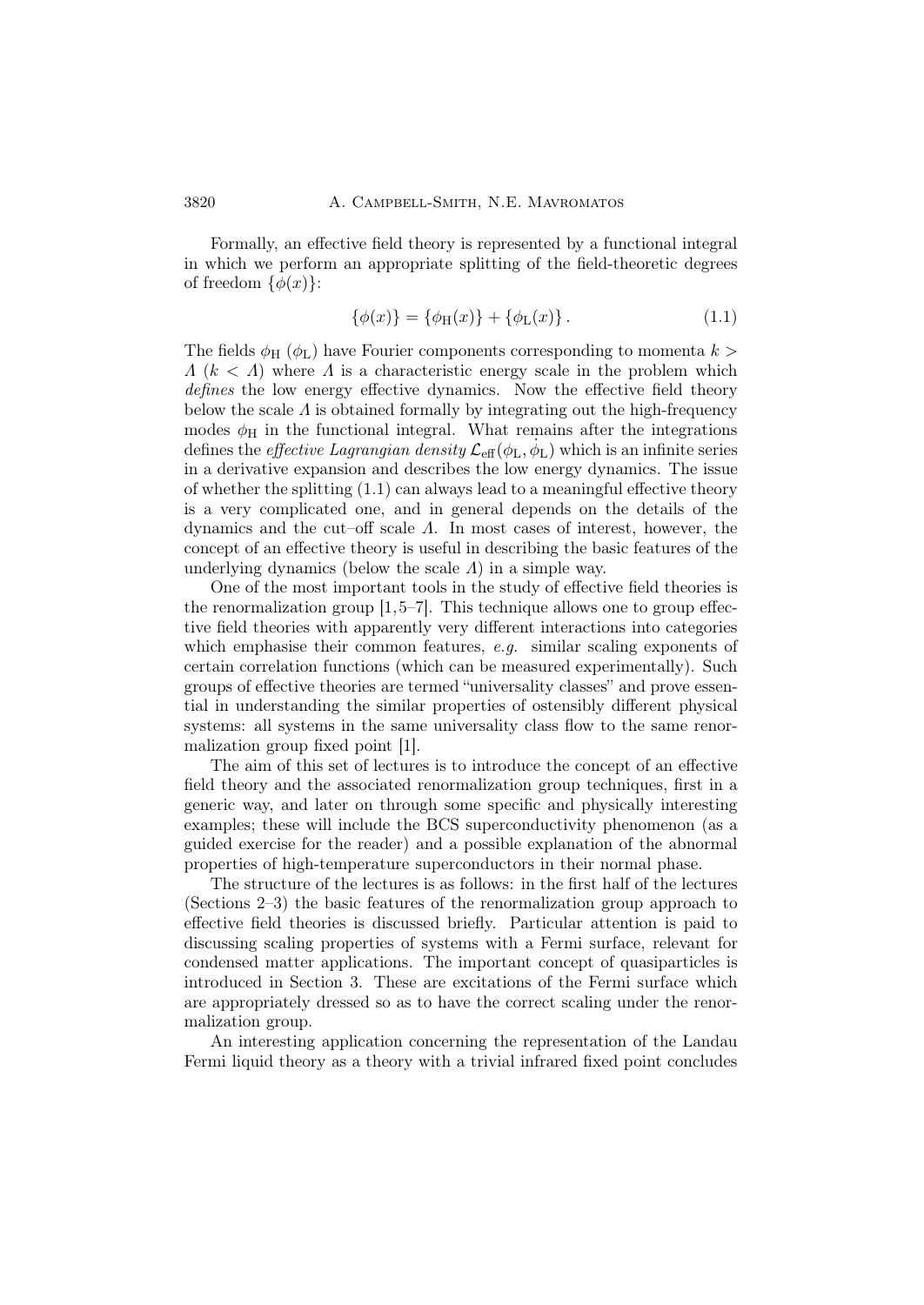the first half of the lectures. In this model the quasiparticle degrees of freedom below a scale Λ appear as fermions with a Λ-dependent "flavour number"  $N_f(\Lambda)$ , which runs to infinity as  $\Lambda/P_F \longrightarrow 0$  ( $P_F$  being the typical size of the Fermi surface).

In the second half of the lectures (Section 4 ff.) a second application of the renormalization group and effective theories is considered: that of trying to understand the abnormal behaviour of high temperature superconductors in their normal (chirally symmetric) phase in terms of deviations from the Fermi liquid trivial infrared fixed point. In the context of the gauge theory approach to the physics of doped antiferromagnets, believed to simulate the physics of high temperature superconductivity, it is demonstrated using methods of effective field theory that three dimensional  $U(1)$  gauge theory  $(QED<sub>3</sub>)$  is characterized by a non-trivial infrared fixed point. The fermiongauge field interaction vertex becomes marginally relevant and drives the theory to non-Fermi liquid behaviour in the infrared. The fixed point structure is non-perturbative and is discovered using a renormalization group improved Dyson–Schwinger analysis [8].

The interesting feature of the QED<sup>3</sup> Dyson–Schwinger resummed problem is that the "running" coupling coincides with the inverse of a fermion flavour number, thereby providing an interesting application of the abovementioned effective running of flavour number in the context of condensed matter physics. Some physical consequences of this phenomenon, concerning the scaling of the electrical resistivity in  $QED<sub>3</sub>$  at finite temperature are discussed with the aim of comparing the results with the phenomenology of the normal phase of high temperature superconductors (Section 6).

Finally, we present conclusions and outlook in Section 7.

## 2. Effective field theory

### 2.1. Generic analysis of Wilsonian approach

Consider a field theory in which an energy scale  $E_0$  is introduced. This energy scale need not be associated with the normal divergence-cancelling cut–offs in field theory. Effective field theory is a method for analysing the physics at lower energy scales  $E \ll E_0$ . To construct the effective field theory, split the fields into high and low frequency components  $\phi_H$  and  $\phi_L$ with frequencies above and below the scale  $\Lambda \sim E_0/\hbar$  respectively (from here on  $\hbar \equiv 1$ :

$$
\{\phi(\omega)\} = \{\phi_H(\omega)\} + \{\phi_L(\omega)\},\tag{2.1}
$$

where

$$
\begin{aligned}\n\{\phi_H(\omega)\} &= \{\phi(\omega) \,:\, \omega > \Lambda\}, \\
\{\phi_L(\omega)\} &= \{\phi(\omega) \,:\, \omega < \Lambda\};\n\end{aligned}\n\tag{2.2}
$$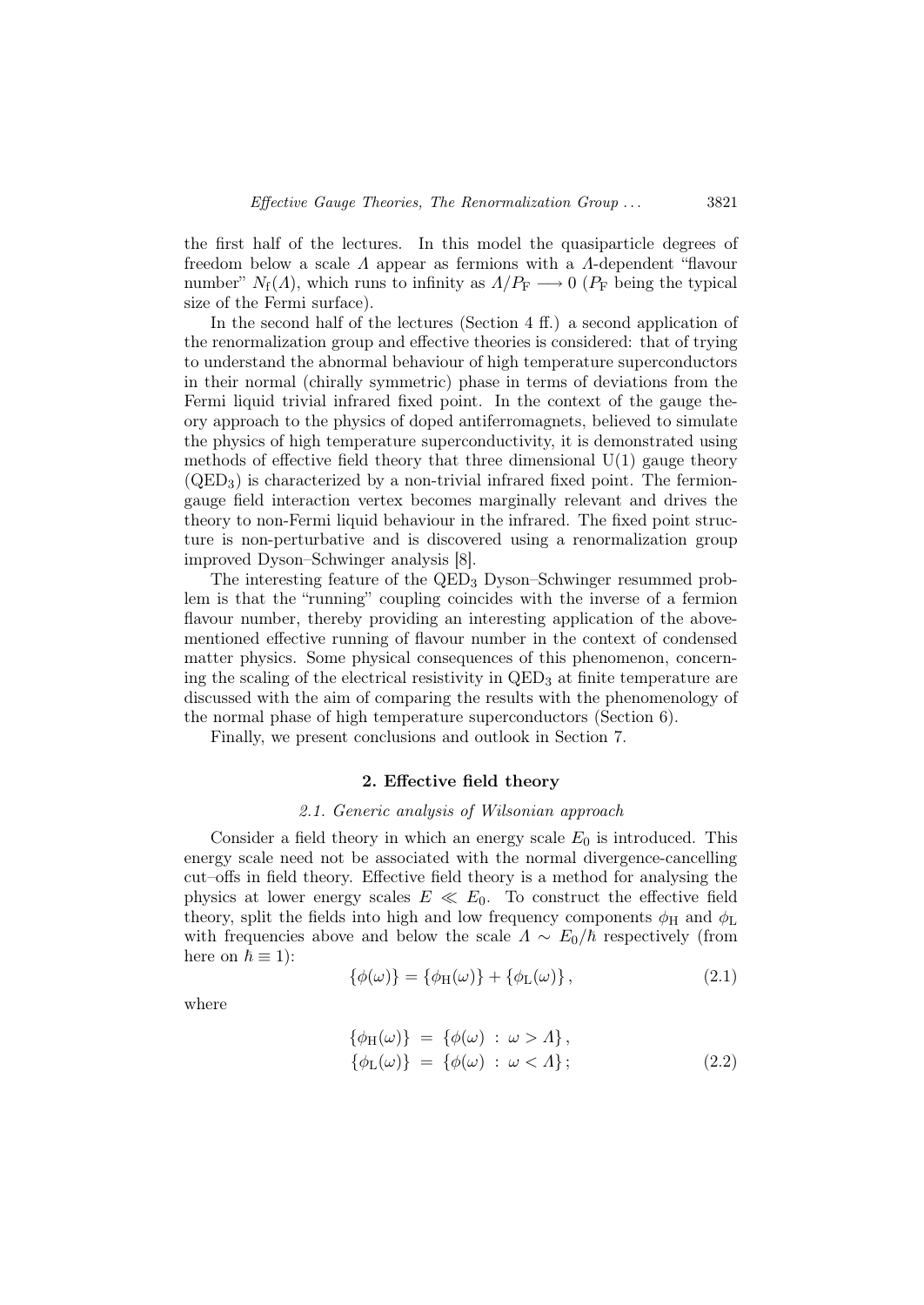in general the split can be performed smoothly or sharply: the specifics of the split will not matter here.

Now the high-frequency components  $\phi_H$  are integrated out in the functional integral

$$
\int D\phi_{\rm L} \int D\phi_{\rm H} e^{iS(\phi_{\rm H}, \phi_{\rm L})} = \int D\phi_{\rm L} e^{iS_A(\phi_{\rm L})}, \qquad (2.3)
$$

and the Wilsonian effective action  $S_A(\phi_L)$  is given by

$$
e^{iS_A(\phi_L)} = \int D\phi_H \, e^{iS(\phi_L, \phi_H)} \,. \tag{2.4}
$$

The effective action  $S_A$  can be expanded in a complete set of local operators:

$$
S_A = S_0(A, g^*) + \sum_{i} \int d^D x \ g^i \Theta_i \,, \tag{2.5}
$$

where the sum runs over all local operators  $\Theta_i$  allowed by the symmetries of the model and the  $\{g^i\}$  are the associated couplings, which may be thought of as coordinates in coupling space. The set of couplings  $\{g^*\}$  denote the (trivial) fixed point of the theory (see Section 2.2), which for convenience can be chosen to be  $g^* = 0$  (the origin of coupling space) so that the expansion point  $S_0$  is the free action. Some elementary dimensional analysis from the free action yields the scaling dimension of the operators and couplings:

$$
\begin{array}{ccc}\n\Theta_i & \longrightarrow & E^{h_i}, \\
g^i & \longrightarrow & E^{D-h_i}.\n\end{array} \tag{2.6}
$$

These scalings can be used to derive a dimensional estimate of the magnitude of an operator in  $S_A$ ,

$$
\int d^D x \,\Theta_i \sim E^{h_i - D}.
$$

Introducing the dimensionless couplings

$$
\lambda^i = g^i \Lambda^{h_i - D} \,, \tag{2.7}
$$

it can be seen that the  $i<sup>th</sup>$  term in the action is of order

$$
\lambda^i \left(\frac{E}{A}\right)^{h_i - D} \tag{2.8}
$$

Using this dimensional estimate, the operators in the expansion (2.5) can be classified according as the value of  $h_i - D$  is positive, negative or vanishing; see Table I. If  $h_i - D < 0$  the operator becomes more important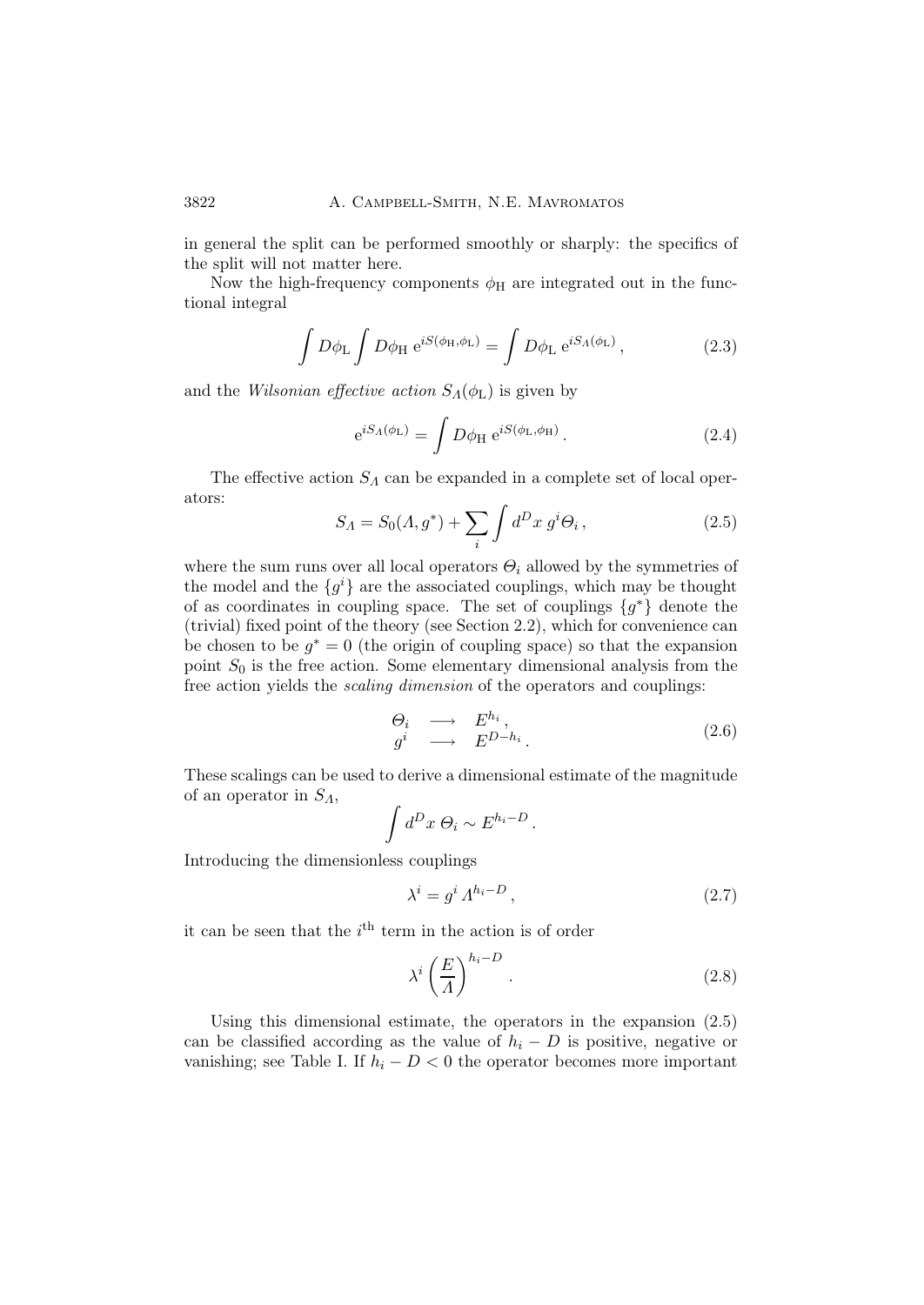#### TABLE I

| $h_i - D$ |                          | Size as $E \longrightarrow 0$ Type of operator | Type of theory                                  |
|-----------|--------------------------|------------------------------------------------|-------------------------------------------------|
| < 0       | Grows<br>Scale invariant | Relevant<br>Marginal                           | Super-renormalizable<br>Strictly renormalizable |
| > 0       | Decays                   | Irrelevant                                     | Non-renormalizable                              |

Classification of operators in an effective field theory

at lower energies, and is called *relevant*. An operator with vanishing  $h_i - D$ is equally important at all energies and is called marginal. Operators with  $h_i - D > 0$  are *irrelevant*, for they become less and less important at low energies.

The lesson to be learned from the power counting above is that the low energy physics is only sensitive to the high energy theory through the marginal and relevant couplings. In most cases there is a finite number of relevant and marginal couplings, so in principle the low energy physics depends on only a finite number of parameters. There are subtleties, however, due to possible infrared structure, *i.e.* divergences in the low energy theory. The simple power counting above is done from the free action, and so the interactions present in the full effective action (2.4) can affect the behaviour: operators can change between being marginal, relevant and irrelevant as a result of the interactions.

#### 2.2. Renormalization group flow equations: β-functions

The scaling derived from simple power counting is modified by interactions in the effective theory; these effects are encoded in the  $\beta$ -function. The β-functions for the renormalized couplings  $g<sup>i</sup>(E)$  are defined as follows:

$$
\beta^i \equiv E \frac{\partial}{\partial E} g^i(E) = y^i g^i(E) + C^i_{jk} g^j g^k + \dots,\tag{2.9}
$$

where  $y^i$  are the anomalous dimensions (due to quantum corrections) and the  $C_{jk}^{i}$  are the coefficients of the operator product expansion pertaining to the three-point functions of the theory:

$$
\langle \Theta_i(x_1) \Theta_j(x_2) \Theta_k(x_3) \rangle_0 = C_{ijk} |x_{12}|^{\delta_{ij} - D} |x_{13}|^{\delta_{ik} - D} |x_{23}|^{\delta_{jk} - D}, \quad (2.10)
$$

where  $\delta_{ij} = y_i + y_j - y_k$ , etc.,  $|x_{ij}| = |x_i - x_j|$  and where  $\langle \cdots \rangle_0$  indicates correlators taken with respect to  $S_0(A, g^*)$  (see Eq. (2.5)).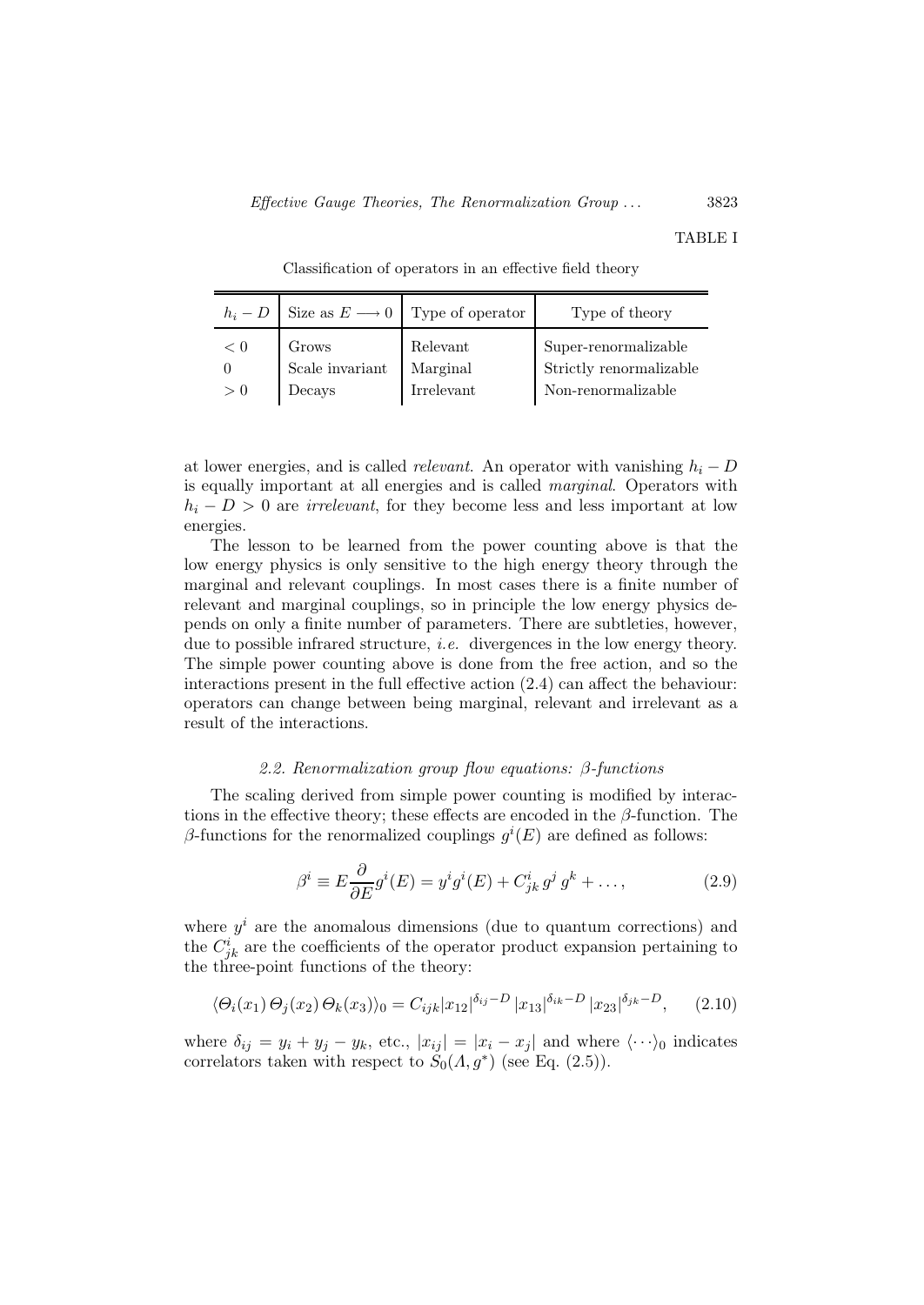In coupling space indices are raised and lowered by the so-called Zamolodchikov [9] metric:

$$
G_{ij} = |x|^{2D - y_i - y_j} \langle \Theta_i(x) \Theta_j(0) \rangle_{S_A}, \qquad (2.11)
$$

where now the symbol  $\langle \cdots \rangle_{S_A}$  indicates correlators taken with respect to the full (interacting) action, Eq. (2.4). The covariant coefficients  $C_{ijk}$  appearing in the three-point functions are totally symmetric in their indices.

Close to the fixed point (at least to order  $g^2$ ), the  $\beta$ -functions defined above are related [10] to a gradient flow in coupling space

$$
\partial_i \Phi(g, g^*, \Lambda) = G_{ij}(g^*, \Lambda) \beta^j(g, g^*, \Lambda).
$$
 (2.12)

The renormalization group invariant flow function  $\Phi$  in two dimensional systems has been related to the components of the stress tensor of the theory [9]. In higher dimensions  $\Phi$  is still not known in closed form, although attempts have been made to relate it to stress tensor components by appropriate extension of the two dimensional case [11]. Notice that the total symmetry of  $C_{ijk}$  is crucial [10] for the gradient flow (2.12).

In the case of two dimensional unitary theories the metric  $G_{ij}$  is manifestly positive definite [9] and hence relations like Eq. (2.12) imply, in view of the renormalization group invariance of  $\Phi$ , that the flow function decreases along the renormalization group trajectories in coupling space:

$$
\partial_t \Phi = -\beta^i \partial_i \Phi = -\beta^i G_{ij} \beta^j < 0 \,, \tag{2.13}
$$

where  $t = \ln(E/A)$  is a renormalization group scale. According to reference [9] the value of the flow function at a fixed point coincides with the central charge of the corresponding two dimensional conformal field theory. Hence the relation (2.13) implies that under relevant perturbations a unitary theory flows along a direction of decreasing central charge. This poses interesting restrictions on the flow of two dimensional theories which might have interesting physical applications [12]. In higher dimensions the proof of such an irreversibility is not yet complete but recently there have been interesting attempts [11]. Such a theorem on the irreversibility of the renormalization group flow in  $D$  dimensions is expected to hold on general grounds for effective field theories are plagued by loss of information from the modes above the scale Λ which are integrated out. Such modes contribute a non-zero entropy change which in the case of two dimensional physics has been shown to correspond to the flow function  $\Phi$ .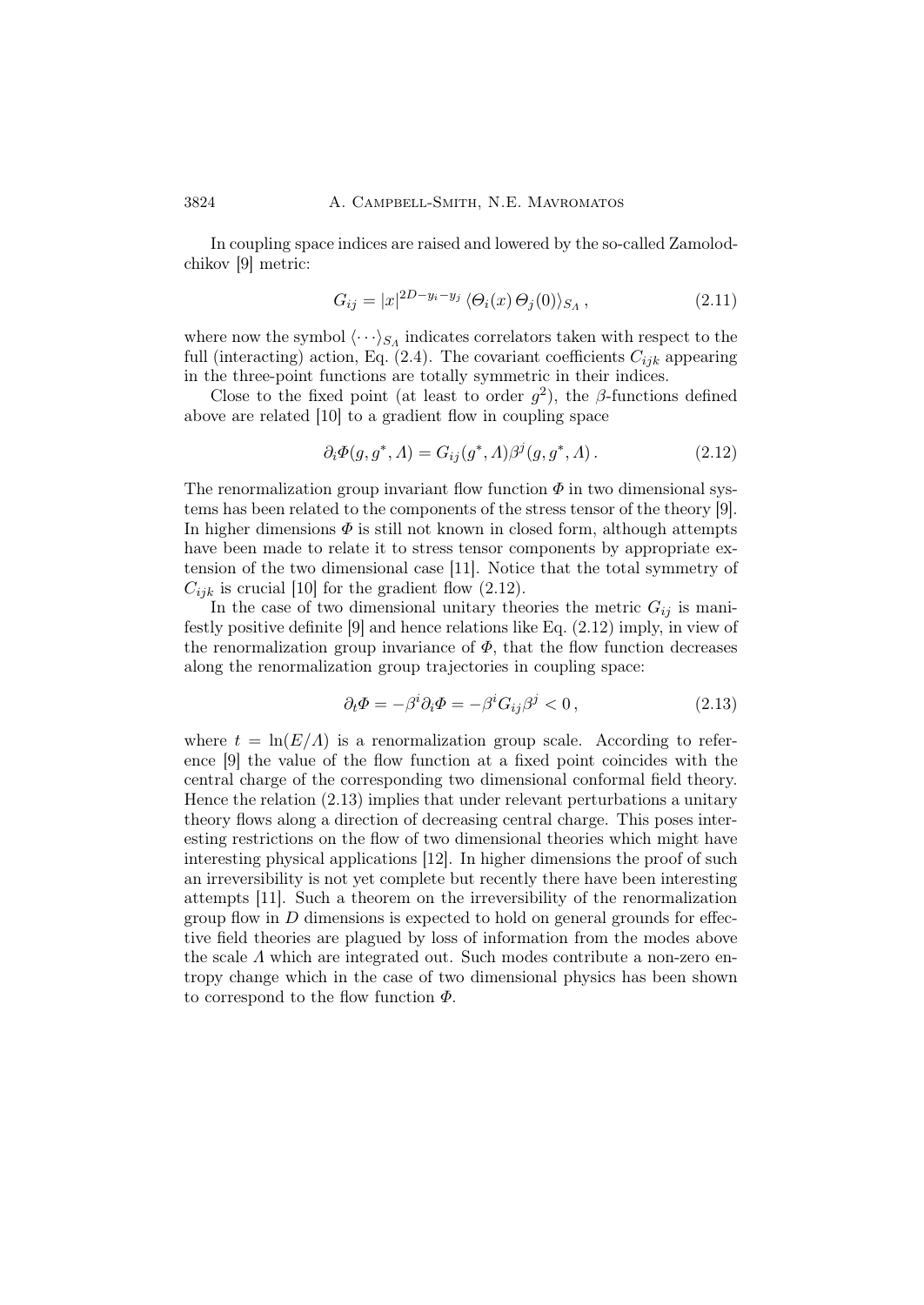# 2.2.1. Example: a single marginal coupling

A single marginal coupling will typically have a  $\beta$ -function as follows:

$$
\beta^g = bg^2 + \mathcal{O}(g^3),\tag{2.14}
$$

which can readily be integrated to give the solution

$$
g(E) = \frac{g(A)}{1 + bg(A) \ln\left(\frac{A}{E}\right)}.
$$
\n(2.15)

For  $b > 0$  the coupling decreases at low energies and is marginally irrelevant. If  $b < 0$  the coupling grows and is marginally relevant. A strictly marginal coupling is only obtained if the  $\beta$ -function vanishes to all orders in q. So it is seen that the physics of a system with a marginal coupling depends on the details of the problem, here encoded in b. A marginally relevant coupling can lead to interesting effects; for example, in QCD a marginally relevant coupling leads to confinement and chiral symmetry breaking; similarly in condensed matter models of the resistivity in the presence of magnetic impurities, the Kondo effect [13] leads to an increase in the resistivity in the deep infrared (the very low temperature region).

For a single coupling the gradient flow relation (2.12) is trivial to prove. It is not at all trivial to prove the relation for models with more than one coupling, for the existence of a gradient flow requires the curl-free condition on the quantity  $G_{ij}\beta^j$ . This has been shown in D dimensions at least in the neighbourhood of a fixed point (to order  $g^2$ ) in reference [10].

### 2.2.2. Super-renormalizable (relevant) couplings: naturalness

In effective field theories, non-renormalizable terms do not cause problems, for there is an ultra violet cut–off which automatically acts as a regulator for the associated divergences. Indeed, non-renormalizable terms have to appear at some scale in the effective theory: in fact the information about where the cut–off must lie is encoded in these terms. For effective field theories there is a new problem, not found in conventional field theories: super-renormalizable terms, which grow below the cut–off. This means that, without unnatural fine-tuning of the original parameters, all masses in the effective field theory must be of order of the cut–off; this is a contradiction, however, for such fields cannot appear in the effective theory at all. So effective theories must be natural, meaning that there must exist symmetries which force the masses to vanish. A pertinent example of this is the  $U_S(1)$ effective gauge field theory of doped antiferromagnets at the  $d$ -wave gap (see Section 6.3.2): the charged excitations are described by Dirac fermions whose masses are forced to vanish by chiral symmetry; there are also gauge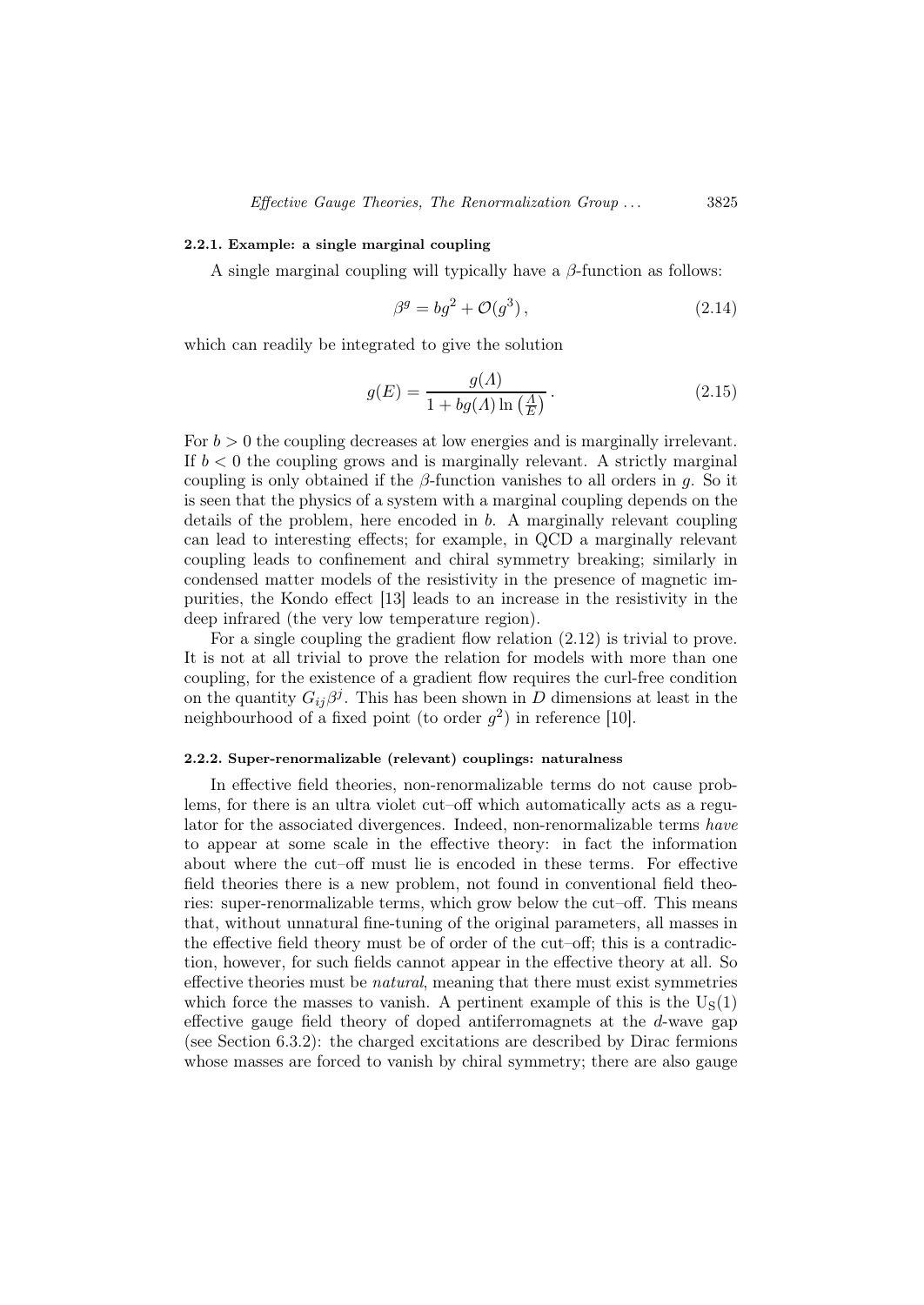## 3826 A. CAMPBELL-SMITH, N.E. MAVROMATOS

fields forced massless by gauge invariance. To include scalars in a model their masses must be forbidden by Goldstone's theorem or supersymmetry.

There is also a problem with super-renormalizable interactions: at scales below the cut–off, the (dimensionless) coupling will grow to larger than unity, and hence the low energy theory may be described by new degrees of freedom: bound states, condensates, etc. An exception to this is when the infrared behaviour is governed by a (non-trivial) fixed point, in which case the theory may still be described by the original degrees of freedom. An example is  $QED_3$  (see Section 4), which is super-renormalizable, but renormalization group improved Dyson–Schwinger analysis reveals a nontrivial infrared fixed point [8]. As will be discussed later in Section 4 ff. this is relevant for the normal phase of high- $T_c$  superconductors.

# 2.3. Concluding remarks

- Effective field theory is a tool for understanding the physics of renormalization.
- Interactions in an effective field theory can be classified as relevant, marginal, or irrelevant according to their scaling properties.
- The infrared physics is only sensitive to the high energy theory through the marginal and relevant couplings.
- When a marginal coupling grows large, interesting physics can result.
- Interesting physics can also arise when a super-renormalizable coupling is driven to a non-trivial infrared fixed point.
- Naturalness: effective theories must be *natural*, in that there must exist symmetries which force parameters which would naturally appear at  $\mathcal{O}(\Lambda)$  to vanish.

## 3. The renormalization group, fermions and the Fermi surface

#### 3.1. Generic analysis

Now the renormalization group approach is applied to the theory of the Fermi surface in condensed matter systems. This will demonstrate the need for the concept of quasiparticles and the provide motivation for large- $N_f$ treatments  $(N_f = \text{flavour number})$  [4].

Slice momentum space into the following sets:  $I_1$ ,  $I_0$ ,  $I_{-1}$ ,  $I_{-2}$ , ...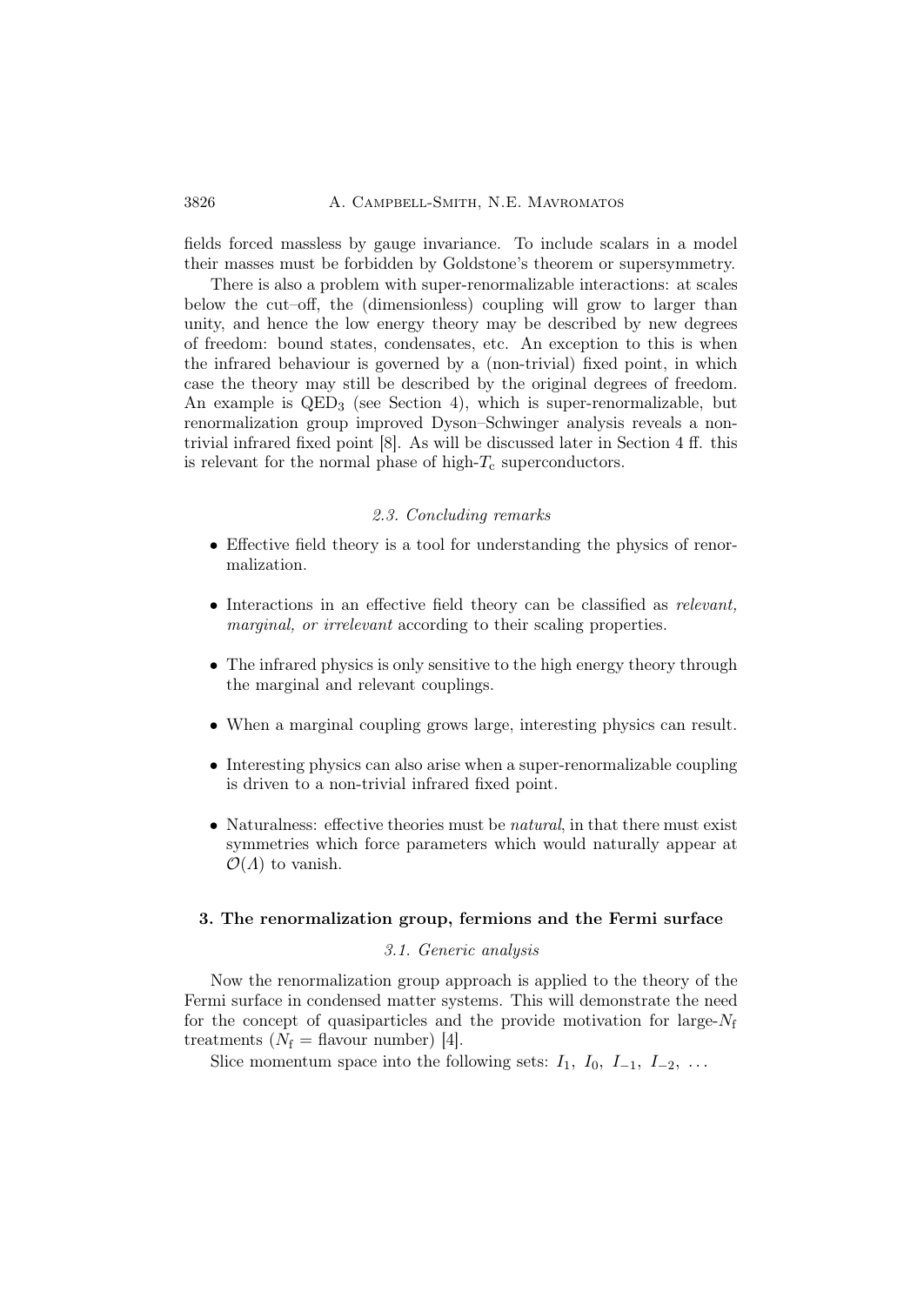$$
I_1 = \left\{ \left( k_0, \vec{k} \right) : \left[ k_0^2 + \frac{(\vec{k}^2 - P_{\rm F}^2)}{2m} \right]^2 \ge P_0^2 \right\}
$$
  
\n
$$
I_n = \left\{ \left( k_0, \vec{k} \right) : (2^{n-1}P_0)^2 \le \left[ k_0^2 + \frac{(\vec{k}^2 - P_{\rm F}^2)}{2m} \right]^2 \le (2^n P_0)^2 \right\} \quad n \le 0.
$$
  
\n(3.1)

The scale  $P_0$  is arbitrary, e.g. the inverse of the range of the potential. The Fermi sphere is defined by:  $(k_0, |\vec{k}| = P_F)$ , and  $(2^n P_0)$  is a measure of the distance of the  $n<sup>th</sup>$  layer from the Fermi surface.

The fermion propagator is given by [14]

$$
G(t,\vec{x}) = \sum_{n=-\infty}^{n=1} G^{(n)}(t,\vec{x}) \equiv \sum_{n=-\infty}^{n=1} \int_{I_n} \frac{dk_0 \, d^d k}{(2\pi)^{d+1}} \frac{e^{-i(k_0 t + \vec{k}\cdot\vec{x})}}{-ik_0 + (\vec{k}^2 - P_{\rm F}^2)/2m}.
$$
\n(3.2)

The  $n<sup>th</sup>$  summand  $G<sup>(n)</sup>$  is the contribution to the propagator coming from the layers at a distance  $\mathcal{O}(2^n P_0)$  from the Fermi surface. This decomposition of the propagator generates a representation for the fermionic fields:

$$
\Psi_{\vec{x}}^{\pm} = \sum_{n=-\infty}^{n=1} \Psi_{\vec{x}}^{(n)\pm},\tag{3.3}
$$

where the plus and minus signs are respectively for "particles" and "holes".

There is a difficulty with the application of renormalization group techniques to this non-relativistic field theory. This is illustrated by an example in three dimensions [4]: for large n and large  $|\vec{x}| + |t|$ , it can be shown that

$$
G^{(n)}(t,\vec{x}) \sim 2^{2n} m \, P_{\rm F} \, P_0 \, \left[ t \frac{\sin \left( P_{\rm F} |\vec{x}|\right)}{P_{\rm F} |\vec{x}|} + \frac{m \cos \left( P_{\rm F} |\vec{x}|\right)}{P_{\rm F}} \right] \mathcal{G}(2^n t P_0, 2^n \vec{x} P_0) \,. \tag{3.4}
$$

While the function G scales normally, *i.e.* depends on  $(t, \vec{x})$  only as  $(2^n P_0 t,$  $2^{n}P_0\vec{x}$ , there is a problematic oscillation on a scale  $P_{\rm F}^{-1}$  and a scaleless singularity  $|\vec{x}|^{-1}$  so overall the propagator does not scale properly. This is unlike the situation in relativistic field theories as discussed in the Section 2 where  $P_F$  is vanishing; so how can fields be assigned scaling dimensions and how can couplings be identified as marginal, relevant or irrelevant? The resolution is in the concept of quasiparticles [4], which are the subject of the next subsection.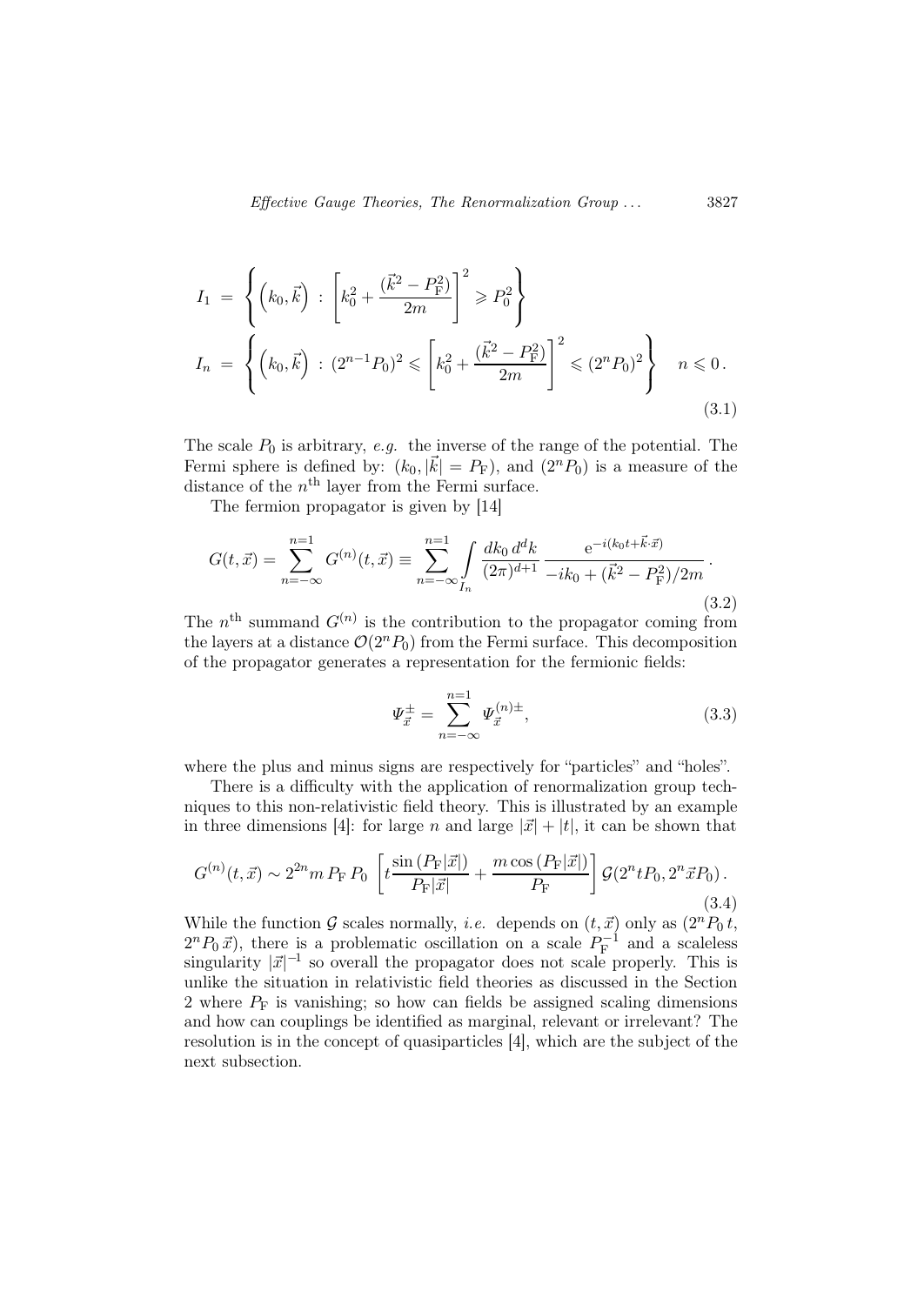## 3.2. Quasiparticles

Consider the following expansion of the particle/hole fields:

$$
\Psi_{\vec{x}}^{\pm} = \int \limits_{|\vec{\omega}|=1} d\vec{\omega} \ e^{\pm i P_{\rm F} \vec{\omega} \cdot \vec{x}} \Psi_{\vec{x},\vec{\omega}}^{\pm} . \tag{3.5}
$$

The integration is over the unit sphere, and so  $P_F \vec{\omega}$  is a momentum on the Fermi sphere.

Inserting the Fourier transform of  $\Psi^{\pm}_{\vec{x}, \vec{\omega}}$ ,

$$
\Psi_{\vec{x}}^{\pm} = \int d\vec{k} \int \limits_{|\vec{\omega}|=1} d\vec{\omega} \ e^{\pm i(P_{\rm F}\vec{\omega} - \vec{k}) \cdot \vec{x}} \tilde{\Psi}_{\vec{x},\vec{\omega}}^{\pm} . \tag{3.6}
$$

So here the quantity  $-\vec{\kappa} = P_{\text{F}} \vec{\omega} - \vec{k}$  plays the rôle of a momentum, as measured from the surface of the Fermi surface (see figure 1). The integration over the orientation  $\vec{\omega}$  has to be performed at the very end of the computations.



Fig. 1. The Fermi Surface of effective radius  $\mathcal{O}(P_F)$  (assuming a near-spherical shape), showing the quasiparticle momentum as measured from the surface.

The advantage of using the quasiparticle degrees of freedom was indicated in the last Section; it is because they have the correct scaling behaviour and so admit a conventional renormalization group treatment. The quasiparticle propagator reads:

$$
G^{(n)}(\vec{x}, \vec{\omega}; \vec{x}', \vec{\omega}') = \delta(\vec{\omega} - \vec{\omega}') G^{(n)}(\vec{x} - \vec{x}'; \vec{\omega}). \tag{3.7}
$$

Now for large  $n$  it is possible to show  $[4]$  that the quasiparticles scale in all dimensions (D) like  $2^{n/2}$  and hence have mass dimension  $\frac{1}{2}$ :

$$
G^{(n)}(\vec{x}, \vec{\omega}) \sim 2^n P_{\mathcal{F}}^{D-1} P_0 \left( 2^n P_0 t - 2i P_0 \vec{\omega} \cdot \vec{x} \right) G^{(n)}(2^n P_0 \vec{x}). \tag{3.8}
$$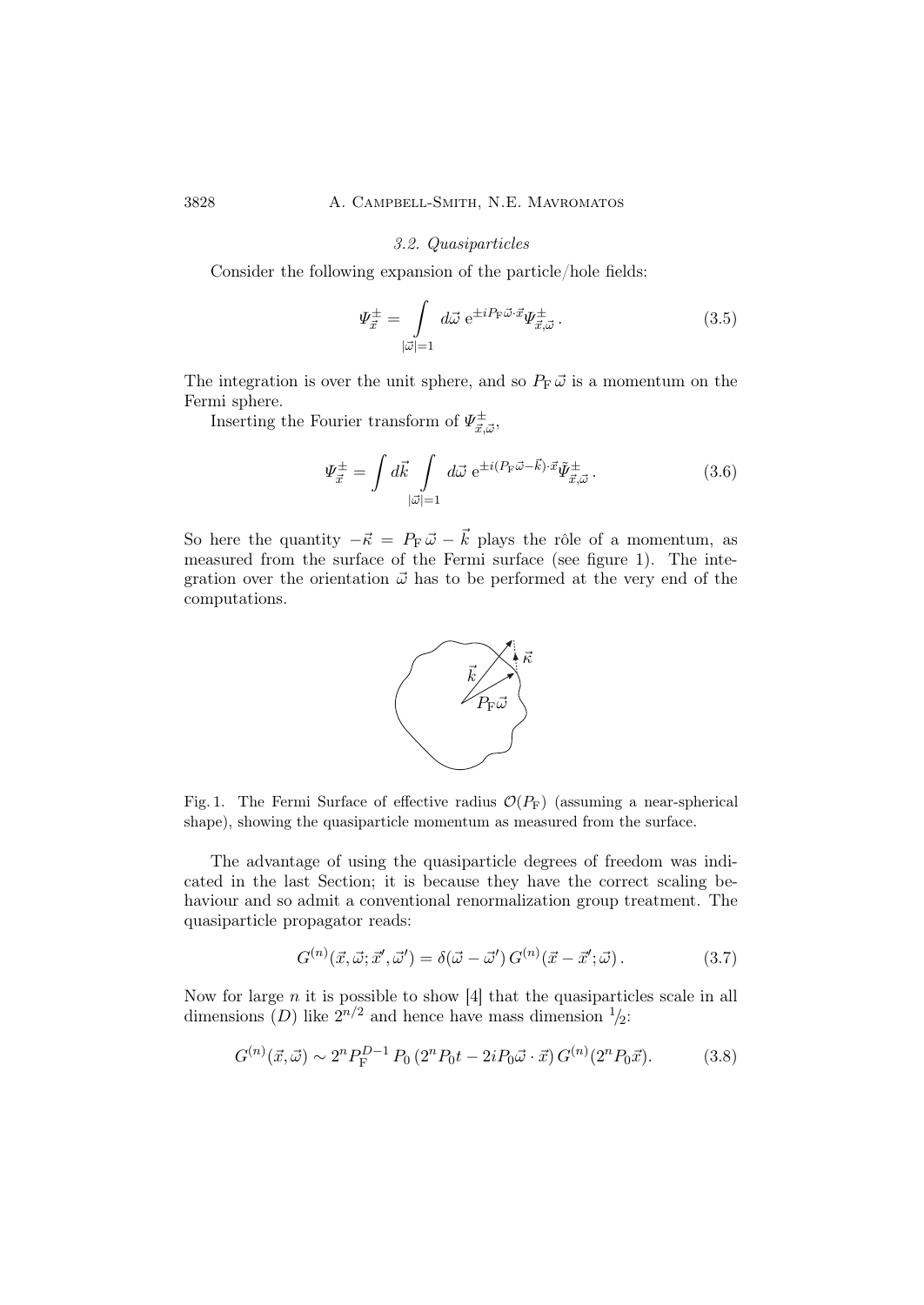

Fig. 2. The orientation space is sliced into angular cells. Note that the width of the cells could in principle be some function of  $\Lambda/P_F$ .

Quasiparticles appear as a consequence of non-trivial Fermi surfaces, about points at which the dispersion relation has been linearized. To illustrate, a model in  $2 + 1$  dimensions is considered, which is relevant for there is the possibility of applications to the physics of high- $T_c$  superconductors. First, slice the orientation space into angular cells (see figure 2). For spherical Fermi surfaces, the angular integration can be replaced by a sum:

$$
\int_{|\vec{\omega}|=1} d\vec{\omega} \longrightarrow P_{\text{F}} \int_{0}^{2\pi} \frac{d\theta}{2\pi} \longrightarrow \sum_{i}, \qquad (3.9)
$$

where the sum is over the angular cells, each of which has width

$$
\triangle \theta = \frac{2A}{P_{\rm F}},\tag{3.10}
$$

and where  $\Lambda$  is some ultra violet cut–off in the theory. There are

$$
N = \frac{2\pi P_{\rm F}}{2\Lambda} \tag{3.11}
$$

cells labelled by i [3]. At each cell the momentum can be written as follows:

$$
\vec{k}_i = P_{\rm F} \vec{\omega}_i + \kappa_i^{\parallel} \vec{\omega}_i + \kappa_i^{\perp} \vec{t}_i \equiv P_{\rm F} \vec{\omega}_i + \vec{\kappa}_i \,. \tag{3.12}
$$

The  $\kappa_i^{\parallel}$  are the radial components of the momentum,  $\kappa_i^{\perp}$  are the angular displacements from the centre of the cell and the  $\vec{t_i}$  are tangent unit vectors on the Fermi surface which form a basis for the angular displacements  $\kappa_i^{\perp}$ . Therefore:

$$
\int \frac{d^2 k}{(2\pi)^2} \equiv \int_{-A}^{A} \frac{dk}{2\pi} P_{\rm F} \int_{-A/P_{\rm F}}^{A/P_{\rm F}} \frac{d\theta}{2\pi} = \int_{-A}^{A} \frac{d\kappa^{\parallel}}{2\pi} \int_{-A}^{A} \frac{d\kappa^{\perp}}{2\pi}.
$$
 (3.13)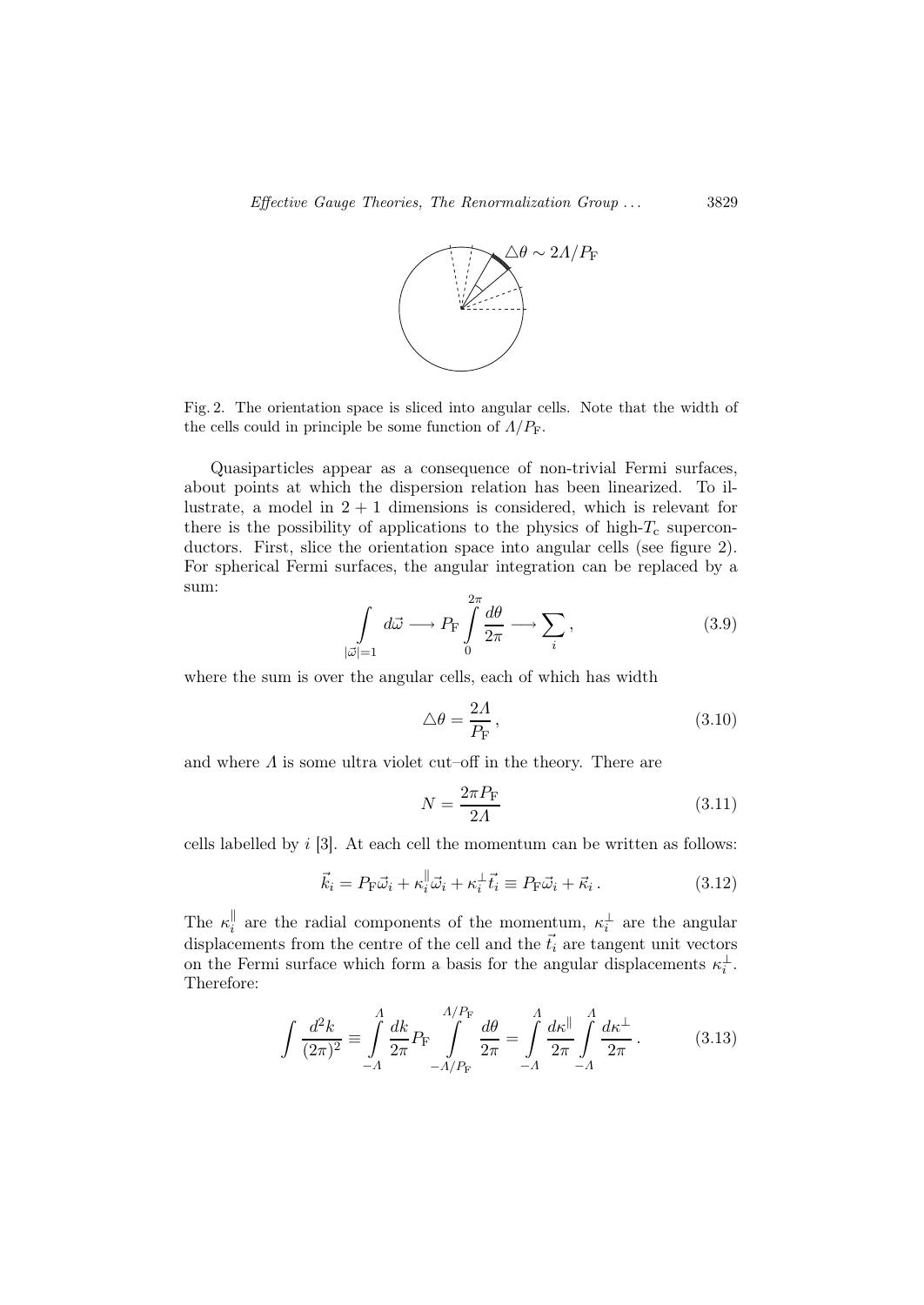Note that the size of each cell, Eq. (3.10), need not be a simple function of  $\Lambda/P_F$ . More generally each cell may be allowed to have a size  $f(\Lambda/P_F)$ which can be determined from the renormalization group scaling; in what follows, and in Section 4 for the case of three dimensional  $U(1)$  gauge theory, a connexion will be made between the function  $f$  and the flavour number.

In this  $2+1$  dimensional model the kinetic term for free fermions in the current formalism is as follows:

$$
S_0 = \sum_{i=1}^{N} \int \frac{d^2 \kappa_i d\kappa_i^0}{(2\pi)^3} \,\bar{\Psi}_i(\vec{\kappa}_i, \kappa_i^0) \left[ i\kappa_i^0 - v^* \kappa_i \right] \Psi_i(\vec{\kappa}_i, \kappa_i^0). \tag{3.14}
$$

The model has the following interaction terms:

$$
S_{\rm F} = -\frac{1}{P_{\rm F}} \sum_{i,j=1}^{N} \int d\mathcal{F} \,\bar{\Psi}_j(\vec{\kappa}_4, \kappa_4^0) \,\Psi_j(\vec{\kappa}_2, \kappa_2^0) \, F_{ij} \,\bar{\Psi}_i(\vec{\kappa}_3, \kappa_3^0) \,\Psi_i(\vec{\kappa}_1, \kappa_1^0) \,, \tag{3.15}
$$

where the measure  $d\mathcal{F}$  is

 $\ddot{\phantom{a}}$ 

$$
d\mathcal{F} = \left(\prod_{\ell=1}^4 d^3 \kappa_\ell\right) \delta(\kappa_1^0 + \kappa_2^0 - \kappa_3^0 - \kappa_4^0) \,\delta^{(2)}(\vec{\kappa}_1 + \vec{\kappa}_2 - \vec{\kappa}_3 - \vec{\kappa}_4),
$$

and the coupling is

$$
F_{ij} = F \, \vec{\omega}_i \cdot \vec{\omega}_j \, .
$$

Now, expressing all the momenta  $\vec{\kappa}$  and frequencies  $\kappa_0$  in terms of the cut–off  $\Lambda$  it can be seen that the only place where  $\Lambda$  appears is in front of the interaction term, in the combination  $\Lambda/P_F$ . This is to be compared with large- $N_f$  models under the replacement:

$$
f\left(\frac{\Lambda}{P_{\rm F}}\right) \longleftrightarrow \frac{1}{N_{\rm f}}.\tag{3.16}
$$

Here  $N_f$  can be interpreted as the effective area of the Fermi surface [15]. For kinematical reasons the most important interactions are between  $\Psi\Psi$  in the same cell [2]. In order to allow for maximum momentum transfer within the framework of the effective theory (*i.e.* remaining close to the Fermi surface) interactions between excitations well separated on the generic Fermi surface (not exhibiting nesting) are suppressed. Nesting is of course the case of BCS instabilities, which is the subject of the exercise in Section 3.3. The infrared limit of the 2 + 1 dimensional model considered  $(A \ll P_F)$  corresponds to the  $N_f \longrightarrow \infty$  limit in the large- $N_f$  model. Thus the qualitative effect of the "quasiparticles" is to increase the effective number of flavours, where here the flavours are the internal degrees of freedom due to the Fermi surface. Note, however, that  $N_f$  depends on the cut–off and therefore there is a renormalization group running in "theory space" as discussed in Sections 4 ff.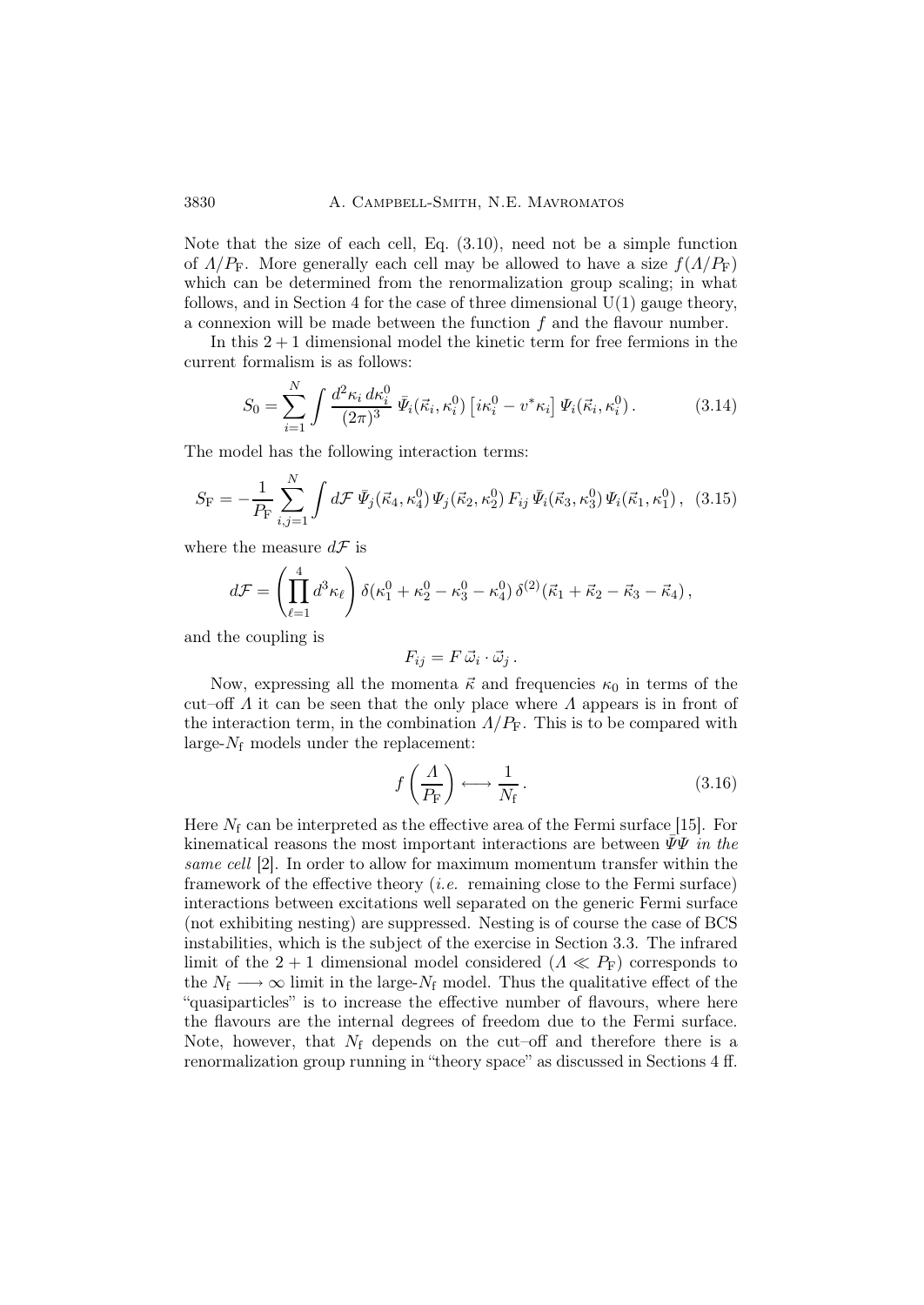#### 3.3. Exercises

# 3.3.1. BCS Pairing interactions as deviations from Fermi liquid theory

Consider a constant four-electron interaction in BCS theory (see Fig. 3):

$$
V(k_1, k_2, k_3, k_4) = \text{const} = V.
$$
 (3.17)



Fig. 3. Four-electron interaction at tree level and one loop.

Concentrate on the one loop term:

$$
I = V^{2} \int \frac{dE' d^{2}k' d\ell'}{(2\pi)^{4}} \frac{1}{[(1 + i\epsilon)(E + E') - v_{f}(k')\ell']}
$$

$$
\times \frac{1}{[(1 + i\epsilon)(E - E') - v_{f}(k')\ell']}.
$$
(3.18)

Here  $k$  is the momentum component parallel, and  $\ell$  the component perpendicular to the Fermi surface.

Compute the leading logarithmic divergences of  $I, I<sub>ln</sub>$ , and show that

$$
I_{\ln} \sim V^2 N \ln\left(\frac{E_0}{E}\right) + \mathcal{O}(V^3),\tag{3.19}
$$

where

$$
N \sim \int \frac{d^2 k'}{(2\pi)^3} \frac{1}{v_f(k')} \sim \text{density of states at Fermi energies.} \tag{3.20}
$$

Write down a renormalization group flow equation for

$$
V(E) = V - I_{\ln}
$$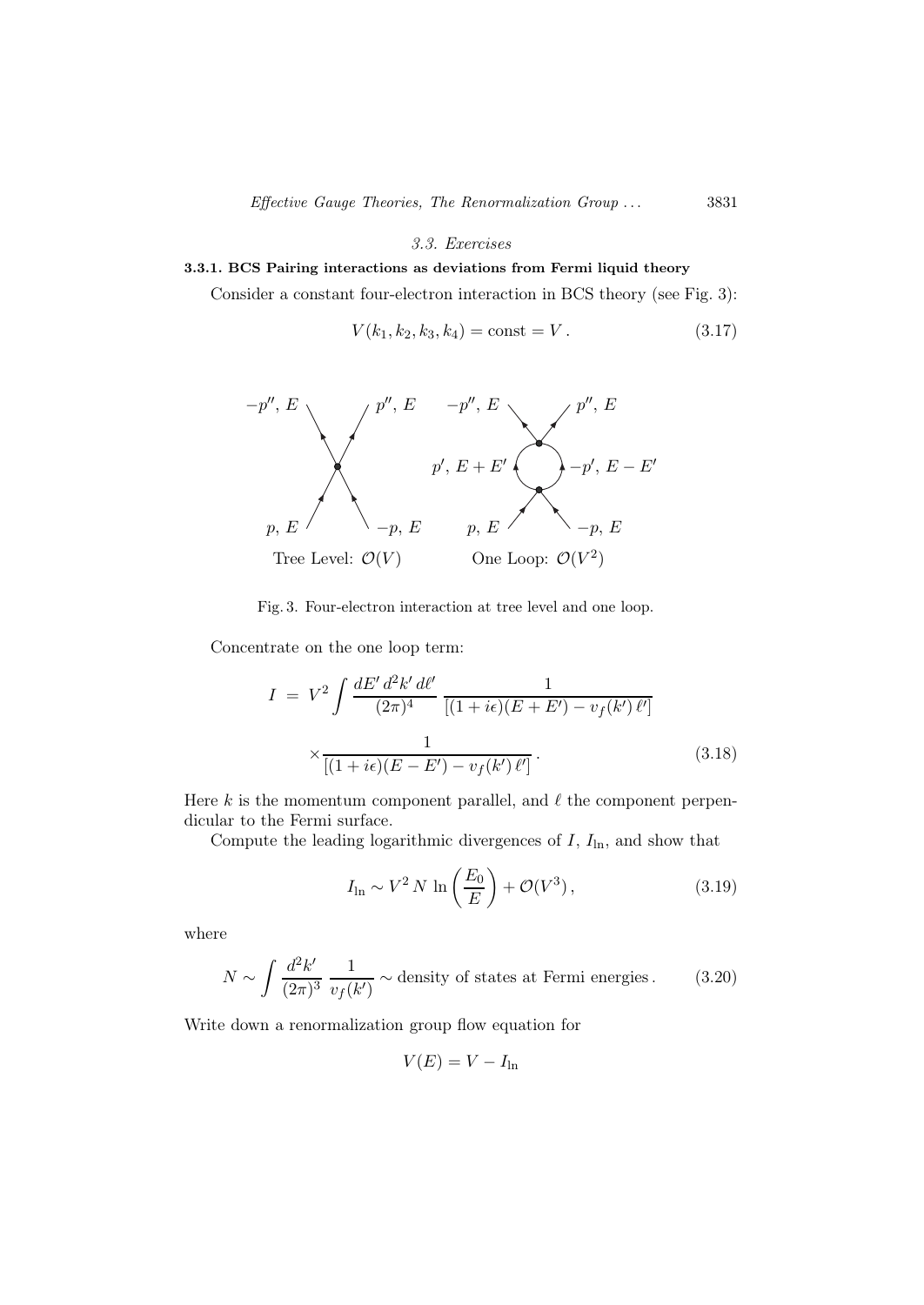and solve it to show that

$$
V(E) \sim \frac{V}{1 + NV \ln(E_0/E)}.\tag{3.21}
$$

Hence the BCS interactions are marginally relevant if attractive  $(V < 0)$ and grow stronger as  $E \longrightarrow 0$ .

### 3.3.2. BCS vs phonon–electron pairing

Assume a screened Coulomb interaction  $V_c = \text{const}$  for simplicity. Define its coupling  $\mu = NV_c$  and write down a renormalization group flow equation for it. Repeat the computation for phonon–electron coupling, and show that it is not renormalized. Discuss the BCS condition for pairing.

# 3.4. Landau's Fermi liquid from a renormalization group viewpoint

In a Fermi liquid, the infrared behaviour is governed by a trivial fixed point [3,15]. A non Fermi liquid is characterized and governed by non-trivial infrared fixed points, or quasi-fixed points (very slow running).

Landau's objective was to study the problem of interacting fermions at very low temperatures ( $T \ll P_F$ ). He assumed that the system evolved continuously from the non-interacting limit to the Fermi liquid theory. From a renormalization group point of view this is a trivial (free fermion) fixed point: as one eliminates modes via  $k \leq \Lambda$  (the cut–off) one is led to a  $1/N_f$ expansion with  $N_f \sim k_F/\Lambda$ . The Landau (fixed) point is the limit  $N_f \longrightarrow \infty$ . However, if there are relevant operators, they can lead to deviations from Landau's fixed point, and hence from Fermi liquid behaviour. Theories which are known to deviate in this way are BCS theory, statistical gauge field theories, in whose presence Coulombic interactions are modified, and gauge field theories themselves.

Deviations from Fermi liquid behaviour have been observed in the normal phase of high- $T_c$  cuprates. It may therefore be possible to describe these materials using a model governed by a non-trivial (quasi-) fixed point,  $e.g.$  $QED_3$  (see Sections 4 ff.).

In Fermi liquid theory, the low energy excitations are fermions with a Fermi surface. The current carrying excitations are quasiparticles, which have width

$$
\Gamma \sim E\left(\frac{E}{E_{\rm F}}\right)\,,
$$

where E is some typical energy scale or temperature, and  $E_F$  is the Fermi energy, characteristic for electrons. In a renormalization group sense the Fermi liquid theory has no relevant or marginal interactions. There are three main ways in which a model can differ from normal Fermi liquid behaviour: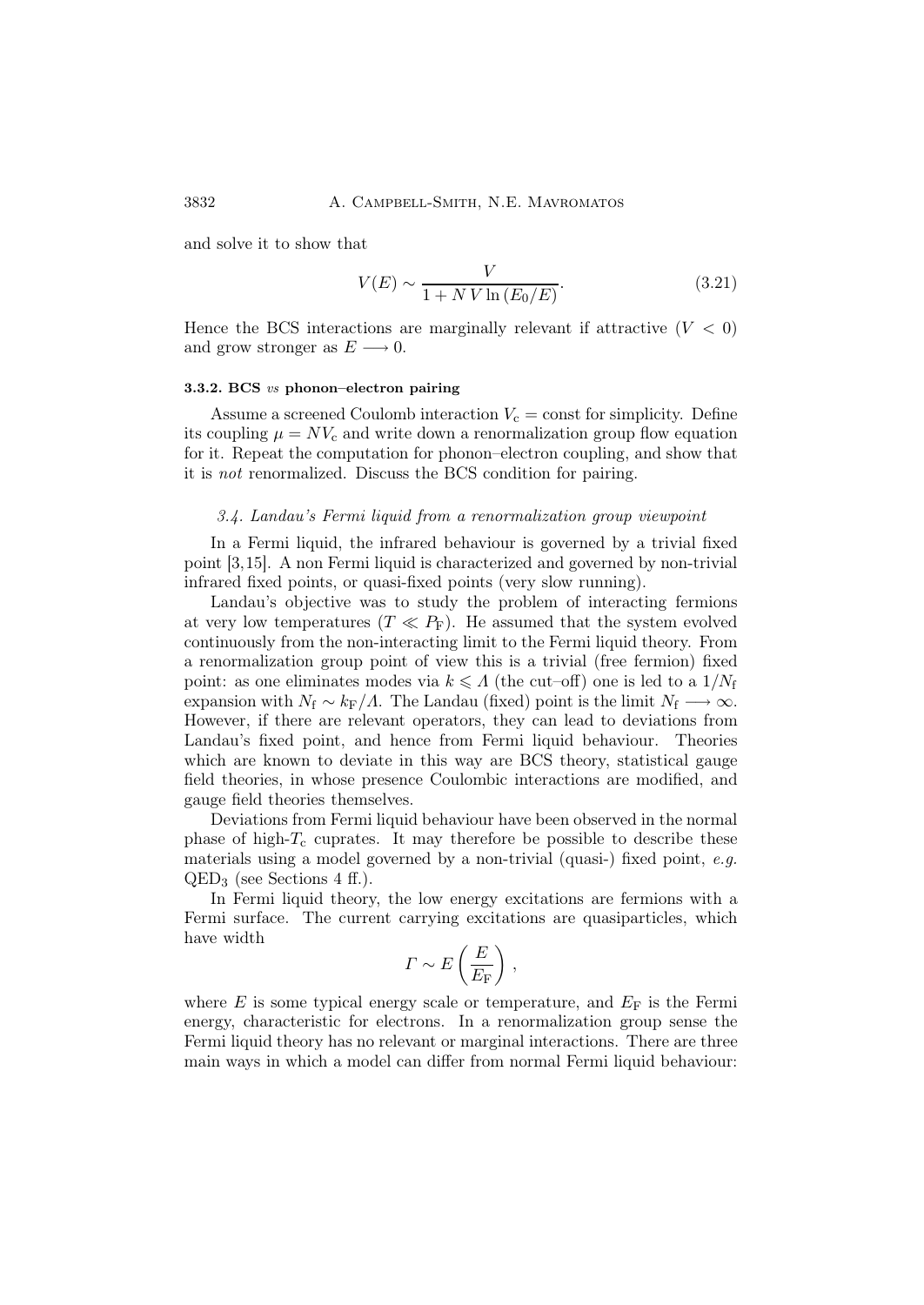$(i)$  Marginal interactions:

 $\Gamma \sim E$ 

which implies that the electrical resistivity (see Section 6.3.1) in the normal phase of a superconductor is linear in the temperature instead of quadratic:

$$
\rho \sim T\,.
$$

- (ii) BCS instabilities (in the superconducting phase of a superconductor).
- (iii) Relevant perturbations: e.g. deformations of the Fermi surface. Note that the issue of naturalness plays a rôle here: the deformations of the Fermi surface would have to be fine-tuned otherwise a small change in (e.g.) the doping would change all the relevant parameters.

Appealing to experiment [16, 17], the non Fermi liquid behaviour in the high- $T_c$  shows remarkable stability up to  $T \simeq 600K$ : this excludes *(iii)* by the fine-tuning argument [18]. With this phenomenology in mind, it has been argued that the best method is the first, that of marginal interactions.

# 3.5. Concluding remarks

The basic features of the renormalization group approach to the Fermi surface are as follows:

- Measure momenta from the Fermi surface.
- Define quasiparticles ("dressed excitations") with the correct renormalization group scaling behaviour.
- Write down the most general low energy effective-theory interaction terms allowed by the symmetries of the full theory.
- Compute the scaling behaviour of the interactions as the energy scale goes to zero, considering quantum corrections (loops).
- Identify the marginal and relevant interactions: these are important for infrared physics.
- Naturalness requirement for effective field theories: masses must be constrained to vanish by symmetries or else unnatural fine tuning is required to cancel masses which will naturally be  $\mathcal{O}(\Lambda)$ . Deformations of the Fermi surface are relevant parameters, and act like a masses, and therefore must also satisfy the naturalness requirement.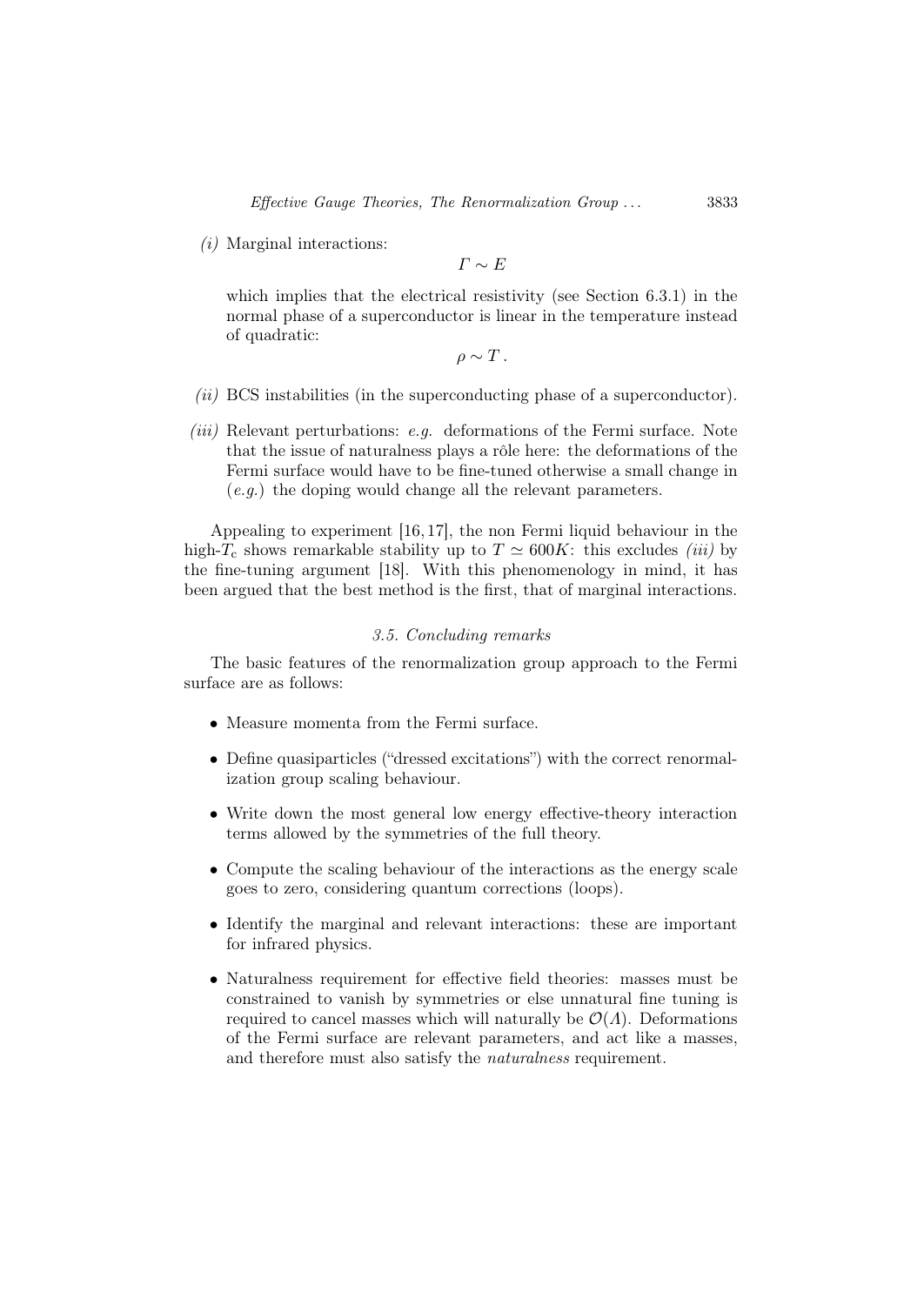#### 4. Non-trivial infrared structure in QED<sub>3</sub>

As an application of some of the ideas presented in the first lecture, a large- $N_f$ , renormalization group improved approach to the study of  $U(1)$ gauge theory in three dimensions is presented. The study of systems with a Fermi surface leads to a natural interpretation of the physics of these gauge theories in terms of a "flow in theory space", associated with the running of the effective coupling  $1/N_f$ .

Renormalization group improved Dyson–Schwinger computations in three dimensional  $U(1)$  gauge theories have revealed the existence of nontrivial infrared behaviour as a result of fixed point structure [8, 19, 20]; see also reference [21]. This fixed point structure may explain the non Fermi liquid behaviour of high- $T_c$  superconductors in their normal phase, or the physics of planar antiferromagnets.

In models with a Fermi surface, renormalization group treatments show that the effective coupling  $1/N_f$  is related to the (inverse of the) area of the Fermi surface (cf. Section 3.2, relation (3.16))

$$
\frac{1}{N_{\rm f}} \longleftrightarrow f\left(\frac{\varLambda}{P_{\rm F}}\right).
$$

If the infrared fixed point in the theory is trivial, then,  $1/N_f \rightarrow 0$  and the system is characterized by a large Fermi surface. If on the other hand, there is a running of  $N_f$  such that there is no cutoff in the growth of the effective coupling in the infrared, then in the deep infrared the Fermi surface will reduce to a point (a truly relativistic model) as the effective coupling  $1/N_f$ runs to infinity. If however, as in QED3, there exists a non-trivial infrared fixed point, then in the deep infrared, the effective coupling is driven to a finite value and the Fermi surface contracts to a small pocket. If the deformations of the Fermi surface are small then all points on the Fermi surface are equivalent, and one can linearize about a specific point; this facilitates the use of a relativistic model, which captures the essential qualitative features. The relativistic model is the correct one for describing excitations about the nodes of a d-wave superconducting gap. Such d-wave gaps are known to characterize the physics of high temperature superconductors [22]. If we apply the slave-fermion spin–charge separation hypothesis (see Section 6.3.2) then the charged excitations about the nodes correspond to Diraclike fermions, defining a nodal liquid. The study of three dimensional  $U(1)$ gauge theories in the normal (chirally symmetric) phase, where the fermions are massless, serves therefore as a pilot theory for the quantitative study of the nodal liquid systems and their possible deviations from Fermi liquid behaviour due to the non-trivial infrared structure to be discussed below. Looking at excitations beyond such d-wave nodes is a non-relativistic problem. As far as normal phase physics is concerned, however, the arguments at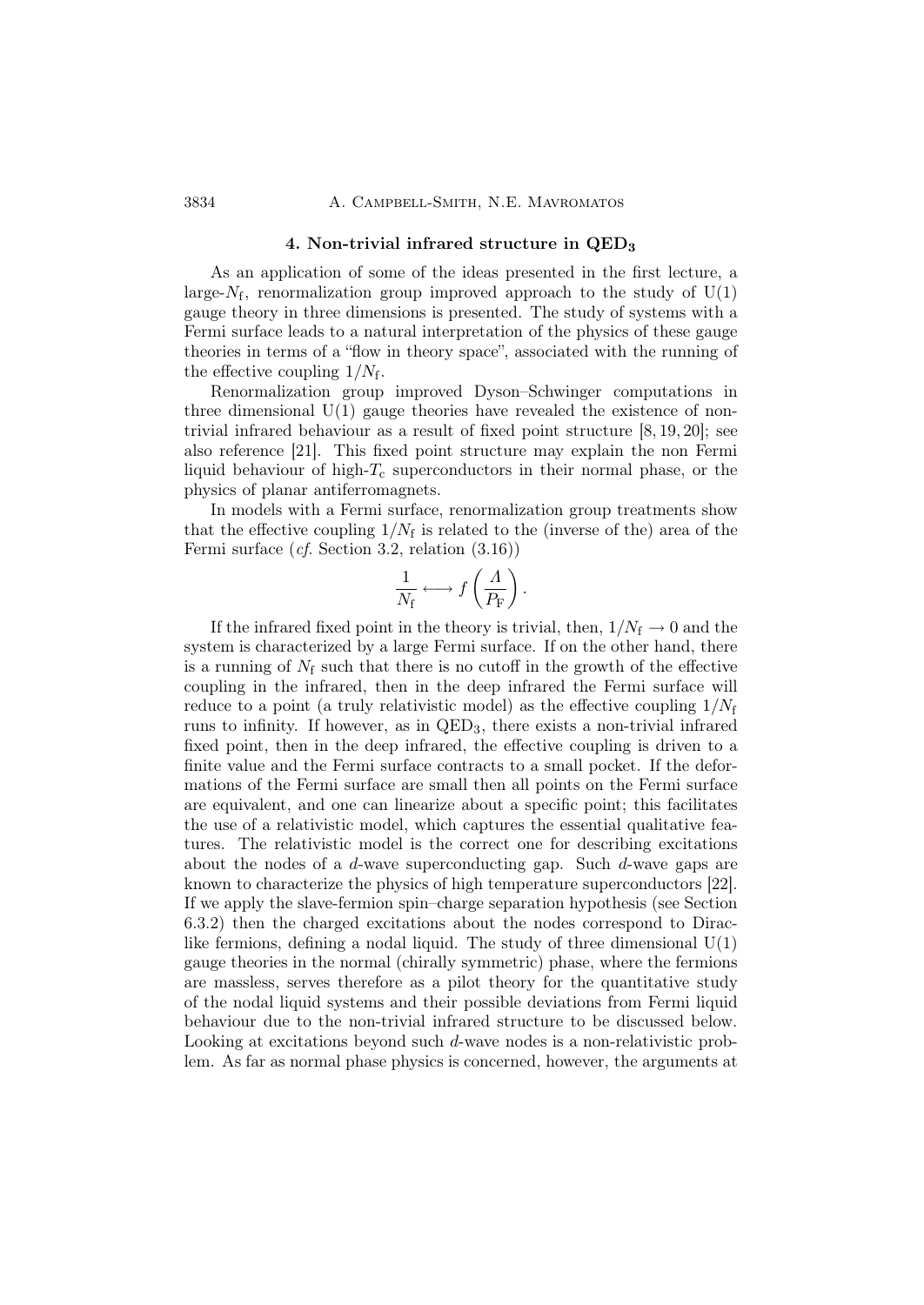the end of Section 3.2 imply that the dominant interactions are among the excitations that lie close to one another and therefore the use of relativistic field theory models may prove to be qualitatively correct as far as deviations from Fermi liquid behaviour are concerned. With this in mind, for the rest of this Section attention will be restricted to the study of relativistic gauge field theory models.

A phenomenologically important model for the superconducting phase of high- $T_c$  cuprates is  $\tau_3$ -QED<sub>3</sub>: a U(1) gauge theory with the gauge coupling e replaced with

$$
e\longmapsto e\tau_3\,,
$$

so that there are two fermion sectors which couple to the gauge field with opposite sign:

$$
S_{\tau_3}^{\rm INT} = \int d^3x \,\bar{\Psi} \left( e\tau_3 \not q \right) \Psi \,. \tag{4.1}
$$

The two fermion sectors correspond to the antiferromagnetic sub-lattice structure of the underlying condensed matter model [23]. For the normal phase which will be the topic of this Section the sub-lattice structure of the underlying model is not important and from now on it will be ignored. The resulting theory therefore will be ordinary QED3.

It should be noted in passing that the non-trivial fixed point in QED<sup>3</sup> that we find in our analysis [8, 19] can be compared with the ultra violet fixed point in the the three dimensional Thirring model [24]. There is the interesting possibility that there exists a weak–strong coupling (IR  $\longleftrightarrow$  UV) duality which maps between the models.

In the following Sections a study of the infrared fixed point structure of a strongly coupled U(1) gauge theory in three dimensions is presented. The non-trivial infrared fixed point structure found is a non-perturbative effect, and will be analysed using a large- $N_f$  Dyson–Schwinger treatment. This method is quite distinct from conventional Gell-Mann–Low renormalization group analyses; it is closer in spirit to the Wilsonian effective action method discussed in the first half of the lectures.

#### 4.1. Zero temperature analysis of  $QED<sub>3</sub>$

The three dimensional model considered is a  $U_S(1)$  gauge theory of  $N_f$ 4-component fermion flavours interacting with a statistical gauge field  $a_{\mu}$ .

$$
S = \int d^3x \left( \frac{1}{4e^2} F_{\mu\nu}^2(a) + \sum_{i=1}^{N_{\rm f}} \bar{\Psi}_i \left( i\partial + \phi \right) \Psi_i + \mathcal{L}_{\rm GF}(\xi) \right), \qquad (4.2)
$$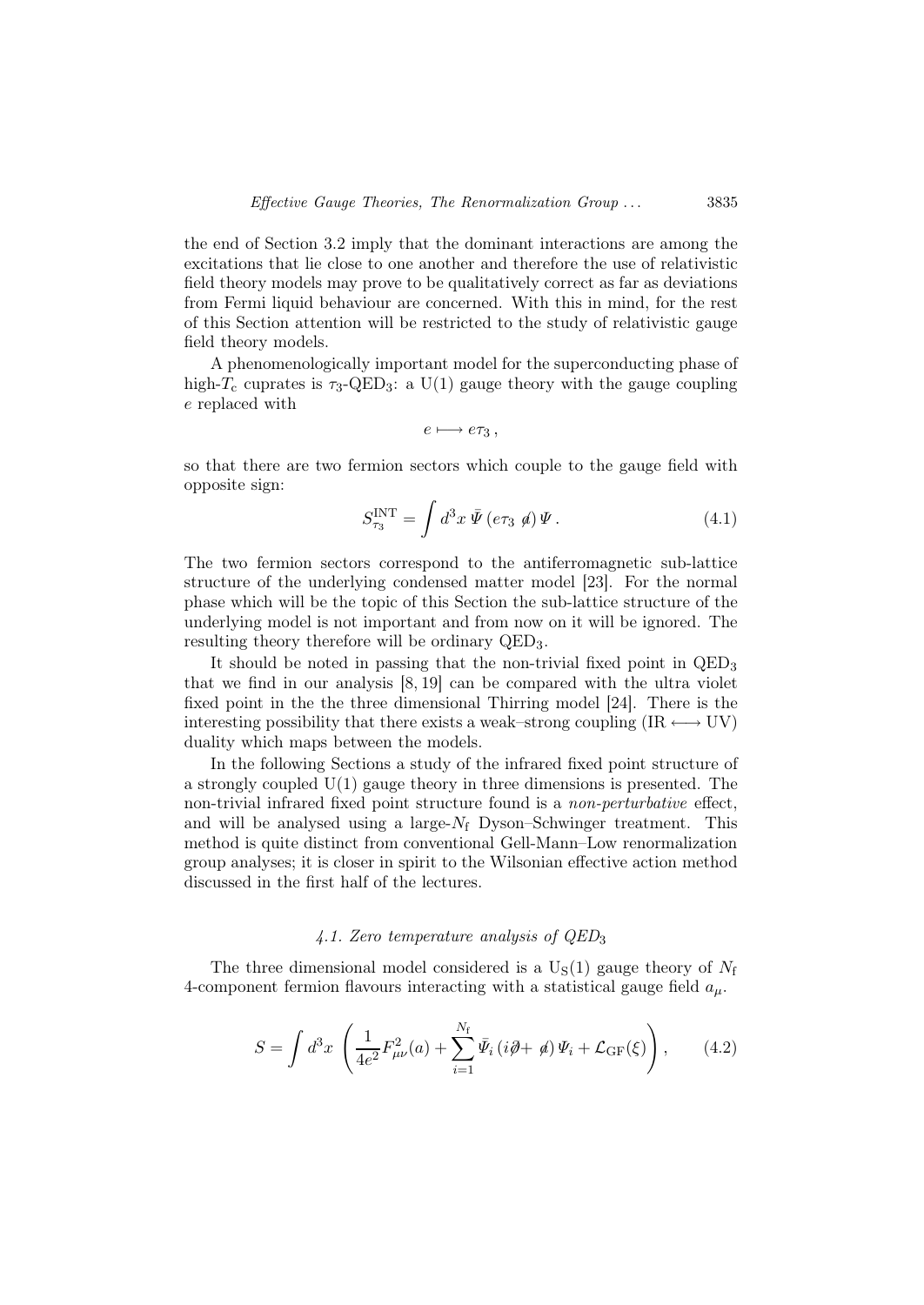where the covariant gauge fixing term is given by

$$
\mathcal{L}_{GF}(\xi) = -\frac{1}{2\xi} \left(\partial_{\mu} a^{\mu}\right)^2. \tag{4.3}
$$

For most of what follows, Landau gauge will be used  $(\xi \longrightarrow 0)$ .

In the large- $N_f$  limit, a Dyson–Schwinger equation treatment can be used; the limit is taken in such a way that

$$
\alpha \doteq \frac{e^2 N_{\rm f}}{8} = \text{constant};\tag{4.4}
$$

the resulting Dyson–Schwinger equations are shown schematically in figures 4 and 5. The Dyson–Schwinger equation for the gauge propagator contains only graphs of leading order in  $1/N_f$ : typical graphs not appearing in the resummation are indicated in figure 6.



Fig. 4. Schematic form of the Dyson–Schwinger equation for the full fermion propagator. Blobs indicate full non-perturbative quantities.

$$
\mathsf{SUSY} = \mathsf{SUSY} + (-1)\mathsf{SUSY} + \mathsf{SUSY} + \mathsf{SUSY} + \mathsf{SUSY} + \mathsf{SUSY} + \mathsf{SUSY} + \mathsf{SUSY} + \mathsf{SUSY} + \mathsf{SUSY} + \mathsf{SUSY} + \mathsf{SUSY} + \mathsf{SUSY} + \mathsf{SUSY} + \mathsf{SUSY} + \mathsf{SUSY} + \mathsf{SUSY} + \mathsf{SUSY} + \mathsf{SUSY} + \mathsf{SUSY} + \mathsf{SUSY} + \mathsf{SUSY} + \mathsf{SUSY} + \mathsf{SUSY} + \mathsf{SUSY} + \mathsf{SUSY} + \mathsf{SUSY} + \mathsf{SUSY} + \mathsf{SUSY} + \mathsf{SUSY} + \mathsf{SUSY} + \mathsf{SUSY} + \mathsf{SUSY} + \mathsf{SUSY} + \mathsf{SUSY} + \mathsf{SUSY} + \mathsf{SUSY} + \mathsf{SUSY} + \mathsf{SUSY} + \mathsf{SUSY} + \mathsf{SUSY} + \mathsf{SUSY} + \mathsf{SUSY} + \mathsf{SUSY} + \mathsf{SUSY} + \mathsf{SUSY} + \mathsf{SUSY} + \mathsf{SUSY} + \mathsf{SUSY} + \mathsf{SUSY} + \mathsf{SUSY} + \mathsf{SUSY} + \mathsf{SUSY} + \mathsf{SUSY} + \mathsf{SUSY} + \mathsf{SUSY} + \mathsf{SUSY} + \mathsf{SUSY} + \mathsf{SUSY} + \mathsf{SUSY} + \mathsf{SUSY} + \mathsf{SUSY} + \mathsf{SUSY} + \mathsf{SUSY} + \mathsf{SUSY} + \mathsf{SUSY} + \mathsf{SUSY} + \mathsf{SUSY} + \mathsf{SUSY} + \mathsf{SUSY} + \mathsf{SUSY} + \mathsf{SUSY} + \mathsf{SUSY} + \mathsf{SUSY} + \mathsf{SUSY} + \mathsf{SUSY} + \mathsf{SUSY} + \mathsf{SUSY} + \mathsf{SUSY} + \mathsf{SUSY} + \mathsf{SUSY} + \mathsf{SUSY} + \mathsf{SUSY} + \math
$$

Fig. 5. Schematic form of the Dyson–Schwinger equation for the gauge field propagator: only leading terms in  $1/N_f$  have been kept.



Fig. 6. Typical graphs not appearing (to leading order in  $1/N_f$ ) in the resummed Dyson–Schwinger equation for the gauge propagator (figure 5).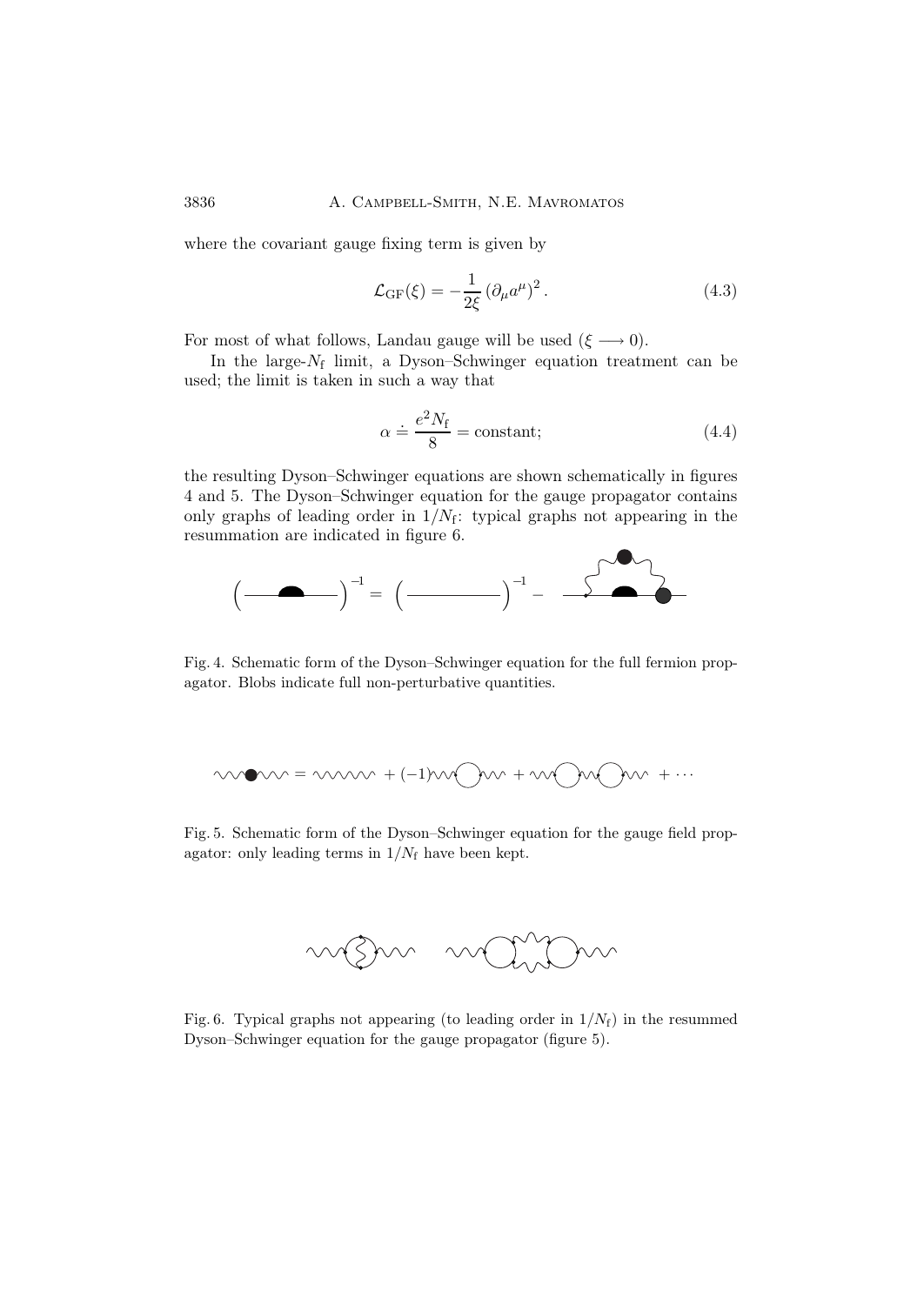To proceed, an ansatz for the fermion propagator is constructed, and then the Dyson–Schwinger equations are solved for the functions appearing therein:

$$
S_{\mathcal{F}}^{-1}(p) = -i(A(p) \not{p} + B(p));
$$
  
\n
$$
A(p) = \text{Wavefunction renormalization},
$$
  
\n
$$
B(p) = \text{Gap function}. \tag{4.5}
$$

The mass gap is given by

$$
M \equiv \lim_{p \to 0} \frac{B(p)}{A(p)},\tag{4.6}
$$

and the normal phase is such that  $M = 0$ . Solving the Dyson–Schwinger equations leads to coupled integral equations for  $A$  and  $B$ :

$$
A(p) = 1 - \frac{\alpha}{\pi^2 N_f} \frac{1}{p^3} \int_0^\infty dk \, \frac{k A(k) G(p^2, k^2)}{k^2 A^2(k) + B^2(k)} \mathcal{I}_1(k, p; \alpha);
$$
  

$$
B(p) = \frac{\alpha}{\pi^2 N_f} \frac{1}{p} \int_0^\infty dk \, \frac{k B(k) G(p^2, k^2)}{k^2 A^2(k) + B^2(k)} \mathcal{I}_2(k, p; \alpha), \tag{4.7}
$$

with the integrals given by:

$$
\mathcal{I}_1(k, p; \alpha) = \alpha^2 \ln \left[ \frac{k+p+\alpha}{|k-p|+\alpha} \right] - \alpha (k+p-|k-p|)
$$

$$
-\frac{1}{\alpha} |k^2 - p^2| (k+p-|k-p|) + 2kp
$$

$$
-\frac{1}{\alpha^2} (k^2 - p^2) \left\{ \ln \left[ \frac{k+p+\alpha}{|k-p|+\alpha} \right] - \ln \left[ \frac{k+p}{k-p} \right] \right\};
$$

$$
\mathcal{I}_2(k, p; \alpha) = 4 \ln \left[ \frac{k+p+\alpha}{|k-p|+\alpha} \right].
$$
(4.8)

In fact these integrals are heavily damped for  $k > \alpha$ , and  $\alpha$  can be thought of as an effective (dynamically generated) ultra violet cut–off. This dynamical scale arises directly from the super-renormalizability of QED3.

The momentum-dependent parts of the full vertex have been written in terms of the function  $G$ :

$$
\Gamma_{\mu}(p^2, k^2) = \gamma_{\mu} G(p^2, k^2), \qquad (4.9)
$$

and this function has to be determined from the Ward–Takahashi identities.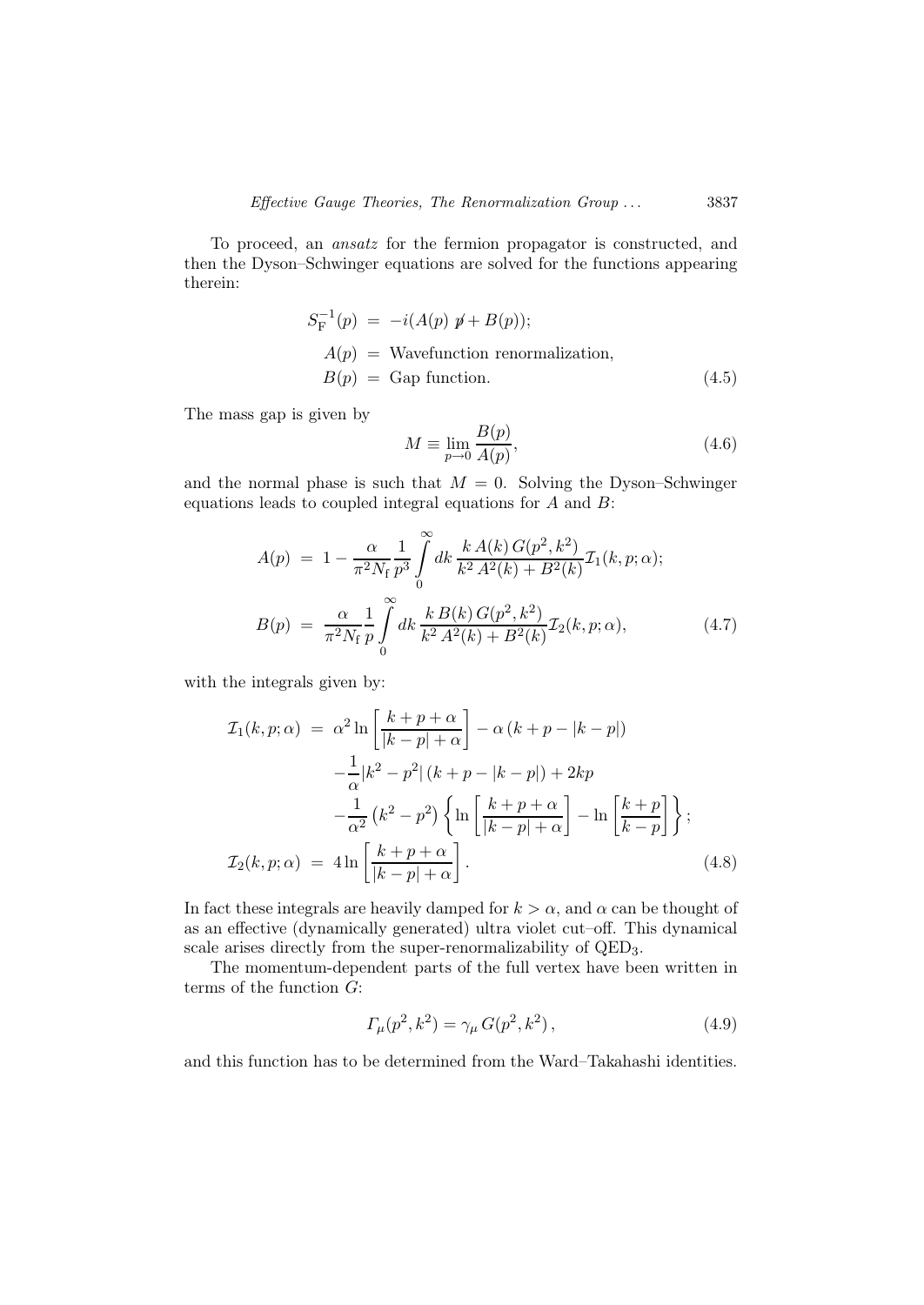A common ansatz for the vertex is to write the function G in terms of the wavefunction renormalization A:

$$
\Gamma_{\mu}(p^2, k^2) = \gamma_{\mu} G(p^2, k^2) = \gamma_{\mu} A^n(k). \qquad (4.10)
$$

The value of  $n$  is a parameter; the Ward–Takahashi identity can in principle be used to determine *n* but there exist kinematical singularities  $1/q^2$  as  $q \rightarrow 0$  in the identity. Here *n* will be kept undetermined for the moment, and the issue of the Ward–Takahashi identity will be ignored.

There are two important features of the above system of integral equations [25, 26]:

- (i) An infrared cutoff  $\varepsilon$  is required.
- (ii) There exists a critical flavour number  $N_c = N_c(\varepsilon)$ . As  $\varepsilon \longrightarrow 0$ , so  $N_c \longrightarrow \infty$ .

The infrared cut–off can be related to any convenient scale, for example the temperature, the size of the system, etc.

At low momenta  $p \ll \alpha$  a non-zero gap function can be found leading to a finite dynamical mass which breaks chiral symmetry. In particular, for  $A = 1$  and in Landau gauge the mass is found to be

$$
M \sim \mathcal{O}(1) \alpha \,\mathrm{e}^{-2\pi/\sqrt{(N_c/N_f - 1)}};\tag{4.11}
$$

and for  $N_f < N_c$  there is a chiral symmetry-breaking dynamical mass.

This analysis is applicable for momenta in the region

$$
M \ll p \ll \alpha.
$$

In realistic systems (i.e. field theories describing microscopic systems with Fermi surfaces) there is another scale in the problem, namely  $P_F$ . Big Fermi surfaces imply large- $N_f$  as modes are eliminated to pass from lattice to continuum limit(s).

In these condensed matter models the hierarchy of scales is as follows:

$$
M \ll p \ll \alpha \ll P_{\rm F},\tag{4.12}
$$

and the ultra violet region in which there is no mass generation is such that  $k \in (\alpha, P_{\text{F}})$ . In this regime

$$
N_{\rm f}^{-1} \sim \alpha/P_{\rm F} \longrightarrow 0.
$$

This is to be contrasted with  $QED_3$  where  $\alpha$  behaves like an ultra violet cut–off, and the kernels of the Dyson–Schwinger equations die off quickly above this scale: there is no dynamical mass generation above  $\alpha$  in QED<sub>3</sub>.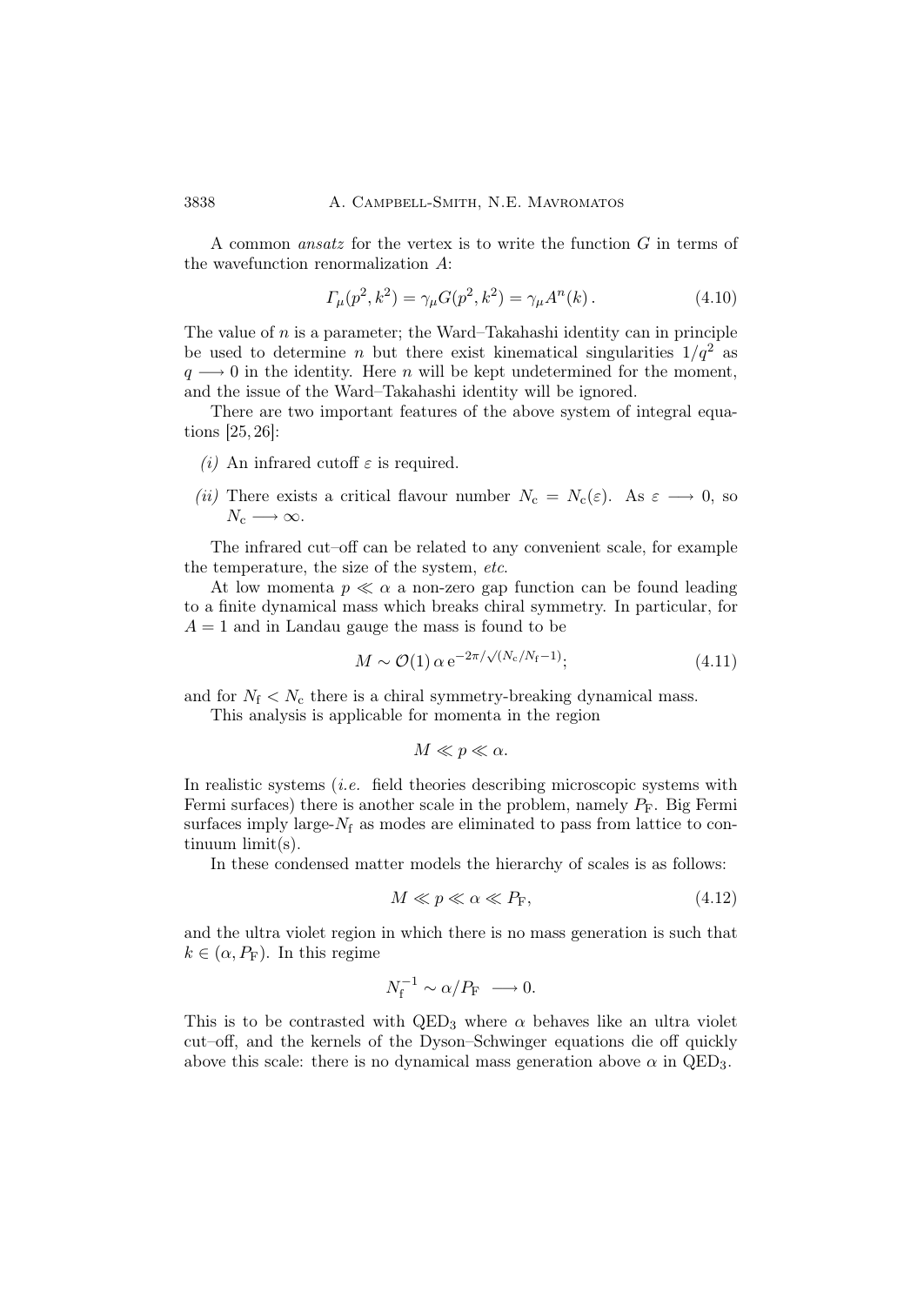In the low momentum region the kernels of equations  $(4.7)$  can be expanded in powers of  $p/\alpha$  and  $k/\alpha$  to obtain

$$
A(p) = 1 - \frac{g_0}{3} \int_{\varepsilon}^{\alpha} dk \frac{k A^{n+1}(k)}{k^2 A^2(k) + B^2(k)} \left[ \left( \frac{k}{p} \right)^3 \theta(p - k) + \theta(k - p) \right],
$$
  
\n
$$
B(p) = g_0 \int_{\varepsilon}^{\alpha} dk \frac{k A^n(k) B(k)}{k^2 A^2(k) + B^2(k)} \left[ \frac{k}{p} \theta(p - k) + \theta(k - p) \right].
$$
  
\n
$$
g_0 \equiv \frac{8}{\pi^2 N_f}.
$$
\n(4.13)

This system can be studied in the following three momentum regions:

 $p \ll \alpha$  Low energies: Dynamical mass generation and chiral symmetry breaking;

 $p \sim \alpha$  Intermediate scales: wavefunction renormalization in the normal phase;

 $p \gg \alpha$  Very high energies: super-renormalizability at work.

The results of the renormalization group enhanced Dyson–Schwinger analysis described above lead to the concept of a "slow running" of  $N_f$  which can be thought of as a flow in theory space [8, 19]. As will be shown in subsequent Sections, the dimensionless coupling  $q_0$  in equation (4.13) will be renormalized to a running coupling  $q_R(p)$ . Specifically, it will be shown that in the infrared region  $p \ll \alpha$  the following scaling holds:

$$
g_{\rm R} \doteq \frac{8}{\pi^2 N_{\rm f}(\alpha, p)} \sim \left(\frac{p}{\alpha}\right)^{-\gamma},\tag{4.14}
$$

where  $\gamma$  is determined in the subsequent analyses. In the context of condensed matter models with a Fermi surface of size  $P_F$ , this result is to be interpreted as determining the function  $f(A/P_F)$  in relation (3.16), associated with the size of the Fermi surface fundamental cell, provided that one works in a regime where  $P_F \sim \alpha$  and the rôle of the scale  $\Lambda$  is played by the momentum  $p$ . Note that this regime should not be confused with the ultra violet regime  $\alpha \ll P_F$ , which should correspond to the Landau fixed point.

The presence of the (spontaneous) infrared scale  $\varepsilon$  changes the situation at low energies: there exists non-trivial (quasi-) fixed point structure. The fixed point is called "quasi-fixed" for the infrared cut–off must be removed for the fixed point to be determined. The computations show non Fermiliquid behaviour, and it is most likely that there is a cross-over between the two phases (i.e. not a phase transition).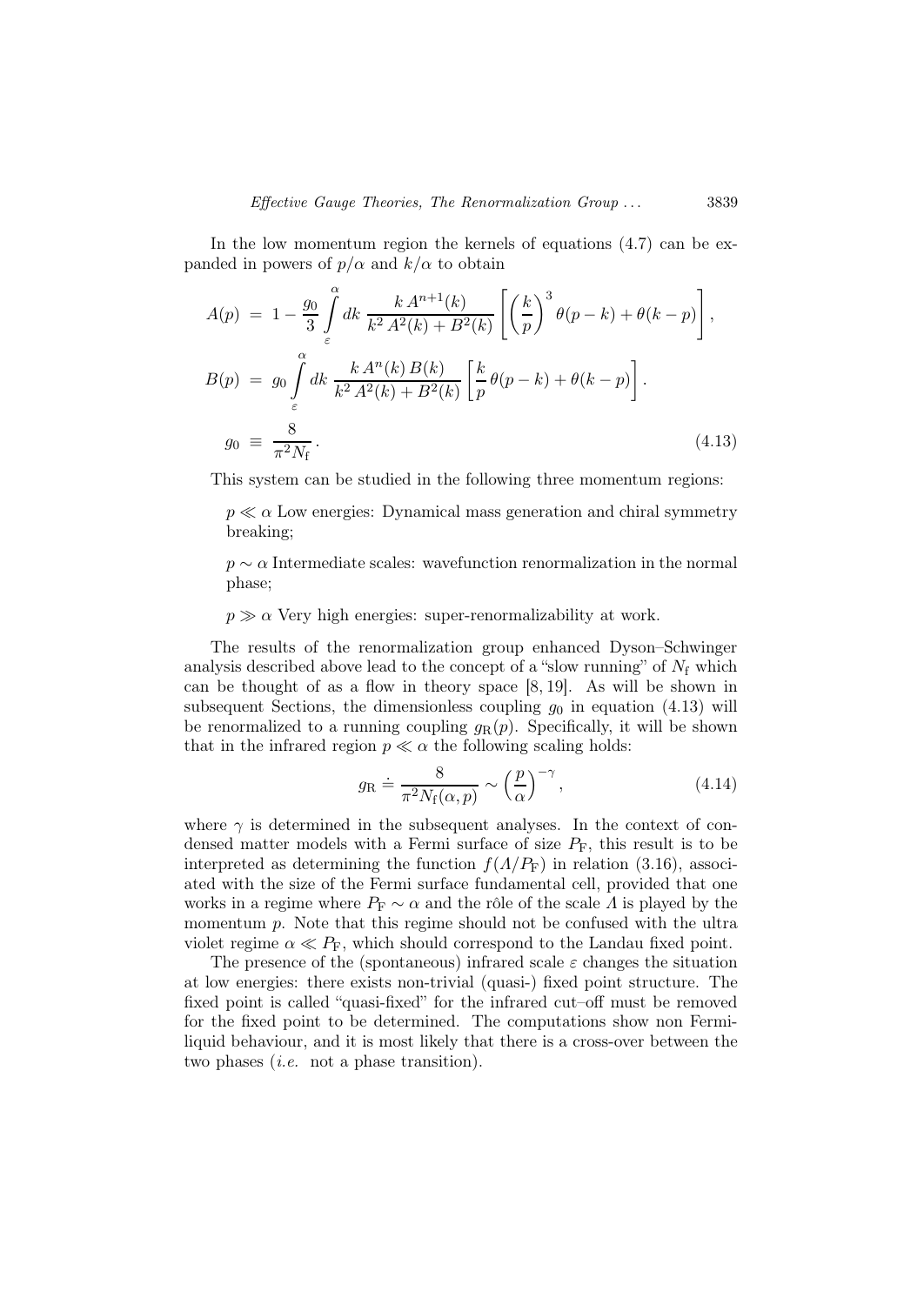# 3840 A. Campbell-Smith, N.E. Mavromatos

### 4.2. Studies in the  $p \gg \alpha$  region

In the very high energy region, the gauge boson polarization tensor behaves as

$$
\lim_{p \to \infty} \Pi(p) \sim \frac{\alpha}{8p} \longrightarrow 0,
$$

and only ladder graphs like those in figure 7 are important [8]; this is called the quenched or ladder approximation.



Fig. 7. The ladder graphs important in the  $p \gg \alpha$  region.

The wavefunction renormalization in covariant gauge (see equation (4.3) with arbitrary  $\xi$ ) is given by

$$
A(p) = 1 - \frac{1}{3p^2} \text{Tr} \left[ p B(p) \right], \tag{4.15}
$$

and the gap function is split into two parts, dependent respectively on the longitudinal and transverse parts of the vertex [27]:

$$
B(p) = B^{L}(p) + B^{T}(p).
$$
\n(4.16)

Now the trace can be evaluated  $(x = p^2)$ , and it is found that the transverse part vanishes:

$$
\frac{1}{3}\text{Tr}\left[pB^{\text{T}}(p)\right] = \frac{e^2}{8\pi^2} \int_{\varepsilon^2}^{\Lambda^2} dy \, \frac{y^{1/2}A(y)}{y A^2(y) + B^2(y)} x \, T(x, y),\tag{4.17}
$$

for it is a rigorous result that  $T(x, y)$  vanishes identically:

$$
T(x,y) = I_0^0(x,y) - (x - y)^2 I_2^0(x,y),
$$

where

$$
I_n^m(x, y) = \int_0^{2\pi} d\theta \frac{\sin \theta \cos^m \theta}{(x + y - 2\sqrt{(xy)}\cos \theta)^2}.
$$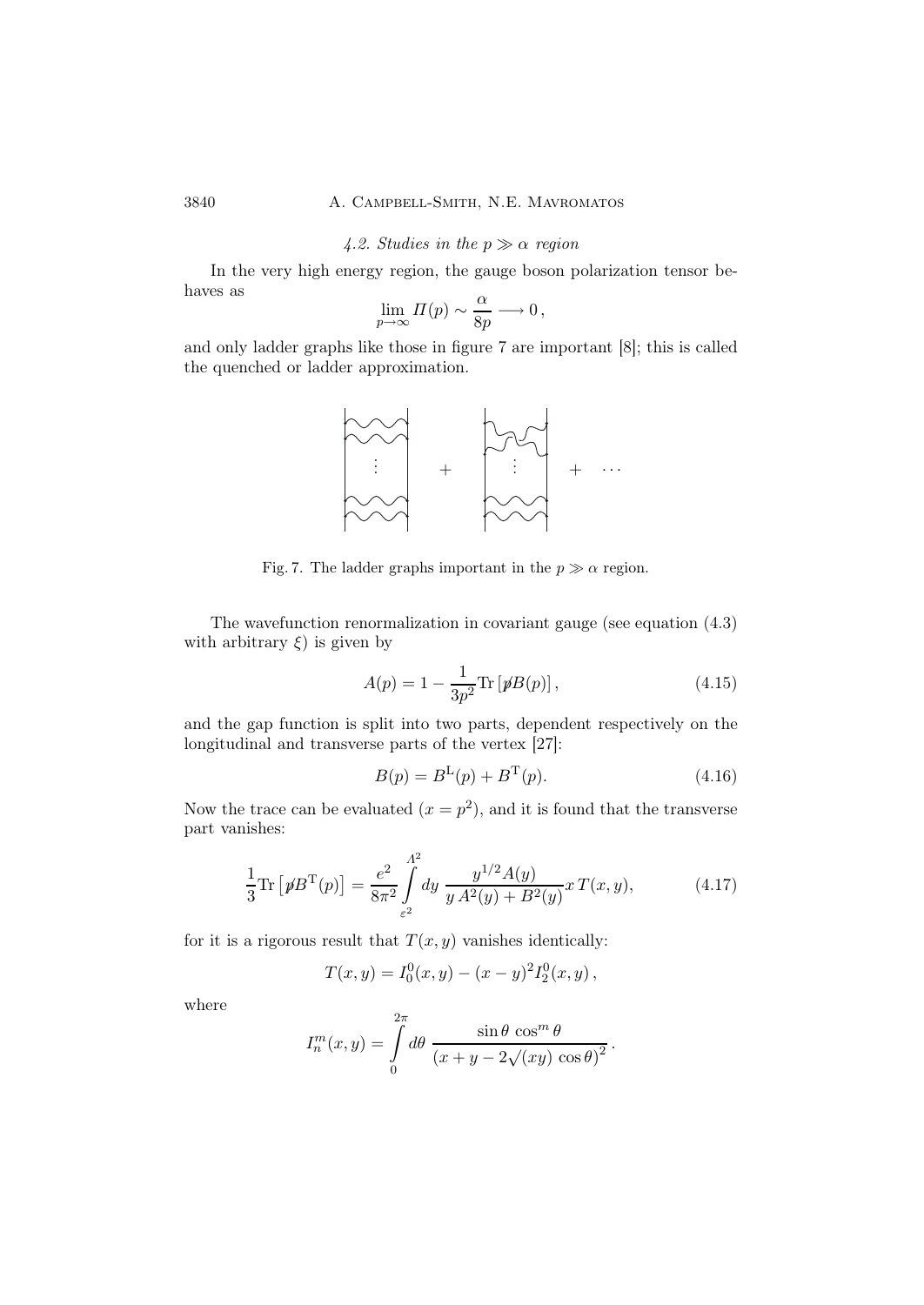Hence only the longitudinal part of the vertex contributes through  $B<sup>L</sup>$ in quenched QED3: again in covariant gauge,

$$
A(p) = 1 + \frac{e^2}{8\pi^2} \int_{\varepsilon^2}^{A^2} dy \, \frac{y^{1/2} A(y)}{y A^2(y) + B^2(y)} L(x, y), \tag{4.18}
$$

with

$$
L(x,y) = \frac{\xi}{x} \left[ (x+y)I_1^0(x,y) - (x-y)^2 I_2^0(x,y) \right].
$$
 (4.19)

So in Landau gauge ( $\xi \longrightarrow 0$ ) in quenched QED<sub>3</sub> there is no wavefunction renormalization:

 $A_{\text{quenched}}(p) = 1,$ 

and there is no renormalization of the effective flavour number  $N_f$ . This corresponds to a trivial fixed point of the  $\beta$ -function: in the current model, this occurs at high energies, and demonstrates that the fermions are asymptotically free (for an appropriate choice of the vertex consistent with gauge invariance, and for  $N_f \longrightarrow \infty$ ).

# 4.3. Studies in the  $p \leq \alpha$  regions: the wavefunction renormalization

In the low and intermediate momentum regions, the wavefunction renormalization deviates from unity, and becomes important for the physics of both the normal phase and for dynamical mass generation.

In Landau gauge, the wavefunction renormalization is

$$
A(p) \simeq 1 + \mathcal{O}\left(\frac{1}{N_{\rm f}}\right),\tag{4.20}
$$

and so is ignored in a resummed  $1/N_f$  approximation. With this prescription it can be shown that there exists a critical flavour number,  $N_c$  such that chiral symmetry is dynamically broken for  $N_f \le N_c$  [28]. Note, however, the criticisms of references [29, 30].

The precise form of the wavefunction renormalization from the  $1/N_f$ resummed graphs is as follows, which shows the critical exponent (anomalous dimension) indicative of the fixed point structure:

$$
A(p) \simeq \left(\frac{p}{\alpha}\right)^{8/3\pi^2 N_{\rm f}}.\tag{4.21}
$$

So for  $p \sim \alpha$  and in Landau gauge  $A(p) \longrightarrow 1$ , but for  $p \ll \alpha$  the wavefunction renormalization is relevant for dynamical mass generation.  $A(p)$ has logarithmic scaling corrections: there is no critical flavour number, and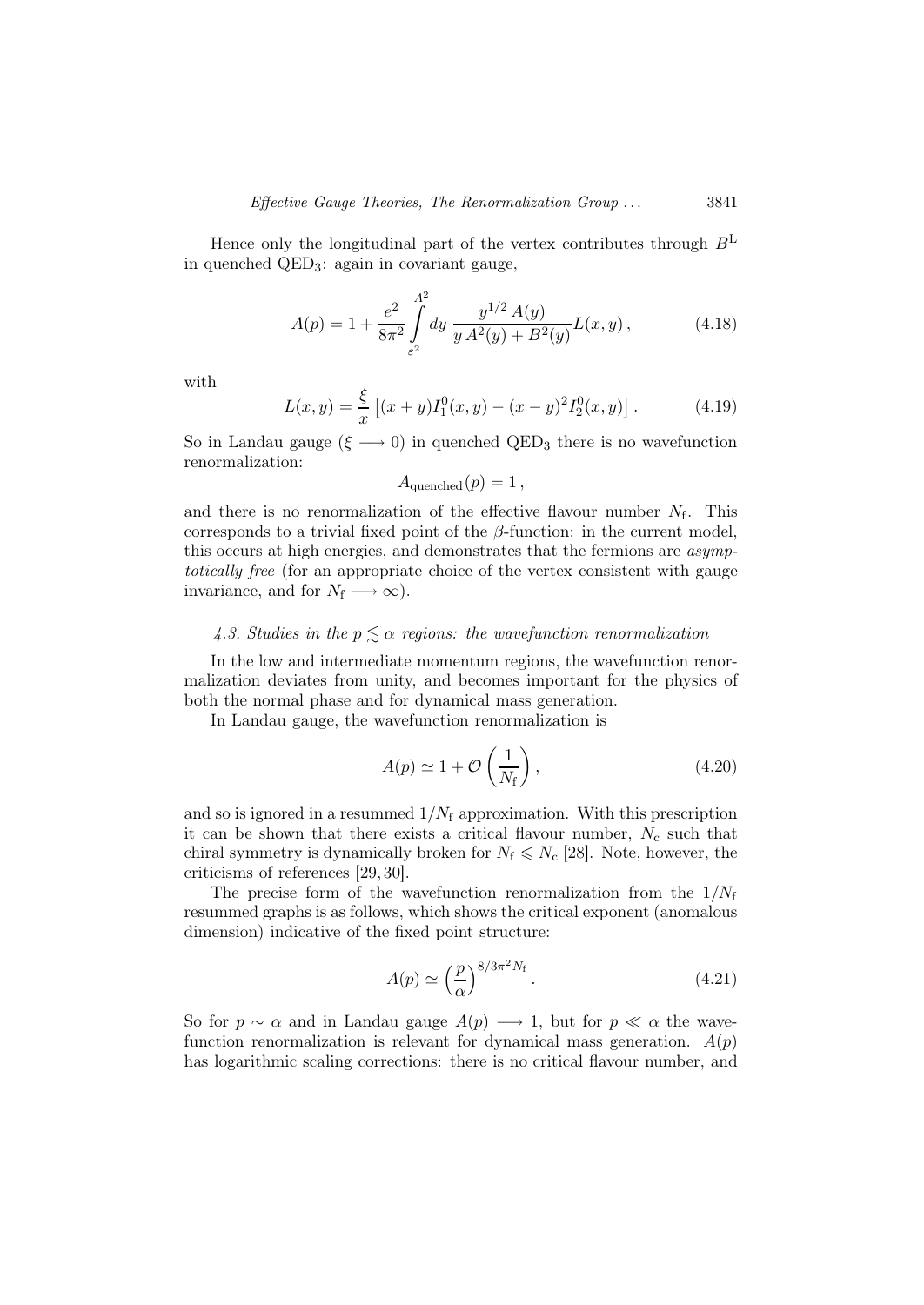chiral symmetry breaks for all  $N_f < \infty$ . However this result is not free of ambiguities, for there remain the problems of the choice of vertex and of satisfying the Ward–Takahashi identities.

Regardless of the (non-)existence of a critical flavour number, the issue of the wavefunction renormalization is crucial, and will be studied in more detail in the rest of the Sections.

# 4.4. The vertex ansatz and the wavefunction renormalization

In a complete treatment, the vertex *ansatz* would be determined by gauge invariance, through the Ward–Takahashi identity, figure 8. This is in general intractable, for the Ward–Takahashi identity requires the full fermion two-point function for its solution; in fact, the situation is worse, for there are kinematical singularities in the identity as  $p - k \longrightarrow 0$ . In practice, then, vertex ansätze are constructed which it is hoped capture the essential features of the full vertex.



Fig. 8. The Ward–Takahashi identity

#### 4.4.1. Simplified treatments

First, the simplified treatments of references [8, 25] are discussed which relate the vertex to the wavefunction renormalization via a parameter  $n$ which is to be determined:

$$
\Gamma_{\mu}(p^2, k^2) = \gamma_{\mu} A^n(k) \,. \tag{4.22}
$$

The Pennington–Webb vertex [29], which does satisfy the Ward–Takahashi identity as  $q = p - k \longrightarrow 0$ , has  $n = 1$ .

The Dyson–Schwinger equations lead to a definition of an effective "running" coupling by the following procedure:

- 1. Use a vertex ansatz.
- 2. Apply the bifurcation method (set  $B(p) = 0$  in the denominator of the kernel) to the integral equation for  $A(p)$ .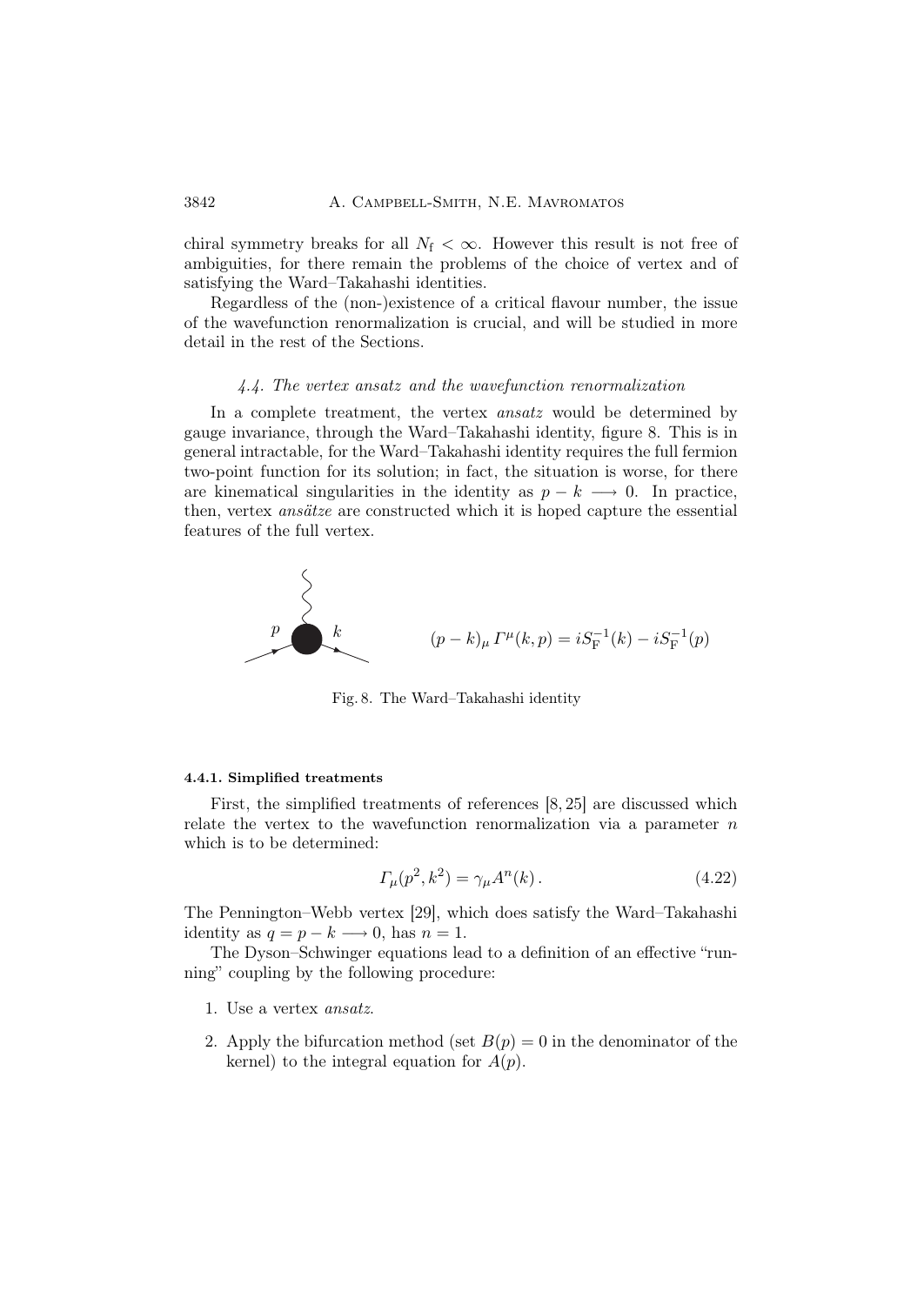- 3. Substitute the solution for  $A(p)$  into the equation for  $B(p)$ .
- 4. Require running coupling [31]:

$$
\frac{e^2}{\alpha} \doteq g_{\text{R}} \equiv \frac{g_0}{A(p,\varepsilon)}; g_0 \equiv \frac{8}{\pi^2 N_{\text{f}}} \Longrightarrow g_{\text{R}} = \frac{8}{\pi^2 N_{\text{f}}(\alpha, p, \varepsilon)}.
$$
 (4.23)

To solve the system of Dyson–Schwinger equations it is essential to introduce an infrared cut–off (see Section 4.5) and use a Wilsonian renormalization group approach. As seen in Eq. (4.23) this leads to a renormalization of the flavour number  $N_f$ , and hence a renormalization group flow in theory space.

# 4.4.2. More refined treatments

Better treatments have been made of the vertex issue for the wavefunction renormalization [21,32]: they involve solving the Dyson–Schwinger system of equations self-consistently including the gauge boson polarization, without an infrared cut–off, and with various vertex *ansätze*:

$$
\Pi(q) = e^2 N_f \int \frac{d^3k}{(2\pi)^3} \left( 2k^2 - 4k \cdot q - \frac{6(k \cdot q)^2}{q^2} \right) \times \frac{A(k)}{k^2 A^2(k) + B^2(k)} \frac{A(p) \mathcal{F}(A(p), A(k), A(q))}{p^2 A^2(p) + B^2(p)},
$$
(4.24)

where  $q = p - k$ .

The vertex ansätze are as follows [32]

$$
\Gamma_{\mu} = \gamma_{\mu} \mathcal{F}(A(p), A(k), A(p-k)) : \qquad (4.25)
$$

1. Bare vertex: 
$$
\mathcal{F} = 1
$$
.  
\n2.  $\mathcal{F} = \frac{1}{2} [A(p) + A(k)]$   
\n3.  $\mathcal{F} = \frac{A(p) A(k)}{A(p-k)}$   
\n4.  $\mathcal{F} = \frac{1}{4} [A(p) + A(k)]^2$   
\n5.  $\mathcal{F} = A(p) A(k)$ . (4.26)

The first and second of these are the only physically motivated vertex ansätze; the last is motivated by computational simplicity, and the others are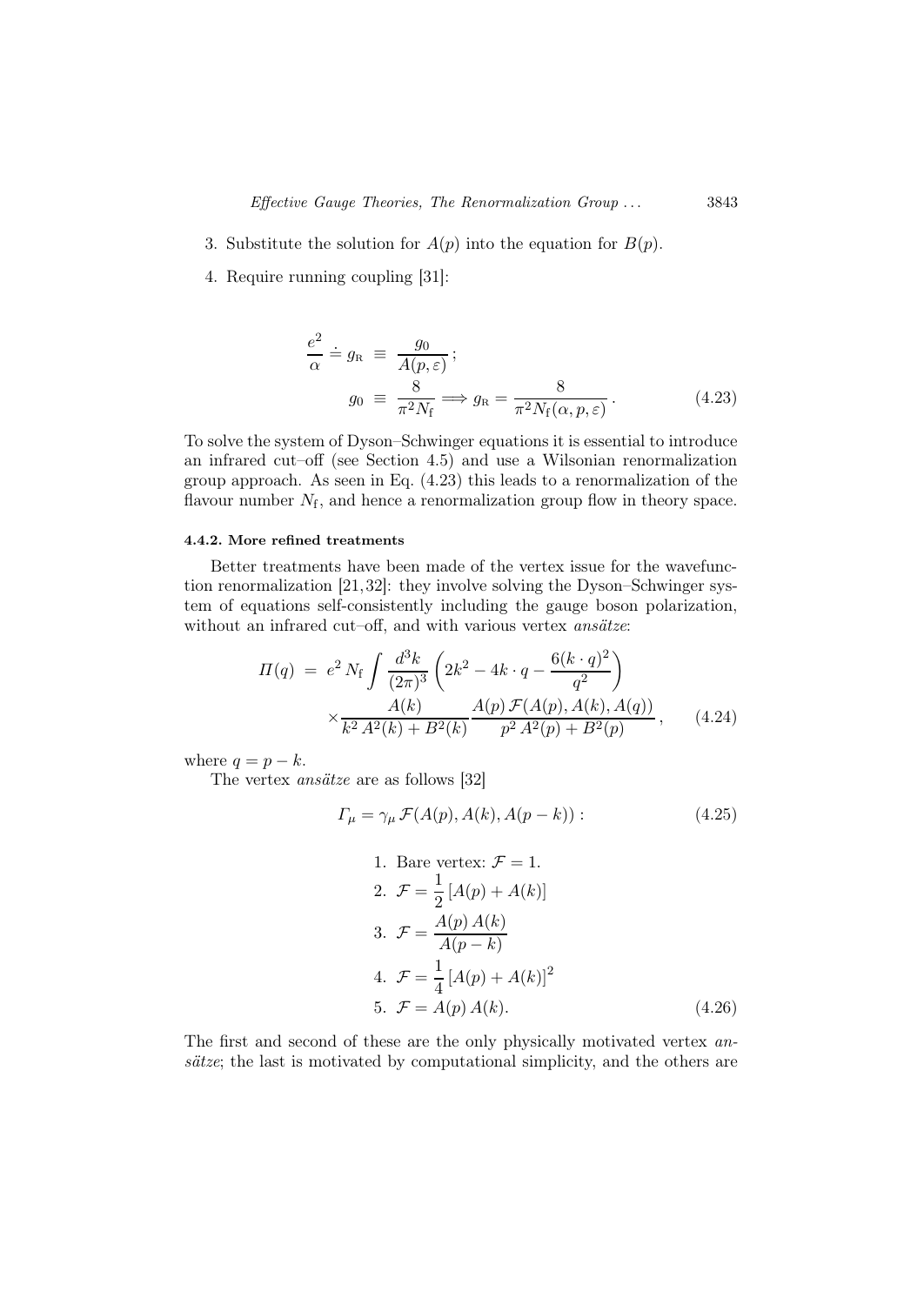included to determine how much the vertex choice affects the results [32]. The third ansatz yields

$$
\Pi(q) \sim \frac{\alpha q}{A(q)}
$$

like the  $n = 1$  ansatz described earlier.

The results of this analysis of the vertex choice are unfortunately inconclusive (figure 9), though there is suggestion of the existence of non-trivial infrared structure, comparable with the critical behaviour described earlier (Eq. (4.21)). The behaviour shown in figure 9 is modified in the presence of an infrared cut–off, as will be described in the next Section.



Fig. 9. The wavefunction renormalization as a function of the momentum for the five ansätze (4.26). (After Maris, [32].)

# 4.5. The infrared cut–off

There are two main methods for introducing an infrared cut–off to the system of equations (4.7):

1. Wave function renormalization with a momentum space infrared cut– off  $\varepsilon$  directly as a lower limit of integration. Using the bifurcation method:

$$
A(p,\varepsilon) = 1 - \frac{\alpha}{\pi^2 N_f} \frac{1}{p^3} \int_{\varepsilon}^{\infty} dk \, \frac{\mathcal{I}(p,k)}{k};\tag{4.27}
$$

practically speaking, the upper limit of integration is  $\alpha$  for the integrand is heavily damped above this scale. The variable infrared scale should be compared with the variable ultra violet scale in a Wilsonian renormalization group approach.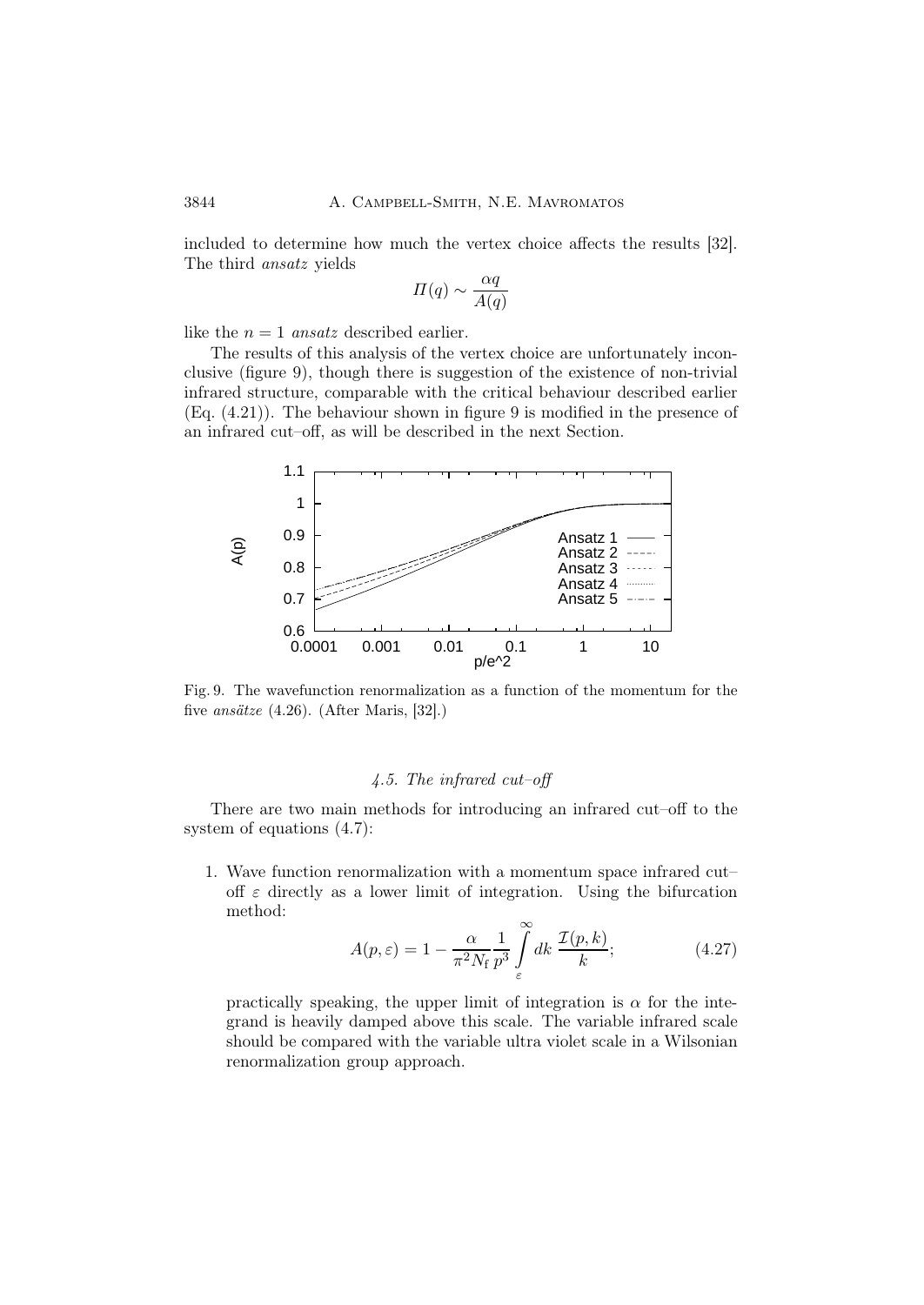2. Wavefunction renormalization with covariant infrared cut–off  $\delta$ . Again using the bifurcation method:

$$
A(p,\delta) = 1 - \frac{\alpha}{\pi^2 N_f} \frac{1}{p^3} \int_0^\infty dk \; \frac{k \, \mathcal{I}(p,k)}{k^2 + \delta^2},
$$
 (4.28)

where again the upper limit is effectively  $\alpha$ . This covariant cut–off is similar to the contribution to the plasmon mass in finite temperature condensed matter models [33].

The wavefunction renormalization as a function of momentum is shown schematically in figure 10. This should be compared with the dependence without infrared cut–off, figure 9.



Fig. 10. Schematic representation of the wavefunction renormalization as a function of the momentum in the presence of an infrared cut–off  $\delta = 0.1$  (continuous curve). The dashed curve indicates the behaviour with no infrared cut–off from figure 9.

When these infrared cut–offs are removed, neither method gives firm results for the infrared fixed point. As  $\varepsilon \longrightarrow 0$  the truncated vertex ansatz plays an important rôle and the fixed point cannot be identified. The removal of  $\delta$  is not smooth; this should be compared with the discontinuities as  $T \longrightarrow 0$  in the plasmon mass model mentioned above [33], and again, the fixed point cannot be identified.

# 4.5.1. Graphical results

The following four figures are from reference [20]; results are presented for  $\alpha = 1$  and  $N_f = 5$ .

In figure 11 the renormalized coupling (4.23) is plotted as a function of the momentum in the presence of a momentum space infrared cut–off  $\varepsilon$ : the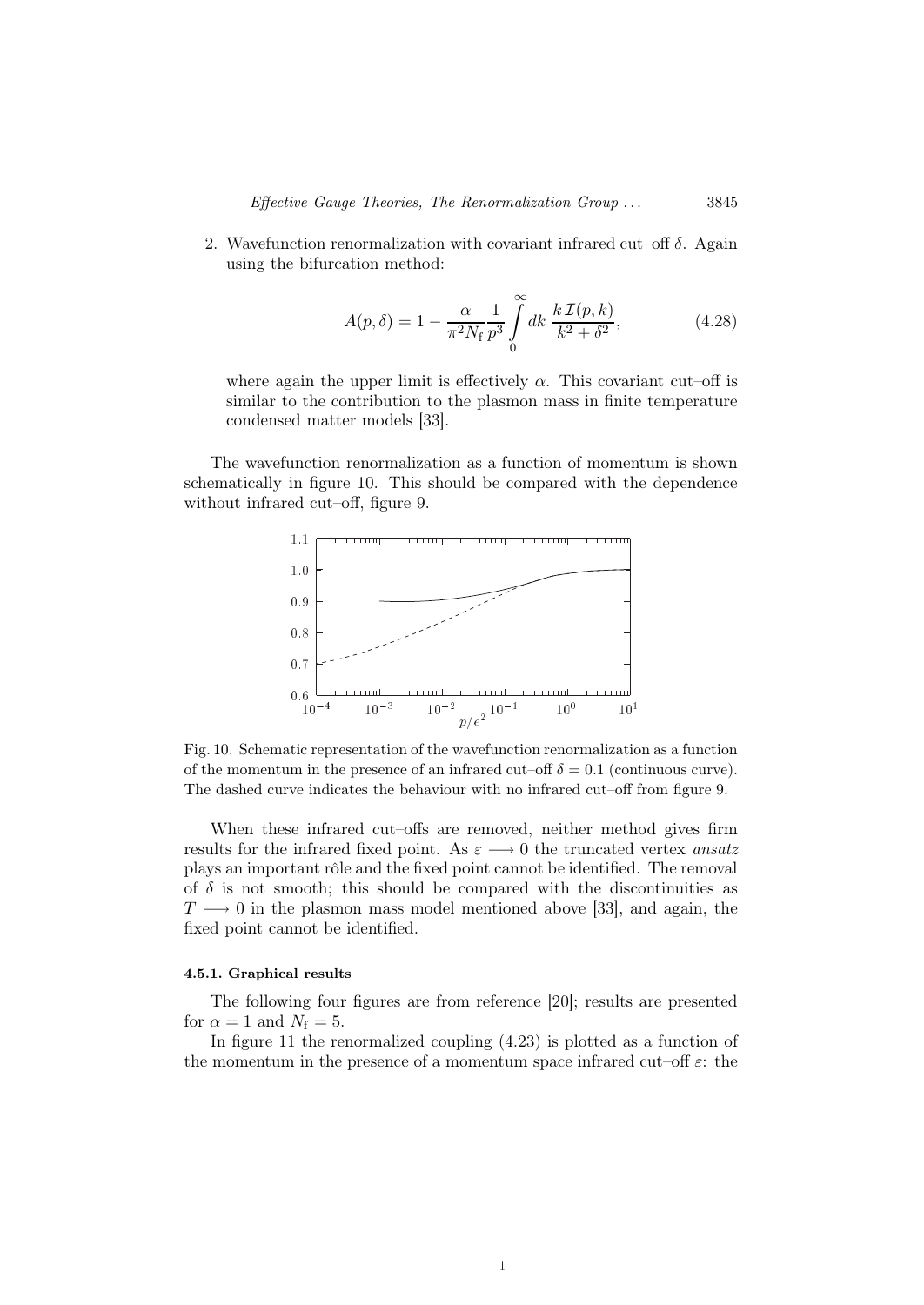

Fig. 11. The renormalized coupling (ordinate) in the normal phase as a function of momentum (abscissa) in the presence of a momentum space infrared cut–off  $\varepsilon$ for different computations of the renormalized coupling. Here  $\varepsilon = 0.1$ ,  $\alpha = 1$  and  $N_{\rm f}=5.$ 

upper continuous line is the analytic result [20]

$$
g_R = \begin{cases} g_0 / \left(1 - \frac{g_0}{9} + \frac{g_0}{9} \left(\frac{p}{\alpha}\right)^3 + \frac{g_0}{3} \ln\left(\frac{p}{\alpha}\right)\right) & \varepsilon < p < \alpha \\ g_0 / \left(1 + \frac{g_0}{3} \ln\left(\frac{\varepsilon}{\alpha}\right)\right) & 0 < p < \varepsilon \end{cases} (4.29)
$$

The dotted curve is a crude approximation [25]:

$$
g_R = \begin{cases} g_0/ \left(1 + \frac{g_0}{3} \ln\left(\frac{p}{\alpha}\right)\right) & \varepsilon < p < \alpha \\ g_0/ \left(1 + \frac{g_0}{3} \ln\left(\frac{\varepsilon}{\alpha}\right)\right) & 0 < p < \varepsilon \end{cases}
$$
(4.30)

Finally, the lower continuous curve is the exact (numerical) solution of Eq. (4.23).



Fig. 12. The renormalized coupling in the normal phase as a function of momentum in the presence of a covariant cut–off  $\delta$  for different computations of the renormalized coupling (4.23). Here  $\delta = 0.1$ ,  $\alpha = 1$  and  $N_f = 5$ .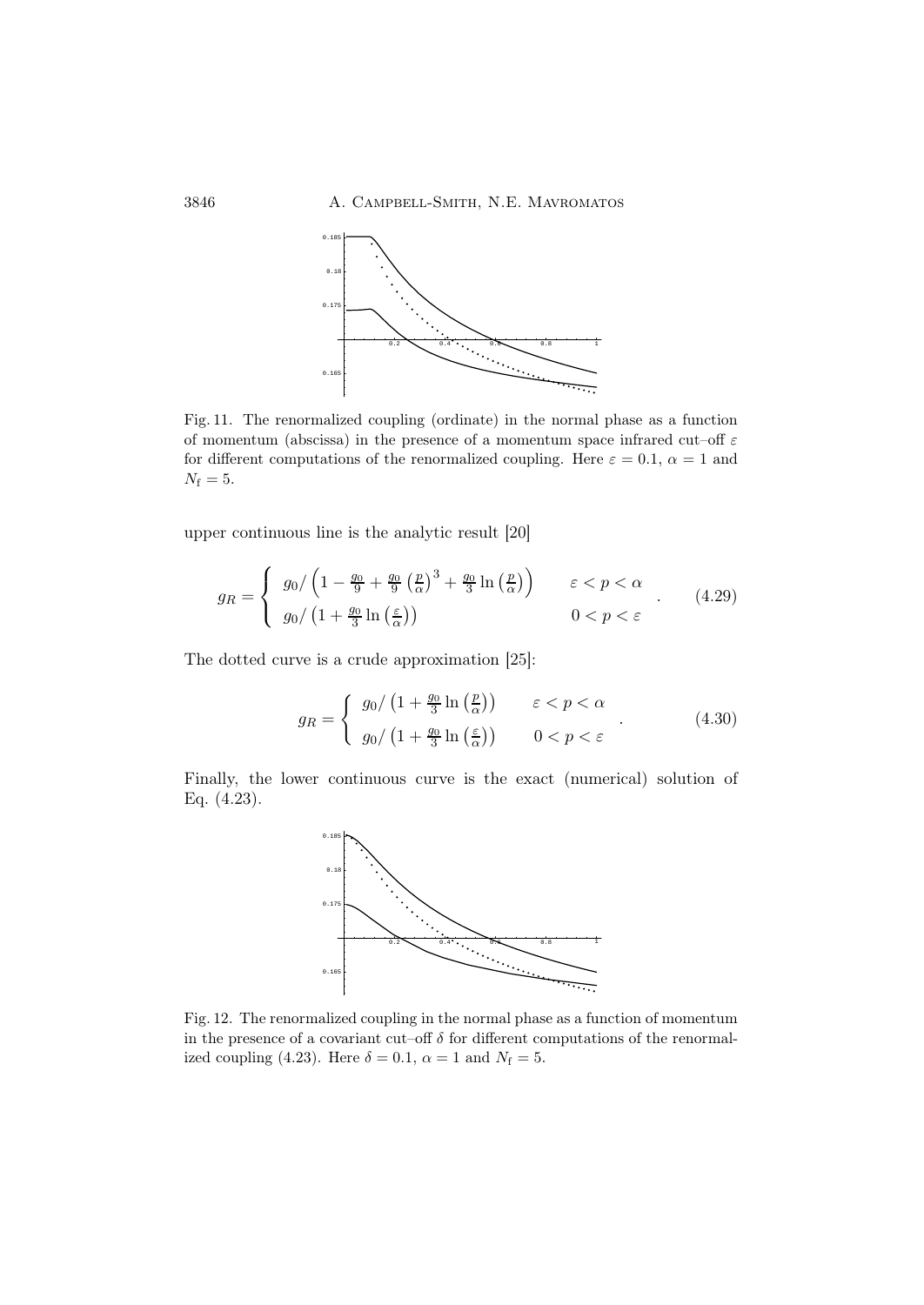In figure 12 the same results are presented but for a covariant type cut–off δ. The upper continuous curve corresponds to the analytic solution

$$
g_R = g_0 \bigg/ \left( 1 - \frac{g_0}{9} + \frac{g_0}{3p^2} \delta^2 - \frac{g_0}{3p^3} \delta^3 \tan^{-1} \left( \frac{p}{\delta} \right) + \frac{g_0}{6} \ln \left( \frac{p^2 + \delta^2}{\alpha^2 + \delta^2} \right) \right),\tag{4.31}
$$

while the dotted curve corresponds to the crude approximation

$$
g_R = g_0 \bigg/ \left( 1 + \frac{g_0}{6} \ln \left( \frac{p^2 + \delta^2}{\alpha^2 + \delta^2} \right) \right). \tag{4.32}
$$

Again, the lower continuous line is the numerical solution of Eq. (4.23).



Fig. 13. The renormalized coupling as a function of momentum for different types of infrared cut–off. The dotted and continuous curves respectively show  $g_R(p, \varepsilon = 0.1)$ and  $g_R(p, \delta = 0.1)$ . Again,  $\alpha = 1$  and  $N_f = 5$ .



Fig. 14. The renormalized coupling as a function of the infrared cut–off. The dotted and continuous curves respectively show  $g_R(p \sim \varepsilon, \varepsilon)$  and  $g_R(p \sim \delta, \delta)$ . Clearly the cut–offs cannot be removed smoothly.

A comparative study of the two types of infrared cut–off is shown in figures 13 and 14. In the first is a direct comparison of the running of the coupling with  $p$  and the two infrared cut–offs (the dotted line is for the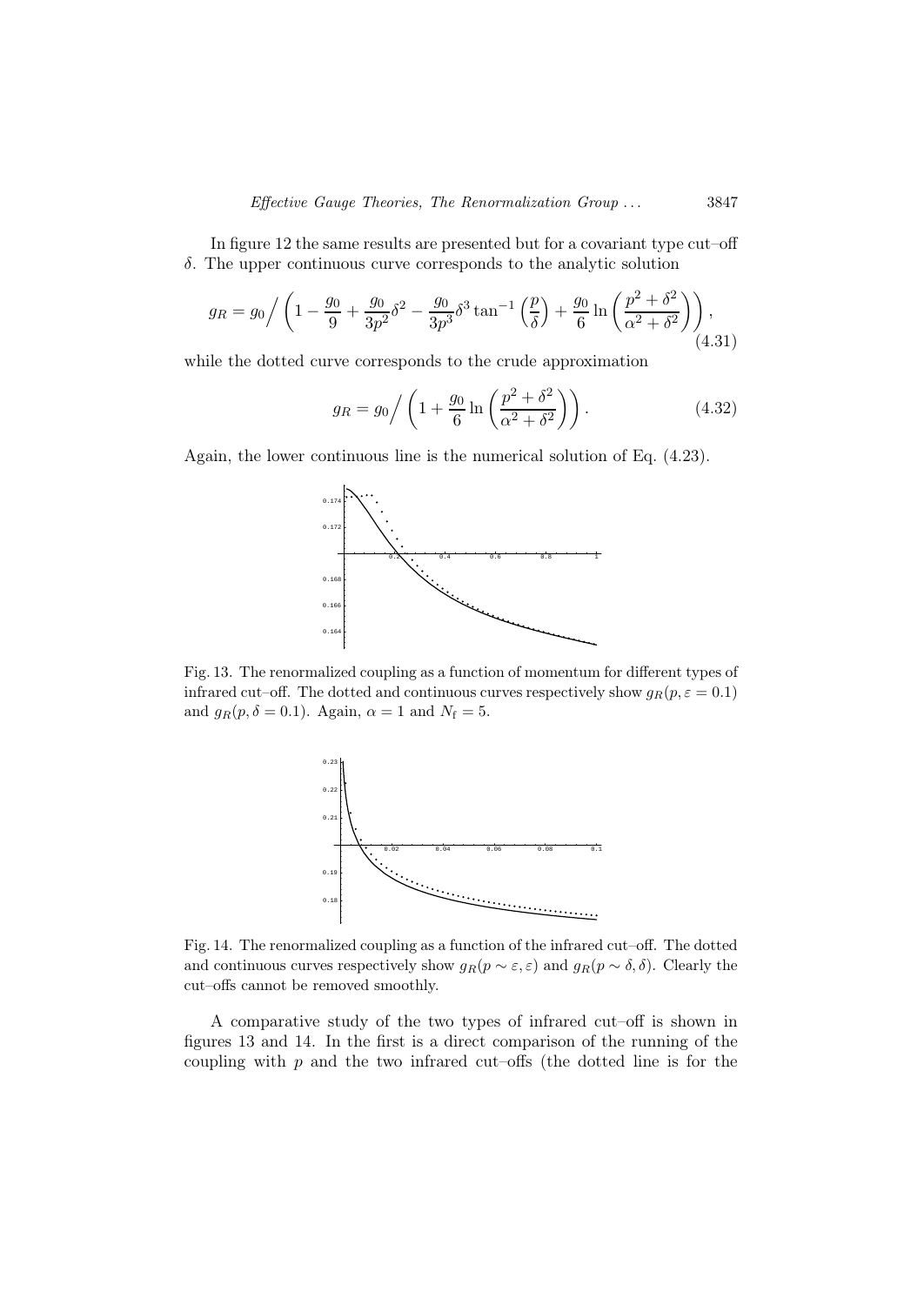momentum space cut–off  $\varepsilon = 0.1$ ). The second is an indication of how the coupling behaves as the cut–off is removed in the two schemes: the coupling is shown as a function of the cut–off,  $g_R(p = x, x)$  is plotted against x, where  $x \in {\epsilon, \delta}$  (the dotted curve is for  $\varepsilon$ ). It is clear that neither cut–off can be removed smoothly.

# 4.5.2. Remark: generic Wilsonian renormalization approach to  $U(1)$  gauge theory

The loops in the Wilsonian effective action (see figure 15) contain circulating momenta which are cut off at  $M_0$  from above and at  $\mu$  from below. The ultra violet scale  $M_0$  is held fixed and  $\mu$  is varied in the infrared. For graphs with external lines, terms with external momenta  $p < \mu$  are dropped.



Fig. 15. The vacuum graphs in the Wilsonian effective action.

If there exist massless states in the theory then it is tricky to determine the infrared behaviour in this approach (c.f. difference between Wilsonian and one-particle irreducible effective actions). The Wilsonian action is finite but there is running  $\sim \ln(p/M_0)$ . In the presence of an infrared cut–off there is extra running in the infrared with physical consequences. Such gapless fermionic excitations exist in the normal phase of  $(high-T_c)$  superconductors.

This behaviour will persist in the Dyson–Schwinger equations obtained from the effective action. This approach can be applied to investigate infrared (quasi-)fixed point structure and deviations from Fermi liquid behaviour in theories with fermions.

### 4.6. Composite operator effective potential approach

The computations presented so far have all been for a  $1/N_f$  resummed Dyson–Schwinger equation technique, substituting ansätze for the vertex and fermion propagator. It is natural to ask whether the infrared structure found is simply an artifact of the approximations and the method. The composite operator effective potential approach yields a partial answer to this question [34]. This approach can be used to investigate the generality of the fermion *ansatz*, at least to leading order in  $1/N_f$ . Whether the structure is a direct result of the  $1/N_f$  truncation is discussed in Section 5.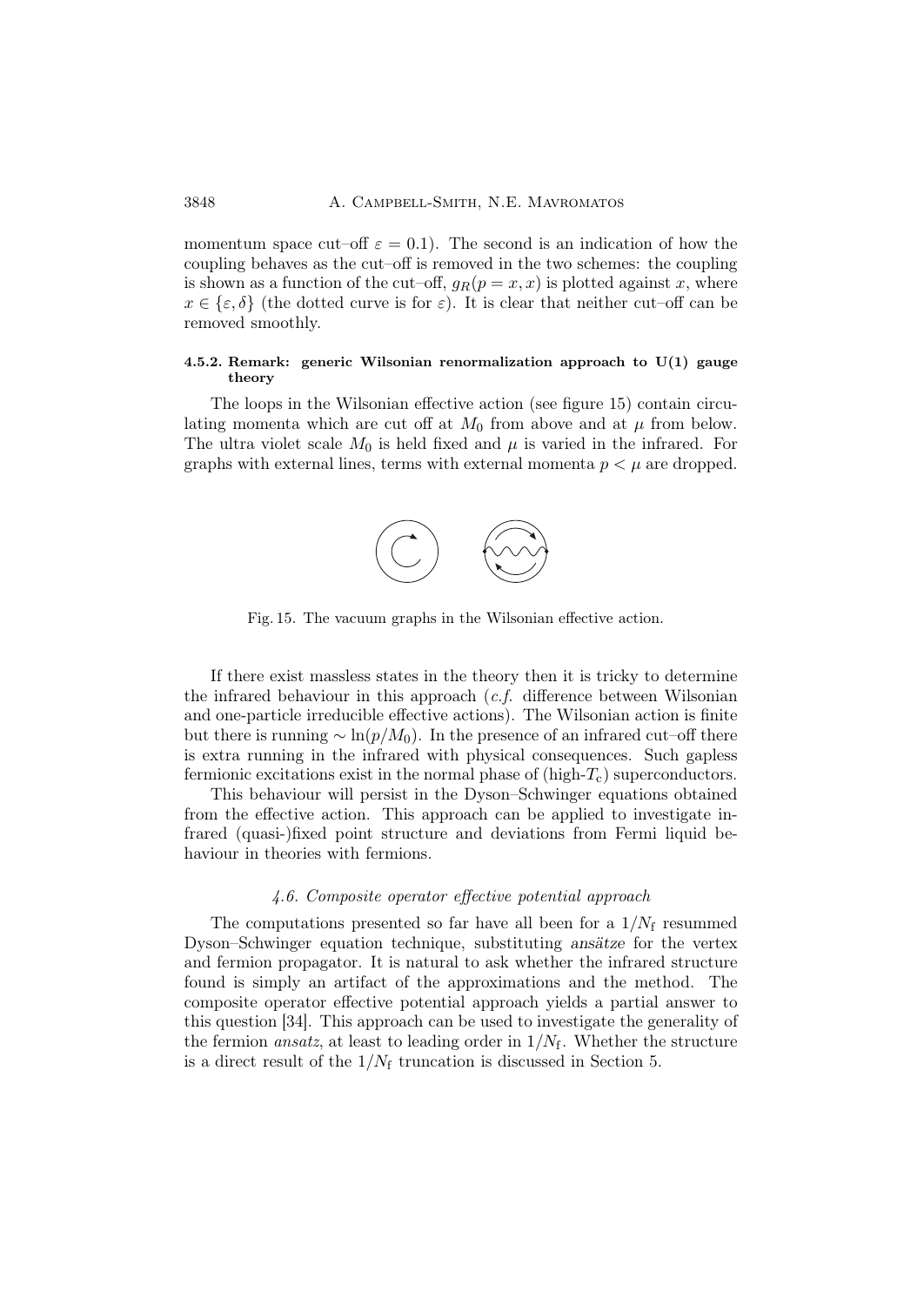The system of Dyson–Schwinger equations for a theory can in principle be derived from a composite operator effective action [35] via a well-defined minimization technique. If the *ansätze* were put straight into the effective action the same minimization technique could be used to derive the integral equations for the functions appearing therein. Experience in other work [36] has shown that overly restrictive ansätze lead to differences between Dyson– Schwinger type approaches and the results of composite operator effective action computations.

The composite operator effective action is a generalization of the conventional (quantum) effective action: it is dependent not only on possible vacuum expectation values of the quantum fields (as with the conventional effective action) but also possible vacuum expectation values of composite operators built from the fields. The simplest composite operator effective action is dependent on the expectation value of the two-point function: for  $QED<sub>3</sub>$  we are interested in probing the propagator *ansatz* so this will be sufficient. This simplest composite operator effective action is the double Legendre transform of the generating functional for connected Green's functions. The composite operator effective potential  $V$  is then defined directly from the composite operator effective action  $\Gamma$  by removing a factor of the space-time volume:

$$
V \int d^D x = -\Gamma \,. \tag{4.33}
$$

For  $N_f$ -flavour QED<sub>3</sub> the series expansion for the composite operator effective potential in momentum space is

$$
V[S_{\rm F}, D] = iN_{\rm F} \int \frac{d^3p}{(2\pi)^3} \text{ tr } \{ \ln \left[ S_{\rm F}^{-1}(p) S_0(p) \right] + S_0^{-1}(p) S_{\rm F}(p) - 1 \}
$$
  

$$
- \frac{i}{2} \int \frac{d^3p}{(2\pi)^3} \text{ tr } \{ \ln \left[ D^{-1}(p) D_0(p) \right] + D_0^{-1}(p) D(p) - 1 \}
$$
  
+  $V_2[S_{\rm F}, D].$  (4.34)

The functions  $S_F$  and D are candidate full non-perturbative two-point functions for the fermions and gauge field respectively, and the subscripts  $<sub>0</sub>$  denote their bare counterparts. To determine the actual (physical) non-</sub> perturbative two-point functions for the theory, the effective potential must be minimized with respect to (functional) variations in  $S_F$  and D. Here  $-V_2$ is the sum of all two-particle irreducible vacuum graphs with propagators set equal to  $S_F$  and D and with bare (undressed) vertices. In order to consider more general vertices one would have to consider a "trilocal" effective action (three Legendre transforms) and require that this new object be stationary with respect to variations in the vertex *ansatz* [34].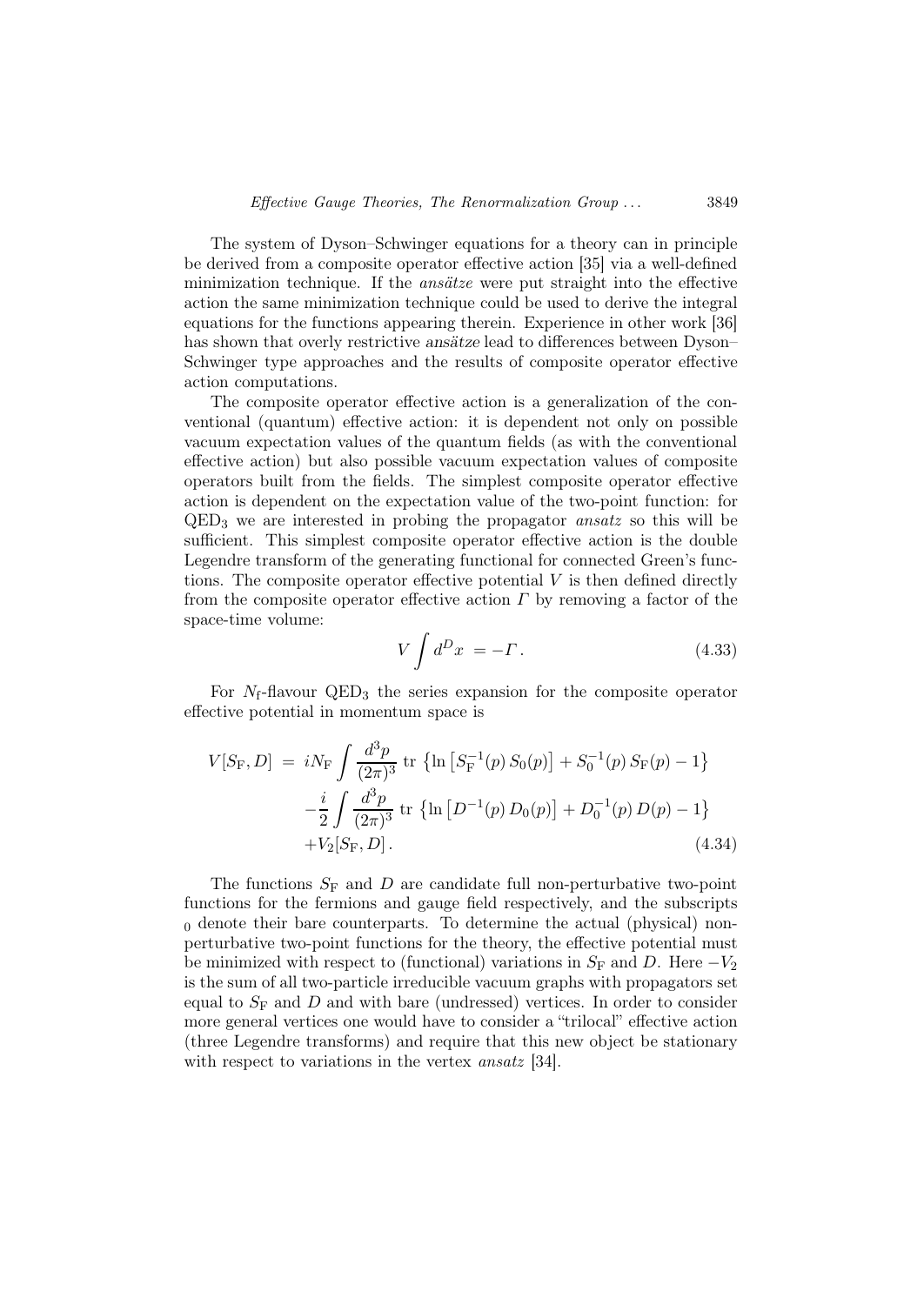# 3850 A. Campbell-Smith, N.E. Mavromatos

Truncating the series for  $V_2$  at two-loop level, figure 16, is sufficient to compare with the Dyson–Schwinger method for QED3. Variation of Eq. (4.34) with respect to  $S_F$  and D yields the Dyson–Schwinger equations for  $QED_3$ , which upon substituting the *ansatz* (4.5) gives the equations (4.7) of Section 4.1. It has been shown [34] that if one substitutes the *ansatz*  $(4.5)$ directly into the composite operator effective potential (4.34) then requiring it to be stationary with respect to (functional) variations in the wavefunction renormalization  $A$  and the gap function  $B$  yields the same integral equations as the first approach.



Fig. 16. Graph contributing to  $V_2$  up to two-loop level

Since the composite operator effective potential yields the same integral equations  $(4.7)$  whether the *ansätze* are put in before or after the functional variation demonstrates explicitly that it is equivalent to the Dyson– Schwinger method for QED<sub>3</sub>. The consistency of the two methods is a strong indication that the *ansätze* are sufficiently consistent and general.

## 4.7. The physical consequences of "slow running"

The slow running of the coupling constants (relative to naïve expectations) enhances the chiral condensate

$$
\langle \bar{\Psi}\,\Psi \rangle \sim \int d\rho \; p B(p) \,. \tag{4.35}
$$

If the running of the coupling is slowed down then there is an enhancement of  $B(p)$  at low momenta and therefore of the chiral condensate. This is similar to the situation in "walking technicolour" models [37] where the introduction of extra fermionic degrees of freedom due to a specific choice of an enlarged gauge group slows down the running of the pertinent gauge coupling relative to the model with the original gauge group.

When the field theory is applied to superconductivity models the enhanced condensate might affect the measurable parameter  $\text{Gap}/T_c$  and the size of the coherence length in magnetic superconductors. Also, in the normal phase, where chiral symmetry is unbroken, the critical behaviour in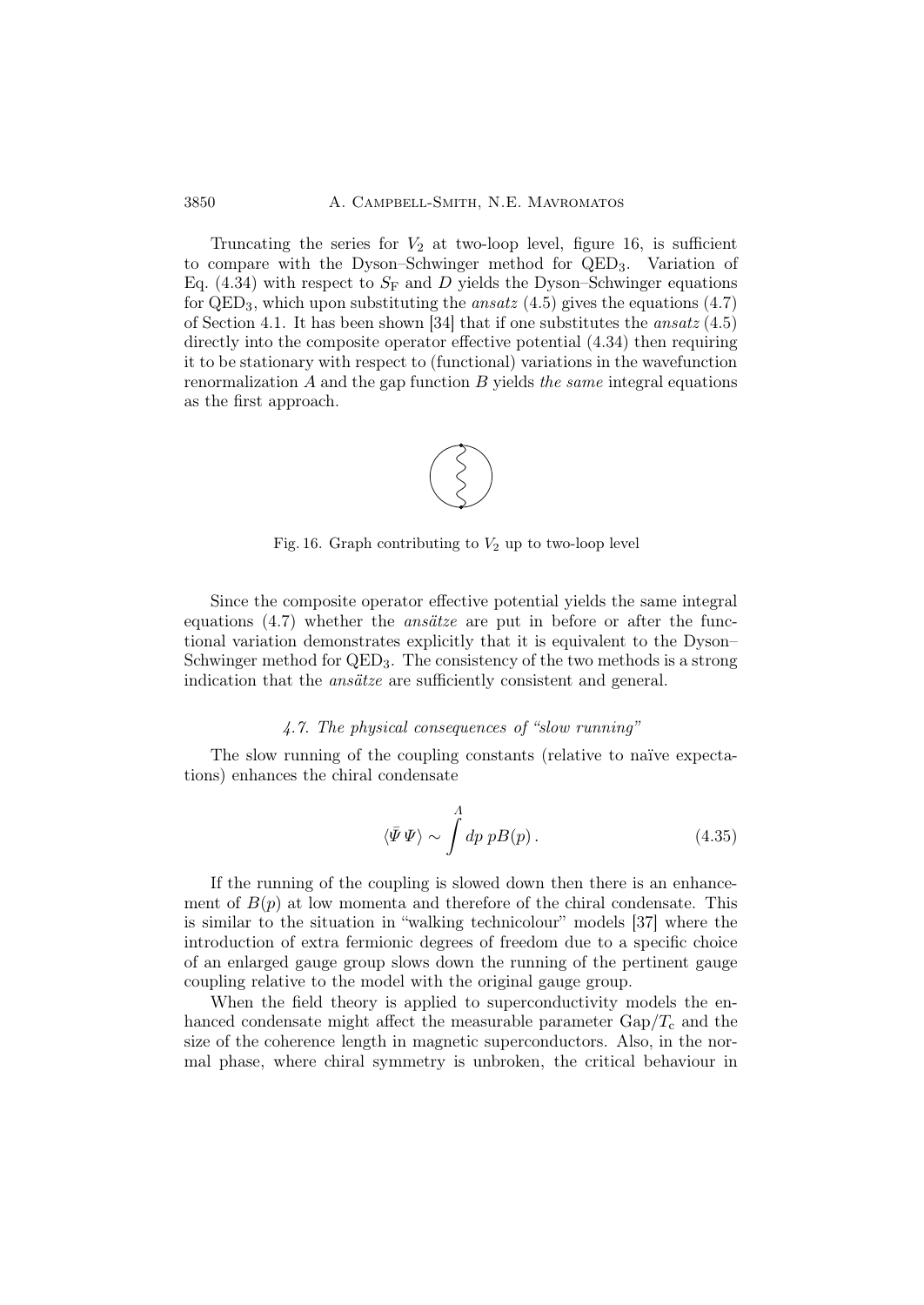the wavefunction renormalization leads to deviations from Fermi liquid behaviour [19], and also to anomalous electric transport properties, e.g. the resistivity linear in  $T$  (the temperature) with  $\ln T$  scaling corrections, which behaviour is stable over a large range of temperatures (see Section 6). The critical behaviour in the wavefunction renormalization also modifies the normal critical behaviour *(i.e.* the critical exponents) in these models.

# 4.8. Exercises

# 4.8.1. The Dyson–Schwinger equations

Derive the equations (4.7) from the Dyson–Schwinger equations for QED<sup>3</sup> to leading order in  $1/N_f$  (figures 4 and 5).

# 4.8.2. Dyson–Schwinger vs composite operator effective potential

Show that the equations (4.7) can also be obtained from the composite operator effective potential, Eq. (4.34).

## 4.9. Concluding remarks

- Renormalization group improved Dyson–Schwinger analysis reveals non-trivial infrared fixed point structure in three dimensional  $U(1)$ gauge theory. This structure in the low energy limit means that, although  $QED<sub>3</sub>$  is super-renormalizable, the degrees of freedom relevant at scales of order the ultra violet cut–off are still applicable the in effective theory for the deep infrared.
- The infrared structure leads to dynamical mass generation and critical behaviour in the normal (chirally symmetric) phase; these are associated with a "slow running" of the effective coupling.
- Critical behaviour for the normal phase of the model affects the wavefunction renormalization

$$
A(p) \sim \left(\frac{p}{\alpha}\right)^{8/3\pi^2 N_{\rm f}}.
$$

- The computation of this critical behaviour has been discussed in connexion with a number of vertex ansätze and with different infrared cut–offs.
- Slow running of the coupling has physical consequences, such as in the enhancement of the chiral condensate; some of the physical consequences of the critical behaviour of the wavefunction renormalization will be discussed in the last lecture, Section 6.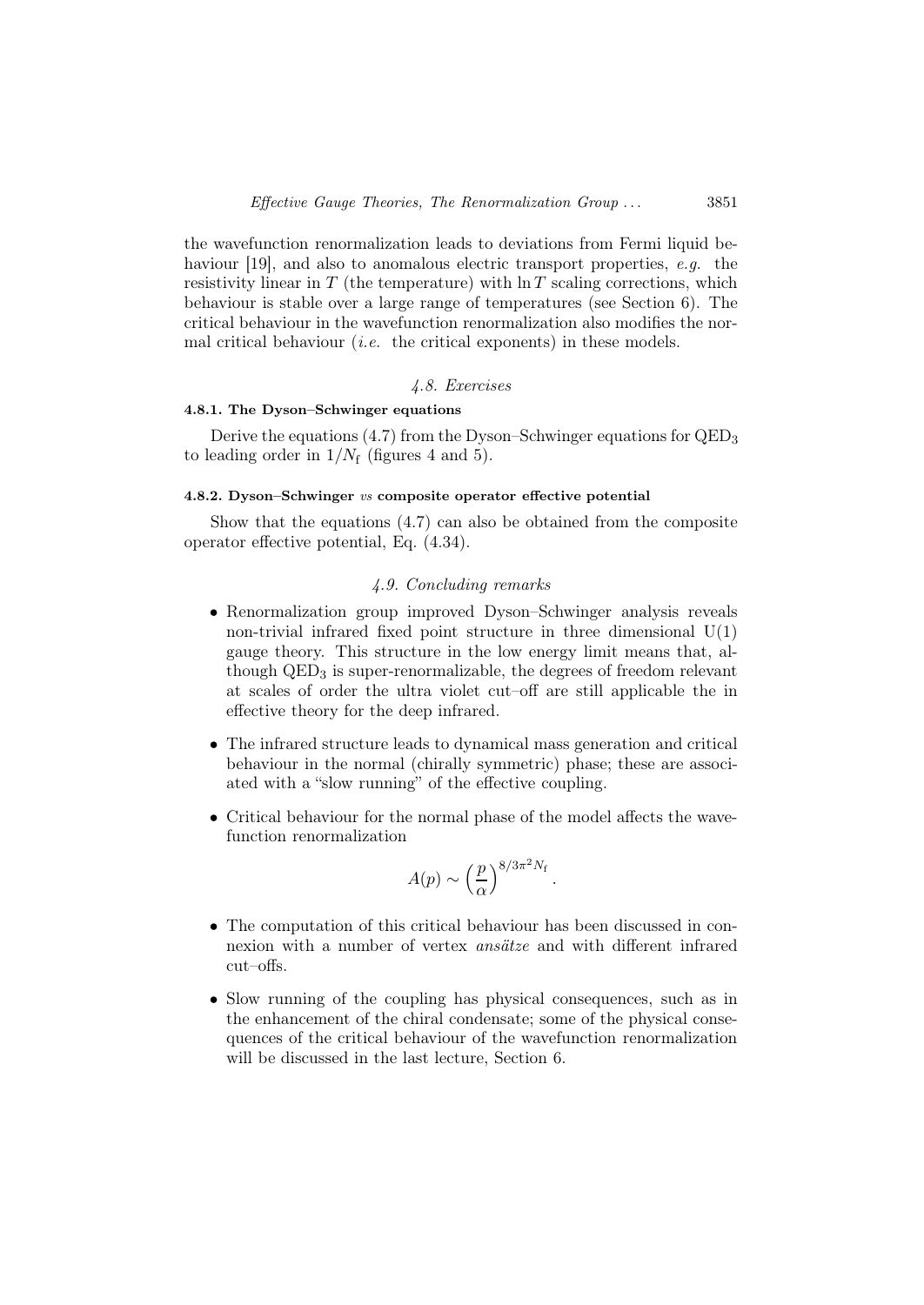#### 3852 A. CAMPBELL-SMITH, N.E. MAVROMATOS

### 5. Results beyond leading order in  $1/N_f$

A natural question which arises is whether the non-trivial structure observed in the preceding Sections is simply an artifact of the truncations (to leading order in  $1/N_f$ ) in the Dyson–Schwinger equations. A partial answer to this question concerning the fermion ansatz has already been discussed (Section 4.6); some further attempts to answer this question and probe the physics beyond leading order in  $1/N_f$  are presented in what follows.

# 5.1. Non-local gauges

A treatment of the model beyond  $1/N_f$  has been performed recently [21] in which a non-local gauge parameter is introduced which fixes the wavefunction renormalization  $A$  to be exactly unity. This approach confirms the earlier results of references [8,19] for the existence of slow running of the effective coupling in the infrared.

The non-local gauge is defined from the gauge fixing term:

$$
\mathcal{L}_{GF} = -\frac{1}{2} F(a(x)) \int d^3 y \, \frac{1}{\xi(x-y)} F(a(y)), \tag{5.1}
$$

where the function  $F$  is given by

$$
F(a) = \partial_{\mu} a^{\mu}.
$$

The non-local gauge function  $\xi$  is then chosen to ensure  $A \equiv 1$  exactly. The results are subsequently transformed back to Landau gauge using the (inverse) Landau–Khalatnikov transformation [38]. Both  $\varepsilon$  and the covariant  $\delta$  type infrared cut–offs can be used in the computations and the results compared.

It is found that it is possible to define a running coupling  $(cf. Eq. (4.23))$ 

$$
\frac{g_{\rm R}(t)}{g_{\rm R}(0)} \sim 1 + \frac{\tilde{\xi}(k^2)}{2},
$$
\n
$$
t = \ln\left(\frac{k}{\mu}\right),
$$
\n(5.2)

where  $\mu$  is some momentum scale and  $\tilde{\xi}(k^2)$  is related to the Fourier transform of the non-local gauge parameter; see Eq. (5.11).

The momentum space cut–off  $\varepsilon$  can be removed but when the covariant type of cut–off is used, there exist discontinuities as  $\delta \longrightarrow 0$  (*cf.* Landau damping processes at finite temperature mentioned in Section 4.5 and in references [33, 39]). In both cases, the infrared fixed point structure and slow running of the coupling found in previous analyses [8,19] is confirmed.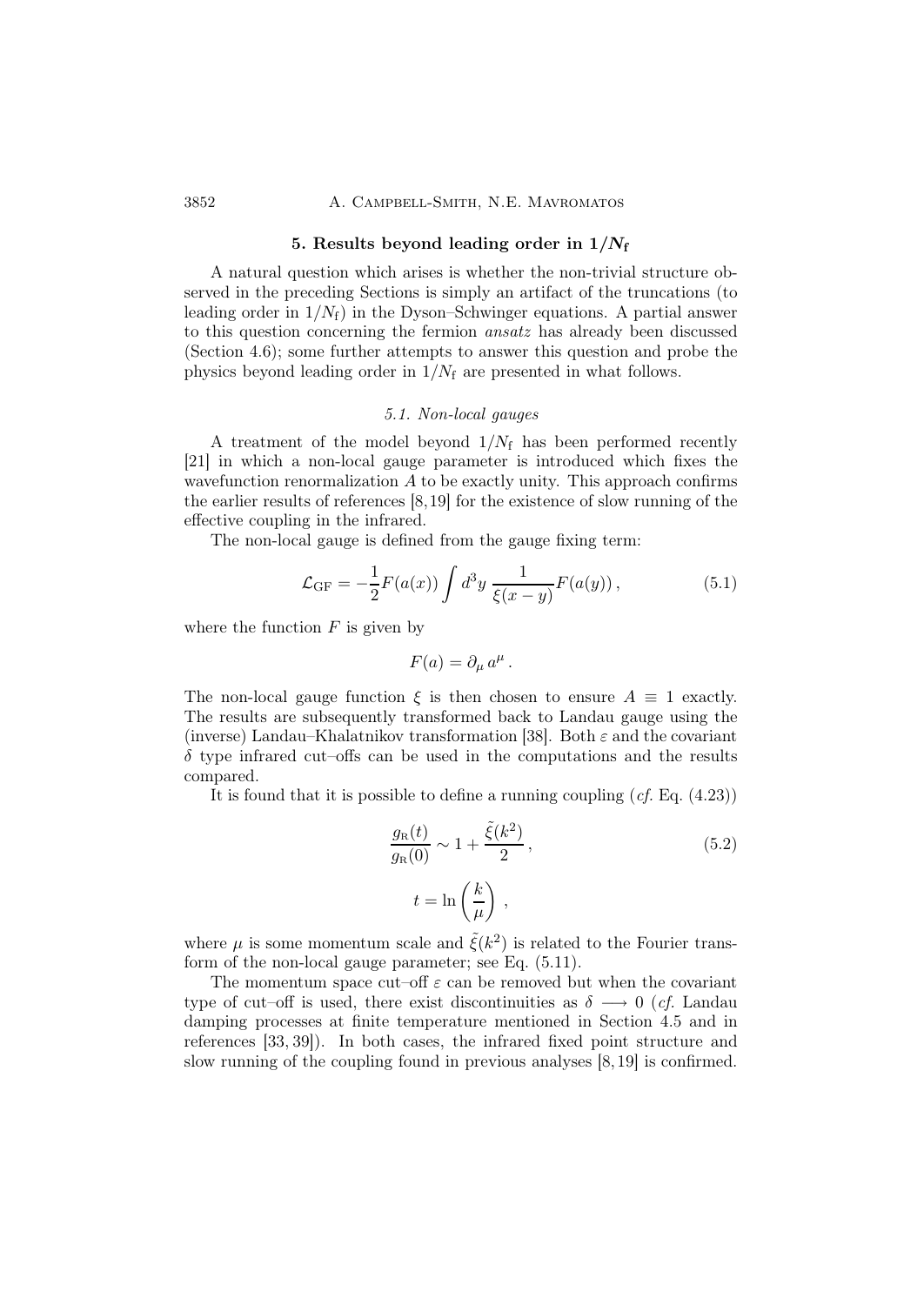The running of the coupling with the covariant infrared cut–off  $\delta$  is described by the  $\beta$ -function:

$$
\beta(\tilde{\xi}) = -\frac{d}{dt}\tilde{\xi}(k^2) \sim 4 + \frac{2k^2 + 3\alpha k + 4\delta^2}{k^2 + \alpha k + \delta^2} \left(\tilde{\xi}(k^2) - 2\right). \tag{5.3}
$$

If  $\delta = 0$ 

$$
\beta(\tilde{\xi}) = 3\tilde{\xi}(k^2) - 2 \qquad ; \quad \tilde{\xi} \stackrel{k \to 0}{\longrightarrow} \frac{2}{3}.
$$
 (5.4)

Compare with  $\delta \neq 0$ 

$$
\beta_{\delta}(\tilde{\xi}) = 4\tilde{\xi}(k^2) - 4 \quad : \quad \tilde{\xi} \stackrel{k \to 0}{\longrightarrow} 1; \tag{5.5}
$$

so  $\delta$  cannot be removed smoothly.

# 5.2. Infrared critical exponents beyond  $1/N_f$  from the non-local gauge

The suggested form of the wavefunction renormalization in a  $1/N<sub>f</sub>$  treatment in Landau gauge is [29] (see Section 4.3):

$$
A(p) \sim \left(\frac{p}{\alpha}\right)^{\gamma}; \qquad p \ll \alpha \,, \tag{5.6}
$$

where the critical exponent is given by

$$
\gamma = \frac{8}{3\pi^2 N_f} \,. \tag{5.7}
$$

In the work of reference [20] a non-local gauge is used to verify this form beyond  $1/N_f$ ; the computations are done in a non-local gauge chosen so that  $A = 1$  exactly and then the results are transformed back to Landau gauge using the Landau–Khalatnikov transformation [38].

In the normal phase (chiral symmetry unbroken) and in Landau gauge the fermion propagator reads:

$$
S_{\mathcal{F}}(p) = [A(p) \ p]^{-1}
$$
 (5.8)

and in the non-local gauge in momentum and configuration space

$$
S'_{\rm F}(p) = (p)^{-1},
$$
  
\n
$$
S'_{\rm F}(x) = i \frac{\Gamma(3/2)}{2\pi^{3/2} |x|^3}.
$$
\n(5.9)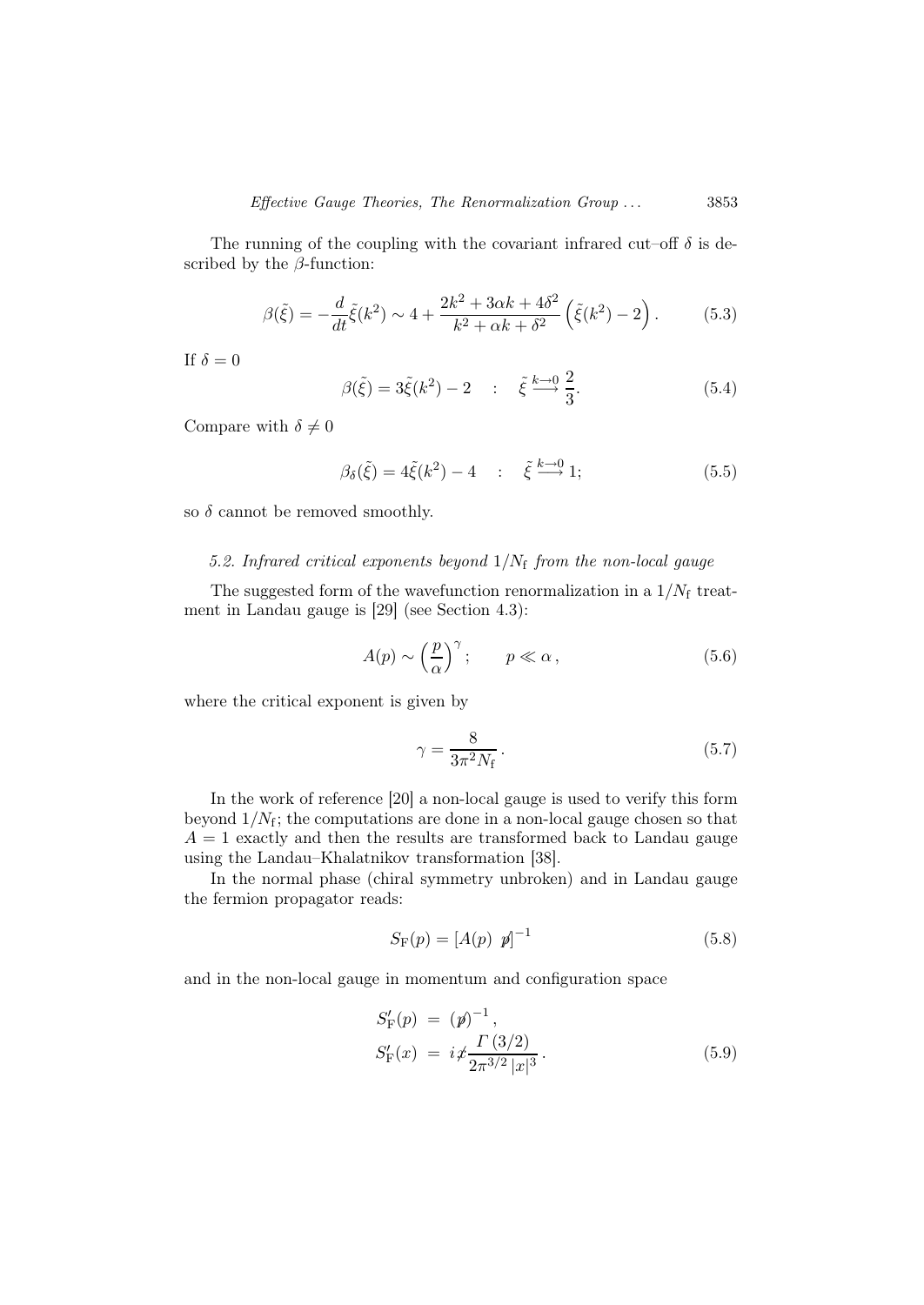Now the wavefunction renormalization can be written in terms of the nonlocal gauge parameter:

$$
A^{-1}(p) = -i \int d^3x \, e^{ip \cdot x} \, e^{-\Delta(x)} \, p \cdot x \, \frac{\Gamma(3/2)}{2\pi^{3/2} |x|^3};
$$
  
\n
$$
\Delta(x) \equiv e^2 \int \frac{d^3k}{(2\pi)^3} \left( e^{-ik \cdot x} - 1 \right) \frac{\tilde{\xi}(k^2)}{k^4 \left(1 - \Pi(k^2)/k^2\right)};
$$
\n(5.10)

the function  $\tilde{\xi}(k^2)$  is related to the Fourier transform of the non-local gauge parameter:

$$
\tilde{\xi}(k^2) = \xi(k^2) \left( 1 - \Pi(k^2) k^2 \right),\tag{5.11}
$$

and  $\Pi(k^2)$  is the vacuum polarization. Since in the non-local gauge  $A \equiv 1$ and the trivial (bare) vertex can be chosen while maintaining consistency with the Ward–Takahashi identity, an *exact* expression for the vacuum polarization can be computed:

$$
\Pi(k^2) = -\alpha |\vec{k}|. \tag{5.12}
$$

In the deep infrared  $|\vec{k}| \ll \alpha$  the non-local gauge parameter must satisfy

$$
\tilde{\xi}(k^2) = 1 + \frac{1}{(k^2)^2 D_T(k^2)} \int_0^{k^2} dz \ z^2 \frac{d}{dz} D_T(z); \tag{5.13}
$$

with the transverse photon propagator given by

$$
D_{\rm T}(z) = \frac{1}{z + \alpha \sqrt{z}}.
$$

The integral can be performed, to yield [20]

$$
\tilde{\xi}(k^2) = 2 - 2\frac{k^2 + \alpha k}{k^2} \left[ 1 - \frac{2\alpha}{k} + \frac{2\alpha^2}{k^2} \ln\left(1 + \frac{k}{\alpha}\right) \right]
$$
(5.14)

and the logarithm can be expanded in powers of  $k/\alpha \ll 1$  with the result

$$
\frac{\tilde{\xi}(k^2)}{k^4 (1 - \Pi(k^2)/k^2)} \simeq \frac{2}{3\alpha} \frac{1}{k^3} - \frac{1}{\alpha^2 k^2} + \frac{6}{5\alpha^3 k}.
$$
 (5.15)

For the evaluation of  $\Delta(x)$  the Fourier transform of (5.15) is required:

$$
I(x) \equiv \frac{8}{N_f} \int \frac{d^3k}{(2\pi)^3} e^{-ik \cdot x} \left[ \frac{2}{3k^3} - \frac{1}{\alpha k^2} + \frac{6}{5\alpha^2} \right]; \qquad e^2 = \frac{8\alpha}{N_f}, \qquad (5.16)
$$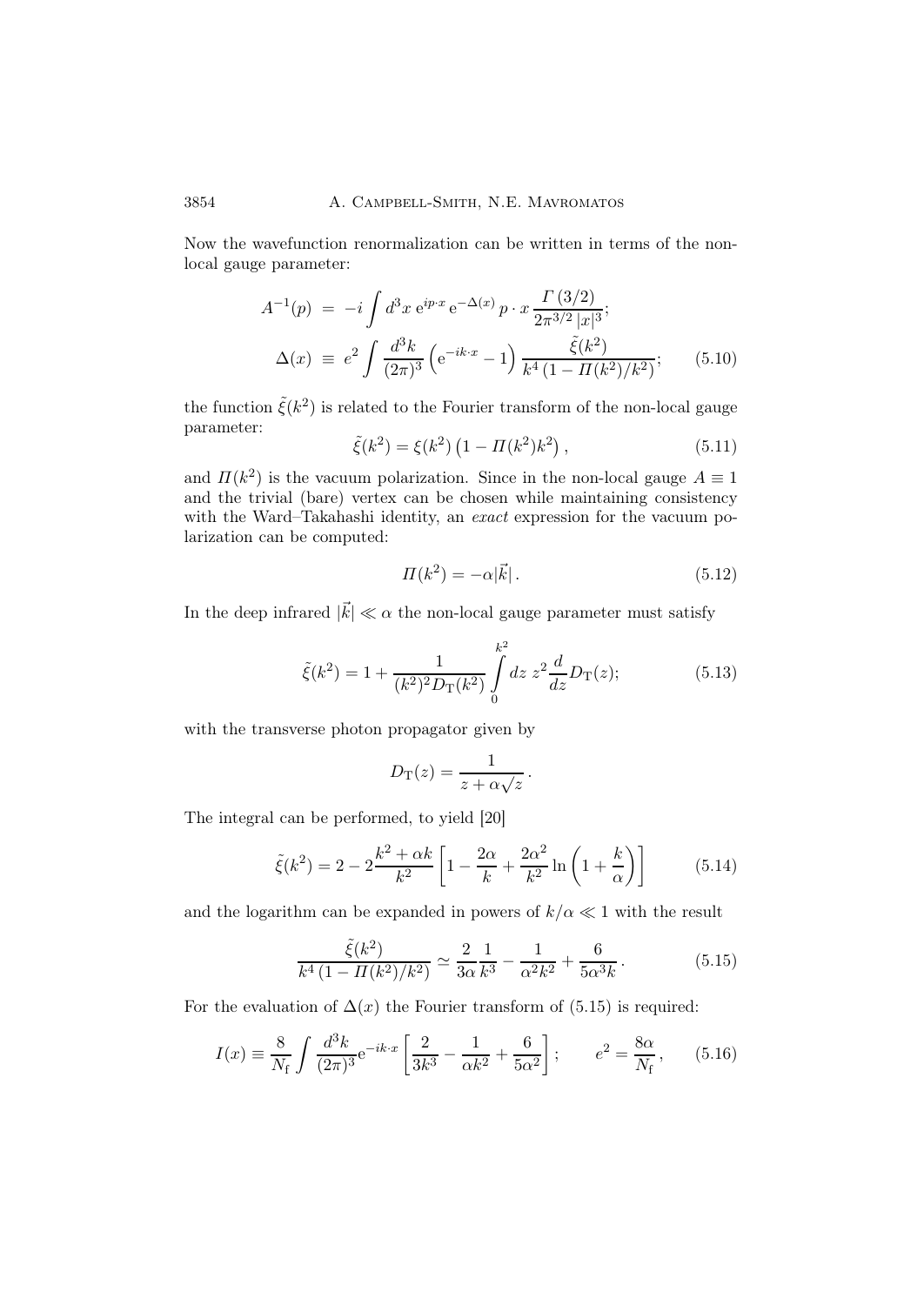and (see Eq. (5.10))

$$
\Delta(x) = I(x) - I(0). \tag{5.17}
$$

The integral needs regularization in the ultra violet and the infrared, so introduce dimensional regulation  $d - 3 = \epsilon \longrightarrow 0^+$  and the (renormalization group) scale  $\mu$ :

$$
I(x) = \frac{24}{5\pi^2 N_f} \frac{1}{|\alpha x|^2} - \frac{2}{\pi N_f} \frac{1}{|\alpha x|} + \frac{4}{3\pi^2 N_f} \left(\frac{2}{\epsilon} + 2\ln\left(\frac{1}{|\mu x|}\right) - \gamma_0\right), (5.18)
$$

where  $\gamma_0$  is the Euler–Mascheroni constant. In order to compute the difference  $(5.17)$  the divergences in  $I(0)$  must be controlled; for this purpose,  $I(0)$ is replaced with  $I(1/\alpha)$  [20]:

$$
\Delta(x) = I(x) - I(1/\alpha)
$$
  
 
$$
\sim \frac{24}{5\pi^2 N_f} \left(\frac{1}{x^2} - \alpha^2\right) - \frac{2}{\alpha \pi N_f} \left(\frac{1}{|x|} - \alpha\right) + \frac{8}{3\pi^2 N_f} \ln\left|\frac{1}{\alpha x}\right|, (5.19)
$$

which is independent of the ultra violet renormalization scale  $\mu$ ; this is a direct consequence of the super-renormalizability of QED3: there should only be running in the infrared.

Now the infrared behaviour of the wavefunction renormalization can be obtained from Eq. (5.10):

$$
A^{-1}(p) = -i \int d^3x \, e^{ip \cdot x} p \cdot x \, \frac{\Gamma(3/2)}{2\pi^{3/2} |x|^3} e^{-\Delta(x)} \\
\sim \exp\left(\frac{24}{5\pi^2 N_f} - \frac{2}{\pi N_f}\right) \frac{2^\gamma \pi^{3/2} \gamma \Gamma(\gamma/2)}{4\pi \Gamma(\frac{3-\gamma}{2})} \left(\frac{\alpha}{p}\right)^\gamma (p \longrightarrow 0); (5.20) \\
\gamma = \frac{8}{3\pi^2 N_f} .
$$
\n(5.21)

The critical exponent (5.21) confirms the behaviour found in Landau gauge. In the approximate method described above, the prefactor cannot be determined precisely. This prefactor is irrelevant and of order unity, indeed for  $N_f = 5$  it has the numerical value 1.007. In Section 5.3 a more exact treatment will be described in which the prefactor is determined to be exactly unity. The non-local gauge takes the computation of this critical exponent beyond leading order in  $1/N_f$  but confirms the analyses performed to this order. A treatment of the gap function in the non-local gauge yields a critical number of flavours [20]

$$
N_{\rm c} \simeq 4.32\tag{5.22}
$$

which is consistent with  $1/N_f^2$  corrections to the normal Landau gauge computations [40].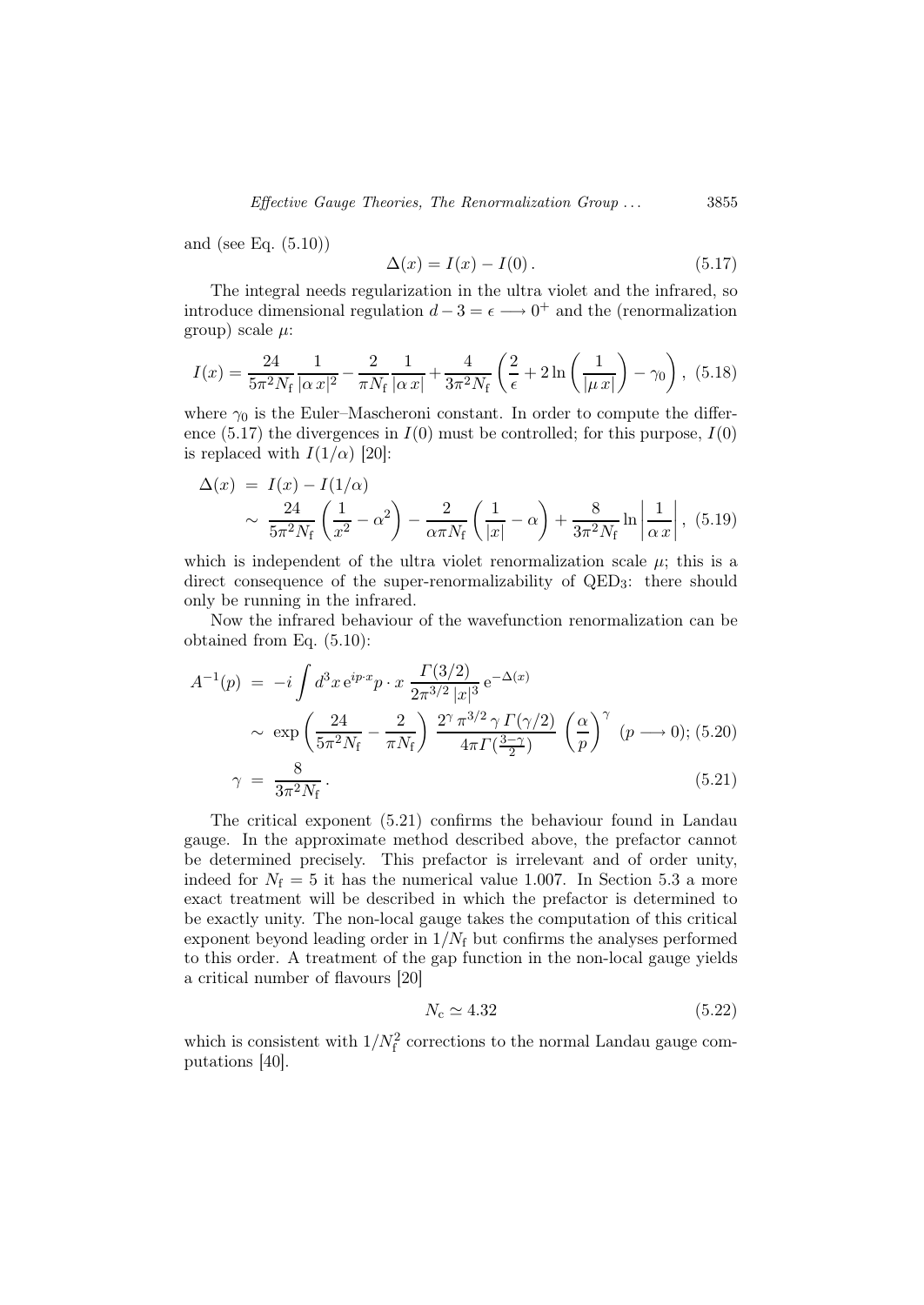# 3856 A. Campbell-Smith, N.E. Mavromatos

## 5.3. Improved computation of behaviour beyond  $1/N_f$

A more refined treatment using the non-local gauge has been performed [41] in which a Dyson–Schwinger type equation for the fermion propagator S is derived in place of the normal equation for  $S^{-1}$ . Consider the equations for the fermion propagator in the non-local gauge  $(S_0$  is the free fermion propagator) and in D dimensions:

$$
S_{\rm NLG} = S_0 \qquad : \qquad i\partial S_0 = \delta^D(x). \tag{5.23}
$$

In Landau gauge,

$$
S_{\rm L}(x) = e^{-\Delta(x)} S_{\rm NLG}(x) = [A(p) \ p]^{-1},
$$
  
\n
$$
\Delta(x) = e^2 \int \frac{d^D k}{(2\pi)^D} \left( e^{ik \cdot x} - 1 \right) f(k),
$$
  
\n
$$
f(k) = \frac{\xi(k)}{k^4}.
$$
\n(5.24)

Now, by acting on Eq. (5.24) with  $i\partial$ , a Dyson–Schwinger type equation for the fermion propagator in the normal phase can be derived (using the fact that  $\Delta(0) = 0$ :

$$
i\partial S_{\rm L}(x) = \delta^D(x) - ie^2 S_{\rm L} \int \frac{d^D k}{(2\pi)^D} \ k f(k) e^{-ik \cdot x};
$$
  

$$
\implies A^{-1}(p) \doteq Z(p) = 1 + e^2 \int \frac{d^D q}{(2\pi)^D} \frac{q \cdot (q - p)}{q^2} f(q - p) Z(q). \tag{5.25}
$$

The solutions of Eq. (5.25) are as follows [41]

$$
Z(p) = 1 - e^2 \int_{\varepsilon}^{A} dq \, Z(q) \, L(p, q; D),
$$
  
\n
$$
L(p, q; D) = \frac{q^{D-3}}{2^{D-1} \pi^{(D+1)/2} \Gamma(\frac{D-1}{2})} \int_{0}^{\pi} d\theta \, \sin^{D-2} \theta \, (pq \cos \theta - q^2)
$$
  
\n
$$
\times f\left(\sqrt{(p-q)^2}\right);
$$
  
\n
$$
f(k) = \frac{2}{k^4 + \alpha k^3} - \frac{2}{k^4} \left[1 - \frac{2\alpha}{k} + \frac{2\alpha^2}{k^2} \ln\left(1 + \frac{k}{\alpha}\right)\right].
$$
 (5.26)

Note that in three dimensions  $L(q, p; 3)$  is not a symmetric function of its arguments. In the infrared,  $k \ll \alpha$  the regularization scale  $\Lambda$  can be taken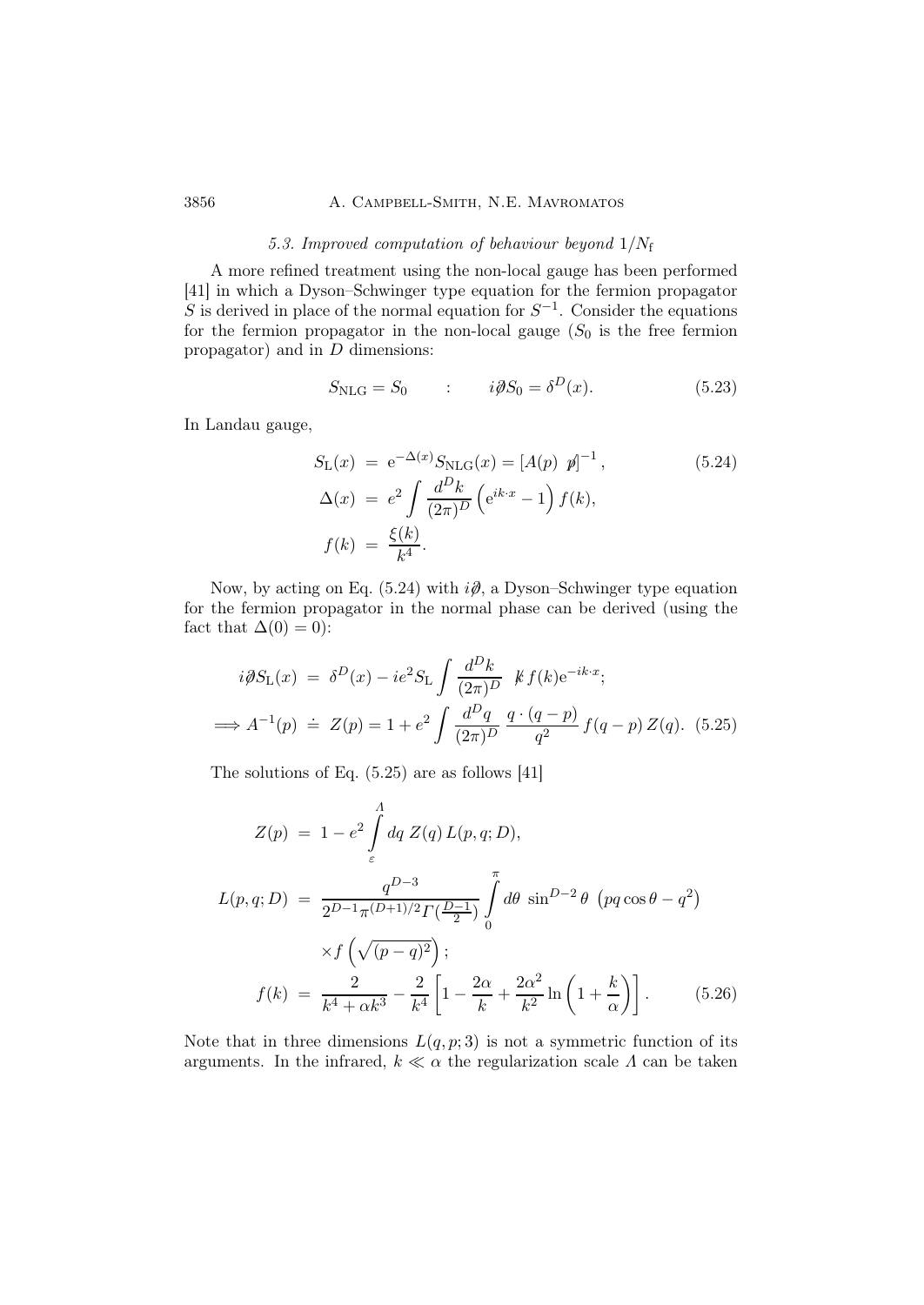equal to the effective cut–off  $\alpha$ , and the infrared cut–off  $\varepsilon$  can be taken to zero. In this regime, the Eq. (5.26) can be solved numerically and analytically using truncated expansions. In the absence of the infrared cut–off,  $\varepsilon \longrightarrow 0$ ,

$$
Z(p) = A^{-1}(p) = \left(\frac{p}{\alpha}\right)^{-8/3\pi^2 N_{\rm f}}\tag{5.27}
$$

which is *exact* and the same as the result obtained in reference [20]. It is an open issue as to whether these results are dependent on the type of infrared cut–off, *i.e.* whether the results are the same if a covariant cut–off is included:

$$
\frac{1}{k^2} \longmapsto \frac{1}{k^2 + \delta^2}.
$$

## 5.4. An alternative description of running flavour number

To conclude this Section, a comment on the correctness of the effective running coupling inferred above from the special manipulations of the Dyson–Schwinger Eqs (4.7) in the normal phase.



Fig. 17. Pinch technique for renormalizing the coupling  $G$  from the amputated vertices.

In field theory the actual running coupling constant is usually defined via the amputated vertex function. There is work currently underway [42] on renormalizing the coupling using a "pinch technique" similar to that used for 4-dimensional QCD [43]. In place of the Dyson–Schwinger equations for the fermion propagator, the Dyson–Schwinger equation for the amputated vertex is investigated (figure 17) and the running of the coupling determined directly. The computations are performed in a large- $N_f$  framework, with  $e^2 N_f$  held fixed. Then the dimensionless coupling runs, and generates an effective running of  $N_f$ :

22.25

$$
\left(\frac{e^2}{\alpha}\right)_{\text{ren}} \sim \left(\frac{1}{N_{\text{f}}}\right)_{\text{ren}}.\tag{5.28}
$$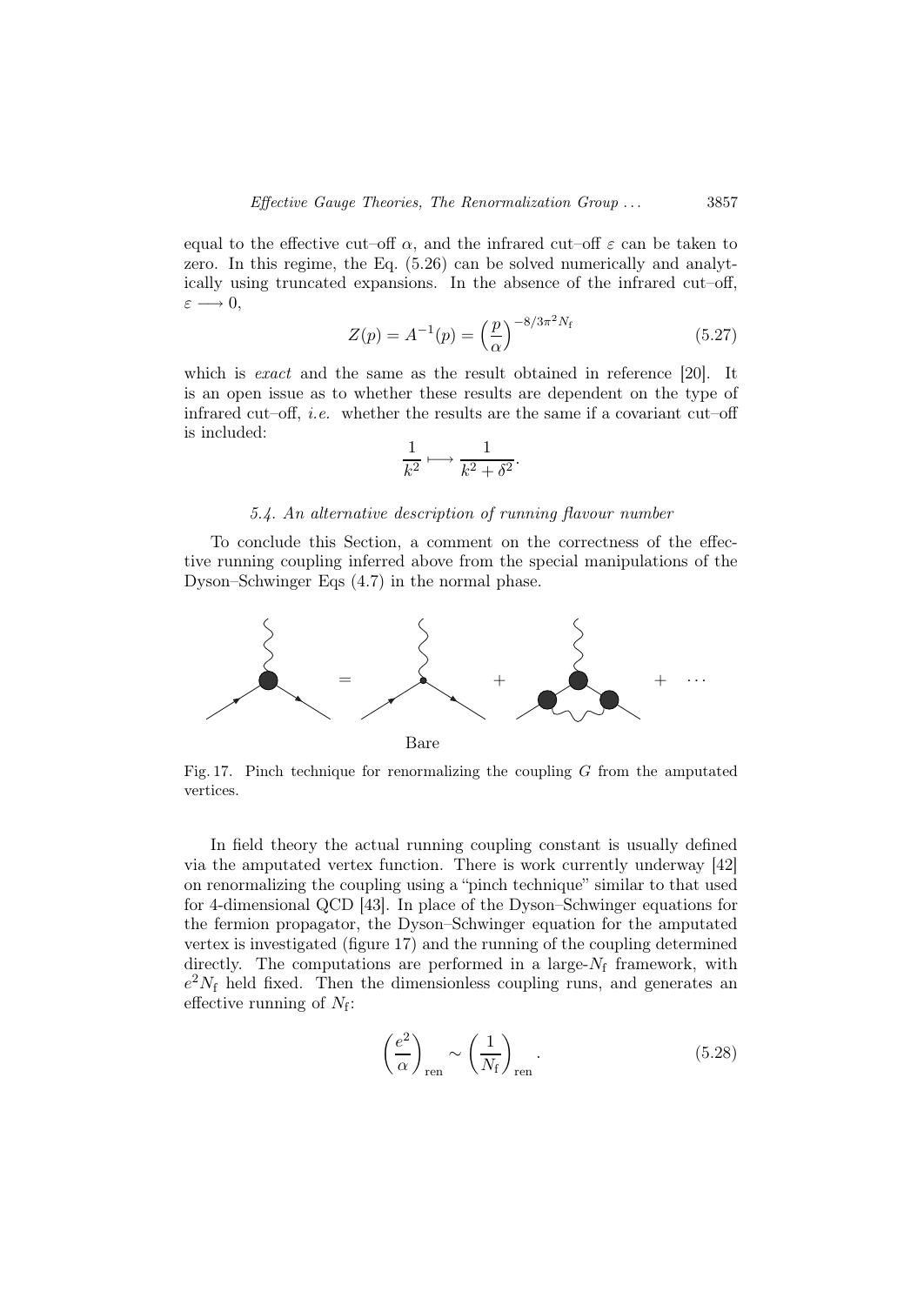# 3858 A. Campbell-Smith, N.E. Mavromatos

The differential equation for the vertex function  $G(p)$  is complicated by the presence of infrared cut–offs, and can only be solved numerically at present. The advantage of this method lies in the fact that in determining the vertex directly, the problem of finding vertex ansätze satisfying the Ward– Takahashi does not arise.

# 5.5. Concluding remarks

- Non-local gauges have been used to probe the infrared physics of three dimensional U(1) gauge theory beyond leading order in  $1/N_f$ .
- The results have been shown to be consistent with those obtained in conventional  $1/N_f$  Dyson–Schwinger treatments. This supports the idea that the non-trivial infrared structure found is not an artifact of the  $1/N_f$  truncation.

#### 6. Predictions of gauge interactions for finite temperature models

#### 6.1. The resistivity in gauge field theory models

In this final part of the lectures the preceding ideas will be applied to a determination of some properties of QED<sub>3</sub> at finite temperature. Attention will be restricted to the predictions of the gauge theory model for the electrical resistivity. The resistivity is defined as the response of a system to a change in external electric field (see Section 6.3.1). Formally it is related to the imaginary part of the electric current–current correlator:

(Resistivity)<sup>-1</sup> = (conductivity) ~ 
$$
\mathcal{I}m \langle \mathcal{J}_{\mu}^{\Psi}(p) \mathcal{J}_{\nu}^{\Psi}(-p) \rangle|_{p=0}
$$
  
  $\propto \mathcal{I}m \langle A^{n}(p) \mathcal{D}_{\mu\nu}(p) A^{n}(p) \rangle|_{p=0}$ , (6.1)

where  $A(p)$  is the wavefunction renormalization (which appears here as a result of the vertex *ansatz*, see Eq. (4.22) and figure 18) and  $\mathcal{D}_{\mu\nu}$  is the full gauge field propagator. The current is defined by

$$
\mathcal{J}^{\Psi}_{\mu} = \frac{\delta S^{\text{eff}}}{\delta A^{\mu}_{\text{ext}}},
$$

with  $A_{\text{ext}}^{\mu}$  an external electromagnetic potential. As was observed in Section 4.4.1, gauge invariance selects the Pennington–Webb vertex with  $n = 1$ .

The gauge field theory model of superconductivity considered above gives rise to two contributions to the resistivity [8]: the bulk effect of the gauge field and the logarithmic corrections due to the wavefunction renormalization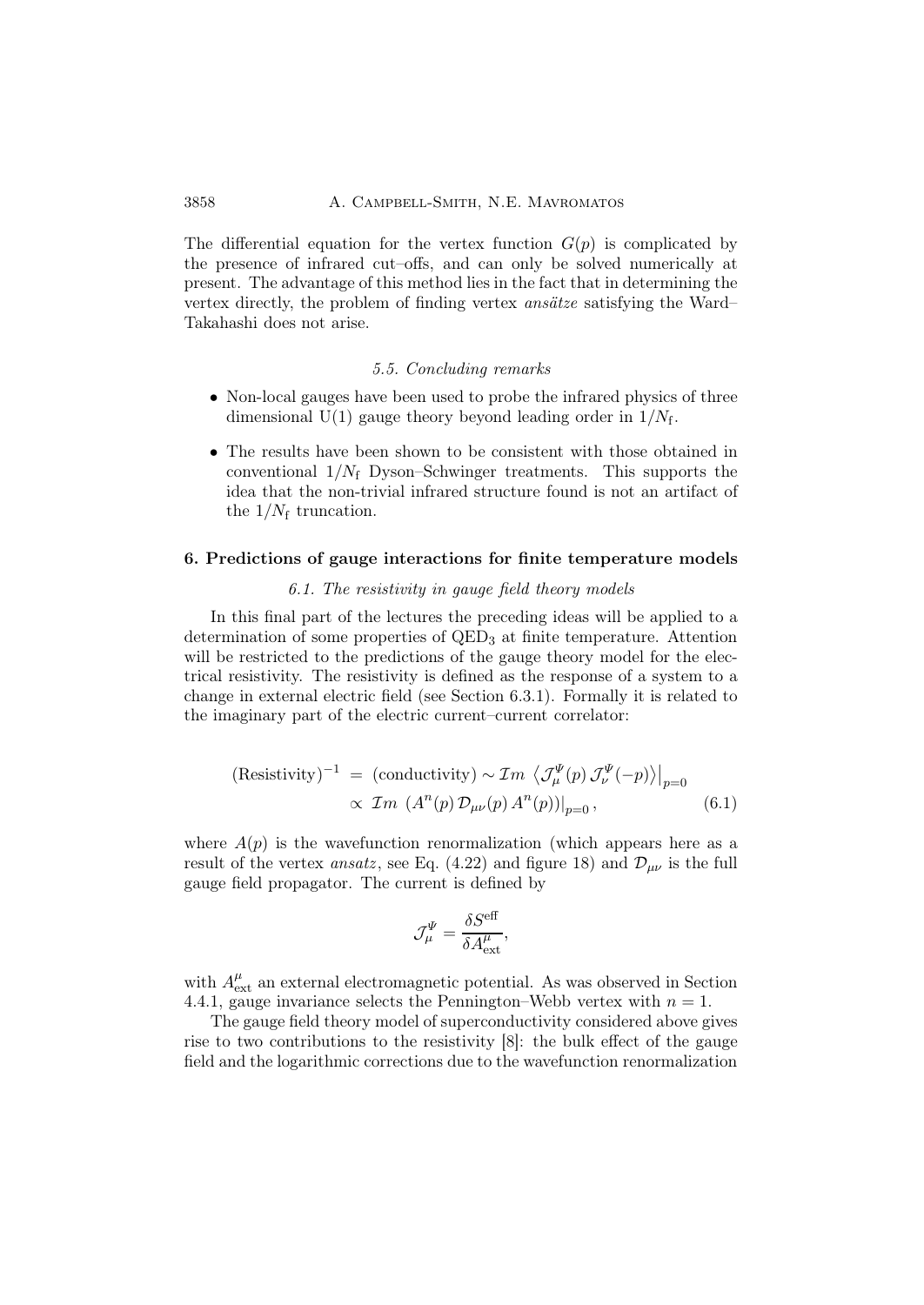

Fig. 18. Current–current correlator for the resistivity computation; the wavefunction renormalization affects the resistivity through the vertex.

from the vertices (figure 18). We shall review briefly these results in what follows.

To be completely rigorous in deriving Eq. (6.1) the precise behaviour of the effective action  $S^{\text{eff}}$  in the infrared is required. However, as will be discussed in Section 6.2 there are non-analyticities due to Landau damping [33] which render the infrared limit intractable in the low temperature limit,  $T \longrightarrow 0$ . To circumvent this problem a physical (heuristic) approach will be used, exploiting the spin–charge separation (see Sections 6.3.2–6.3.3) in the framework of Ohm's law. The method used is summarized as follows:

• "Spin–charge separation": (see Section 6.3.2) split the electronic degrees of freedom into holon (charge) and spinon (spin) [44] degrees of freedom  $(\Psi^{\dagger})$  and  $(Z_{\alpha})$ , respectively

$$
C_{\alpha} = \Psi^{\dagger} Z_{\alpha} \tag{6.2}
$$

• Assume Ohm's Law for an external electric field  $\vec{E}$ :

$$
\mathcal{J}^{\Psi} = (\text{charge}) \times v_{\text{F}} = \vec{\sigma} \cdot \vec{E}, \qquad (6.3)
$$

where  $\mathcal{J}^{\Psi}$  is the current for the holon degrees of freedom. Here  $v_{\text{F}}$  is the Fermi velocity for holons and is a function of temperature: this temperature dependence arises from non-trivial thermal vacua (in the relativistic limit of antiferromagnets); see Section 6.3.3.

The results can be summarized as:

1. The bulk effect of the gauge interactions (if the wavefunction renormalization  $A(p)$  is unity) is to give a temperature dependence to  $v_F$  of the form

$$
v_{\rm F} \propto T^{-1} \qquad \text{for low } T. \tag{6.4}
$$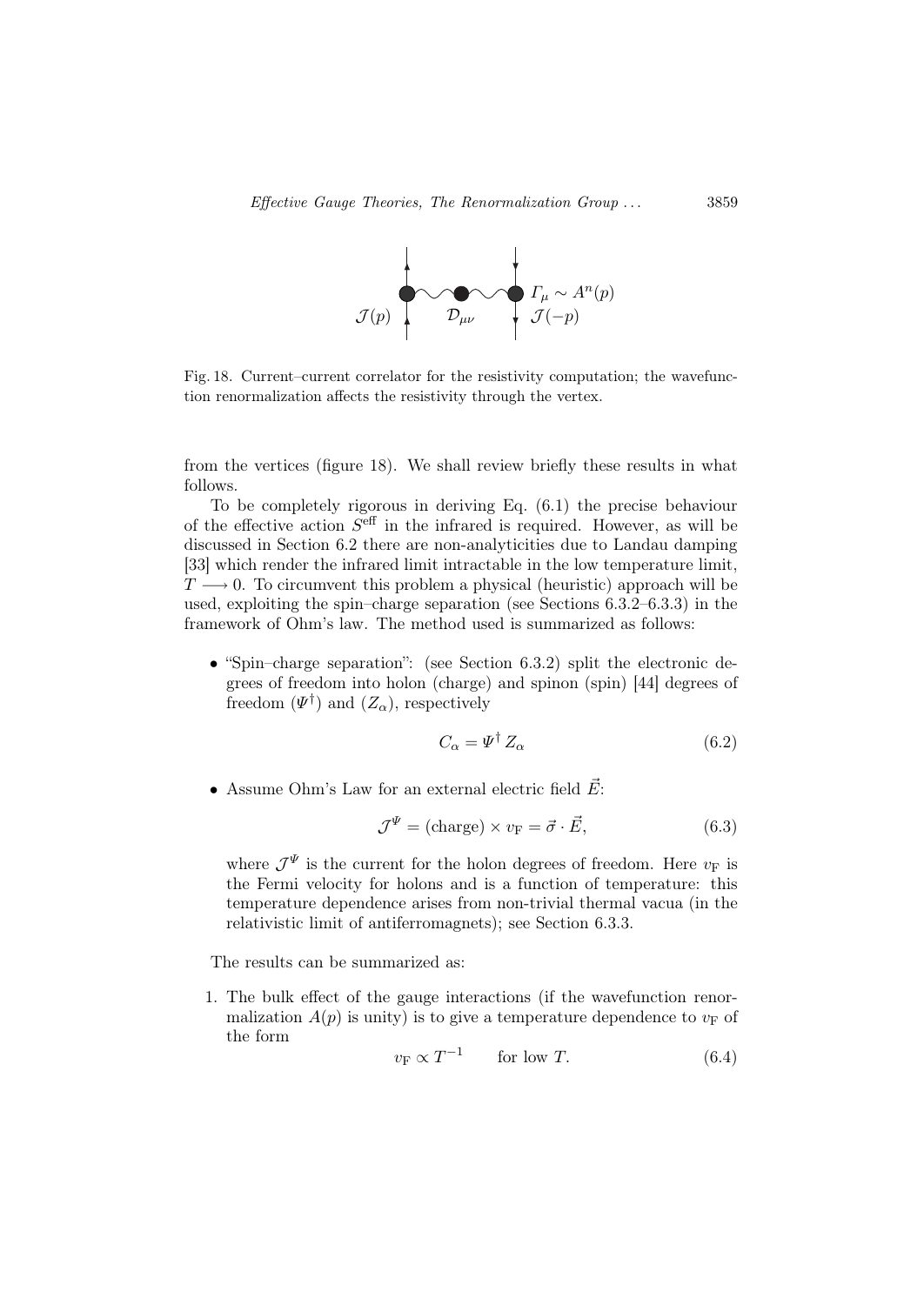3860 A. Campbell-Smith, N.E. Mavromatos

2. For  $A(p) \neq 1$ 

$$
\rho \sim \frac{1}{\sigma} \sim T^{1-\mathcal{O}(1/N_{\rm f})}.\tag{6.5}
$$

The non-trivial infrared structure encoded in the wavefunction renormalization corrects the normal linear behaviour. As was discussed above there are gauges in which the wavefunction renormalization is trivial. The resistivity  $\rho$  is physical, and should therefore be gauge invariant: in gauges where the wavefunction renormalization is trivial there are still logarithmic corrections in the resistivity arising from non-trivial structure in the resulting vertex functions.

# 6.2. The real time formalism and Landau damping

The action for massive fermions interacting with a  $U_S(1)$  statistical gauge field  $a$  and an external electromagnetic field  $A<sup>em</sup>$  in three dimensions is

$$
S = \int d^3x \,\bar{\Psi} \left( i \,\bar{\mathcal{D}} - e \mathcal{A}^{\rm em} - g_s \mathcal{A} - M \right) \Psi; \tag{6.6}
$$

it is sufficient to study this model with the statistical gauge field turned off. The one-loop effective action can be computed:

$$
W^{(1)} = \frac{ie^2}{2} \int \frac{d^3p}{(2\pi)^3} \tilde{A}_{\mu}^{\text{em}}(-p) \tilde{\Gamma}^{\mu\nu}(p) \tilde{A}_{\nu}^{\text{em}}(p);
$$
  

$$
\tilde{\Gamma}^{\mu\nu}(p) = \int \frac{d^3k}{(2\pi)^3} \text{tr} \left[ \gamma^{\mu} S_{\text{F}}(k+p) \gamma^{\nu} S_{\text{F}}(k) \right]. \tag{6.7}
$$

As an example of non-analyticities near the origin in  $p$ -space, consider the odd parity part of  $\ddot{\Gamma}$ :

$$
\tilde{\Gamma}^{\mu\nu}_{\text{odd}}(p) = -2F(p) \epsilon^{\mu\nu\lambda} p_{\lambda} \nF(p) = -iM \int \frac{d^3k}{(2\pi)^3} \frac{1}{[(k+p)^2 - M^2][k^2 - M^2]}.
$$
\n(6.8)

Here the imaginary time formalism is used to compute finite temperature effects: perform an analytic continuation to Minkowski space:

$$
p_3 \longmapsto -ip_0.
$$

The result after such a continuation is (with  $\beta$  the inverse temperature)

$$
F_{\beta}(p_0, \vec{p}) = \frac{M}{4} \int \frac{d^2 k}{(2\pi)^2} \left[ \frac{n_{\rm F}(E_k) + n_{\rm F}(E_{k+p})}{p_0 - E_k - E_{k+p}} - \frac{n_{\rm F}(E_k) + n_{\rm F}(E_{k+p})}{p_0 + E_k + E_{k+p}} - \frac{n_{\rm F}(E_k) - n_{\rm F}(E_{k+p})}{p_0 - E_k - E_{k+p}} + \frac{n_{\rm F}(E_k) - n_{\rm F}(E_{k+p})}{p_0 + E_k - E_{k+p}} \right],
$$
(6.9)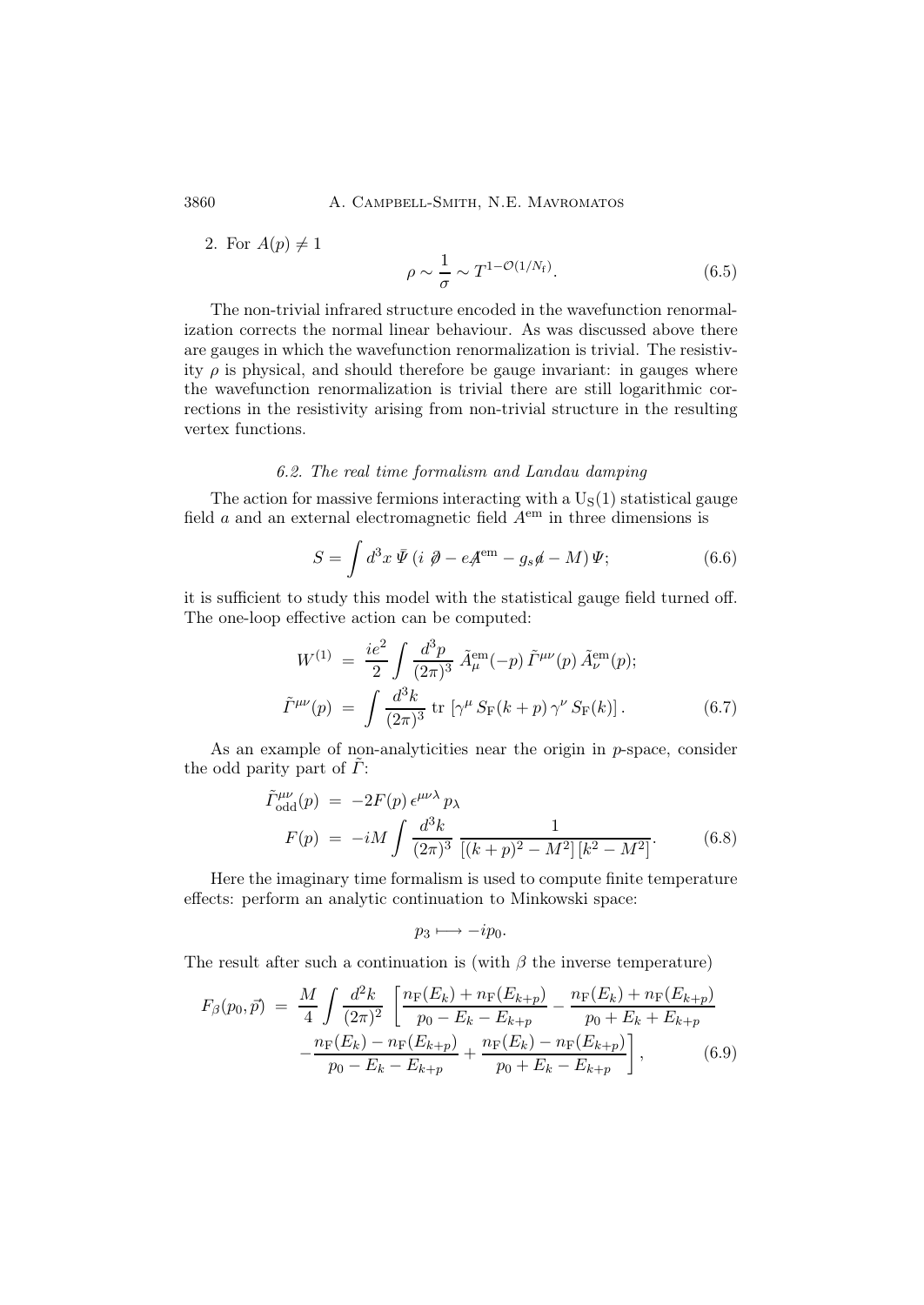where

$$
n_{\rm F}(E) \doteq \tan \frac{\beta E}{2} = -i \left[ 1 - 2n_{\rm F}(iE) \right]
$$

is the Fermi–Dirac distribution.

The denominators of  $F$  have discontinuities along the real axis, which lead to delta functions and contributions to the imaginary parts of the effective action  $F_\beta$  and hence to physical processes, e.g. fermion  $\longleftrightarrow$  fermion  $+$  gauge quantum: Cerenkov processes or (in many body language) Landau damping.

$$
\delta(p_0 + E_k - E_{k+p}) \quad : \quad E_{k+p} = \left[ M^2 + (\vec{k} + \vec{p})^2 \right]^{1/2} \simeq E_k + \frac{\vec{p} \cdot \vec{k}}{E_k} \, .
$$

Near the origin of momentum space the  $\delta$ -function condition leads to

$$
p_0 = \frac{\vec{p} \cdot \vec{k}}{E_k} = \vec{p} \cdot \vec{v_k},\qquad(6.10)
$$

where  $v_k$  is the fermion velocity; and there is a discontinuity in the space-like region  $p_0 \leqslant |\vec{p}|$ .

There are non-analyticities associated with such processes. The argument in qualitative terms follows. The contribution to the imaginary part of  $F_\beta$  involves angular integrations for both  $\vec{p}$  and  $\vec{k}$ . But there exists a cut in the  $p_0$  plane which extends from  $-|\vec{p}|$  to  $|\vec{p}|$ . So for  $|\vec{p}| \longrightarrow \vec{0}$  (which is a relevant limit for the computation of the resistivity, Eq. (6.1)) there is non-analyticity. It is worth noting in passing that this situation is analogous to the case of BCS superconductivity for  $T < T_c$  in a time dependent Ginzburg–Landau theory. This has also been verified by explicit computation [33].

The non-analyticities described above result in a non-local effective action and complicate the situation enormously. A way out of this problem is to use approximate closed expressions for low  $p$  and then numerically verify them up to momenta and energies of order of the fermion mass scale in the particular problem. In this way it is possible to construct an effective action that is local for some region of parameter space.

A more physical way out of this problem is to use a heuristic approach involving spin–charge separation in conjunction with Ohm's law which is the subject of the next subsection.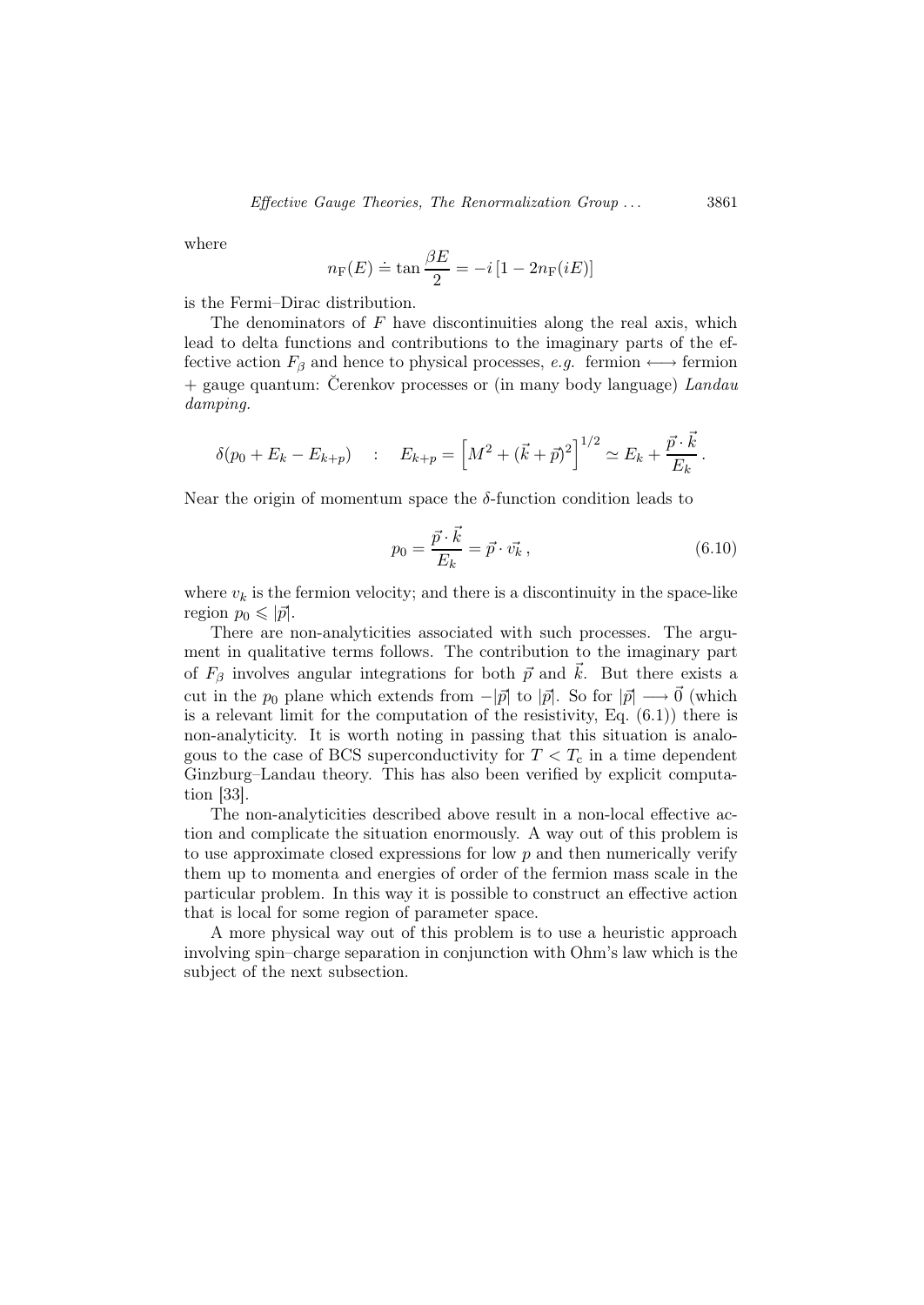# 3862 A. Campbell-Smith, N.E. Mavromatos

#### 6.3. Spin–charge separation and resistivity

# 6.3.1. Resistivity and Ohm's law

Consider the case of QED<sub>3</sub> in the presence of an external electric field  $\vec{E}$ corresponding to an electromagnetic potential  $A_{\mu}^{\text{em}}$ . Starting with the action (6.6) and integrating out all fields but the electromagnetic:

$$
S = \int d^3x \,\overline{\Psi} \left( i \not \partial - \not a - e \not A_{\rm em} \right) \Psi ;
$$
  
\n
$$
S_{\rm eff} = \int d^3x \, A_{\rm em}^{\mu}(p) \, \mathcal{D}_{\mu\nu} \, A_{\rm em}^{\nu}(-p) ;
$$
  
\n
$$
\mathcal{D}_{\mu\nu} = \left( \delta_{\mu\nu} - \frac{p_{\mu} p_{\nu}}{p^2} \right) \frac{1}{\overline{p^2 + \Pi}} .
$$
\n(6.11)

The electric current is given by

$$
\frac{\delta S_{\text{eff}}}{\delta A_{\text{em}}^i} \equiv \mathcal{J}_i^{\text{el}} \propto E_i(\omega). \tag{6.12}
$$

In momentum space the electric field  $E_i(\omega)$  is given by  $\omega A_i^{\text{em}}$ . Hence Ohm's law in a gauge with  $A_0^{\text{em}} = 0$  gives the conductivity as [45]

$$
\sigma_f = \frac{1}{\vec{p}^2 + \Pi} \bigg|_{\vec{p} = \vec{0}}.
$$
\n(6.13)

### 6.3.2. The spin–charge separation formalism

In the slave fermion spin–charge separation formalism [23,46] the electron degrees of freedom are split into two parts at each lattice site  $n$  of the condensed matter model:

$$
C_{\alpha}^{n} = \varPsi_{n}^{\dagger} Z_{\alpha}^{n},\tag{6.14}
$$

where  $\Psi$  is a spinless electrically charged fermion (hole) and  $Z_{\alpha}$ ,  $\alpha \in \{1,2\}$ is a  $\mathbb{CP}^1$  magnon which carries the spin part of the degrees of freedom.

There is a constraint of at most one electron per lattice site which is expressed as

$$
\Psi_n^{\dagger} \Psi_n + (Z_n^*)_{\alpha} (Z_n)_{\alpha} = 1, \qquad \text{(no sum over } n\text{)}.
$$

In view of this, the currents are related by

$$
\vec{\mathcal{J}}^{\Psi} + \vec{\mathcal{J}}^Z = \vec{0},\tag{6.15}
$$

where

$$
\vec{\mathcal{J}}^{\Psi} = \bar{\Psi} \vec{\gamma} \Psi , \qquad \qquad \vec{\mathcal{J}}^Z = Z^* \vec{\partial} Z . \qquad (6.16)
$$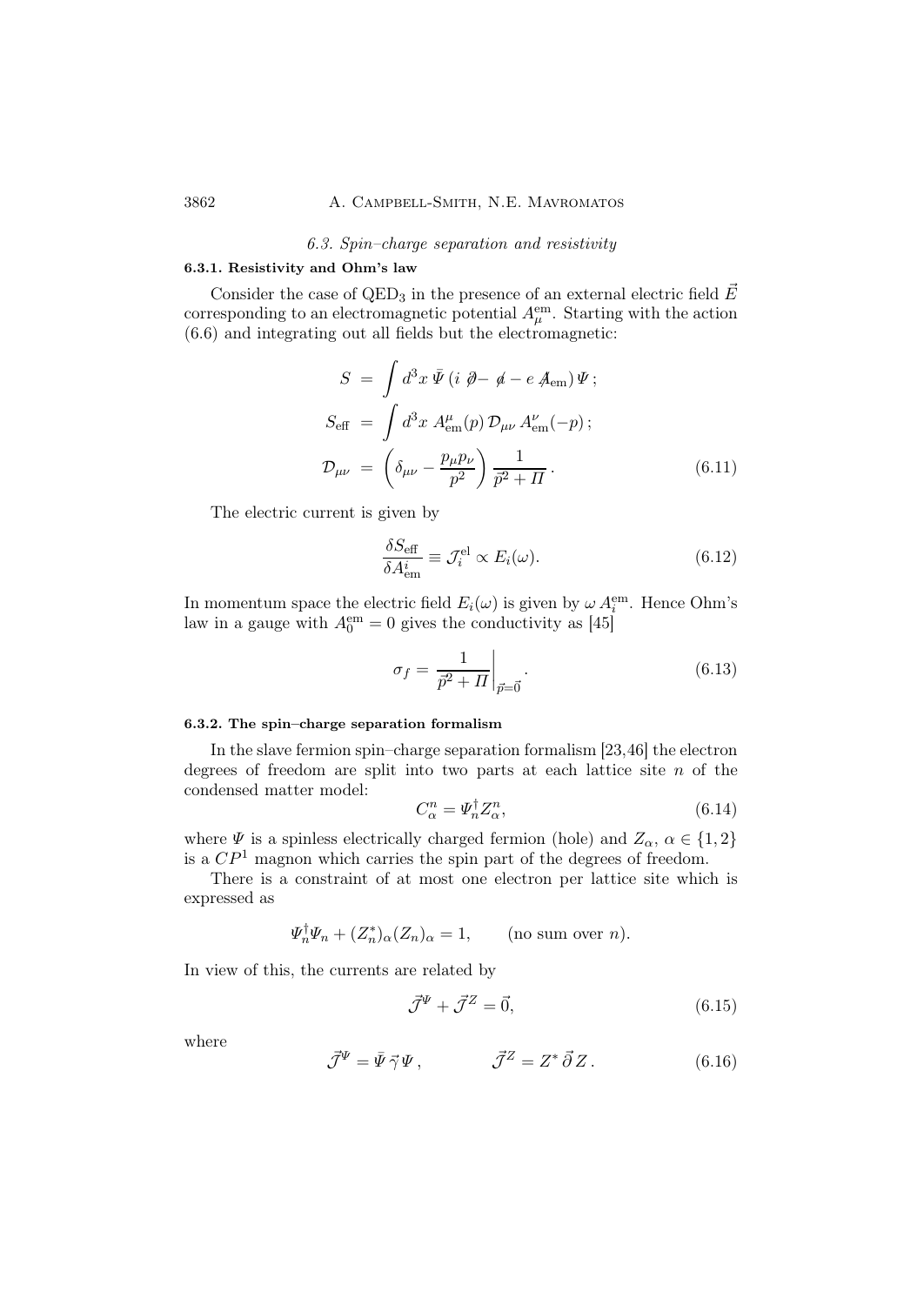The movement of the charge carriers is governed by the transport velocity, which is that of the  $\overline{CP}^1$  gauge fields, *i.e.* in the relativistic effective field theory. Here  $v_f$  plays the rôle of the "speed of light", insofar as it is a limiting velocity for the low energy excitations.

In order to compute the resistivity we use the phenomenological Ohm's law:

$$
\mathcal{J}^{\Psi} = \text{charge} \times v_f = \vec{\sigma} \cdot \vec{E}.
$$
 (6.17)

As will be shown next the Fermi velocity  $v_f$  is a function of temperature in non-trivial thermal vacua [47]. A non-trivial thermal vacuum arises in finite temperature QED<sup>3</sup> due to fermion vacuum polarization, see figure 19.



Fig. 19. The fermion vacuum polarization contribution to the gauge boson twopoint function.

#### 6.3.3. Speed of light in non-trivial vacua

The effective speed of light can be computed [8] from the dispersion relation induced by the fermion vacuum polarization (see figure 19)

$$
v_f^{\text{eff}} = \frac{\partial E}{\partial Q},\tag{6.18}
$$

where  $E$  is the energy of off-shell gauge bosons (*cf.* on-shell Landau processes as the main contributions to microscopic resistivity):

$$
E^2 \equiv q_0^2 = Q^2 + \Pi(Q, \beta), \tag{6.19}
$$

and  $\Pi$  is the thermal vacuum polarization (pertaining to the real part of the effective action). For on-shell gauge bosons the denominator of the propagator vanishes.

An approximate *ansatz* (found to be a good approximation numerically) which qualitatively captures the correct behaviour is [26]

$$
\Pi(Q,\beta) \sim \Pi_{\text{L}} \simeq \Pi_{\text{T}} \simeq \left(\frac{\alpha p^2}{64} + 4\,\omega_{\pi}^4\right);
$$
  

$$
p^2 \equiv p_3^2 + \vec{p}^2 \tag{6.20}
$$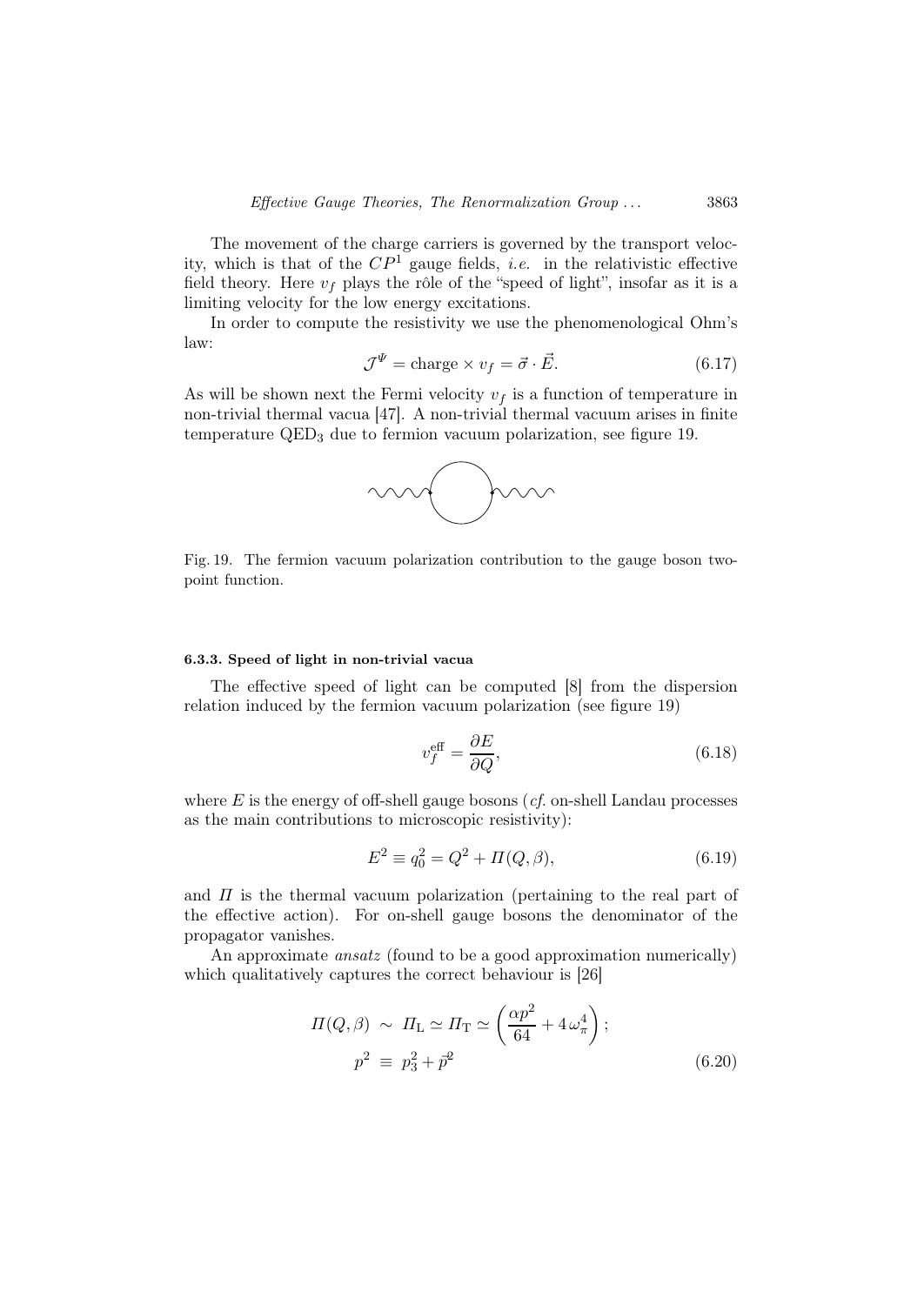with  $\omega_{\pi}$  the plasmon mass. It is found that this approximate form is applicable over a large temperature range. Then

$$
v_f \propto \frac{Q}{T^{3/2}}: \qquad Q \longrightarrow \varepsilon_{\text{IR}} \sim \sqrt{(\alpha/\beta)} \propto \sqrt{T}.\tag{6.21}
$$

Hence the behaviour of the resistivity is easy to infer from equation (6.17), assuming T-independence of the electric field  $\vec{E}$ ,

$$
v_f \sim T^{-1} \Longrightarrow \rho \propto T. \tag{6.22}
$$

This type of resistivity response in the bulk is characteristic of a gauge interaction, and strongly suggests that the gauge model correctly describes the physics in these materials. Indeed it is very hard to arrange this behaviour in models with non-gauge interactions.

### 6.3.4. Logarithmic corrections to the resistivity

The linear-T behaviour demonstrated above has logarithmic corrections coming from the wavefunction renormalization. To compute these it is only necessary to look at the real parts of the effective action. The Dyson– Schwinger equation for the wavefunction renormalization at finite temperature is as follows

$$
A(P,\beta) \simeq 1 + \frac{\alpha^2}{16\pi^2 N_{\rm f}} \int_{0}^{\alpha} dK \, I(P,K,\beta) \, \frac{\tanh\left[\frac{\beta}{2}\sqrt{(K^2 + M^2(K,\beta))}\right]}{\sqrt{(K^2 + M^2(K,\beta))}}.
$$
\n(6.23)

Here the mass function  $M(K, \beta)$  is simply the pole mass, given by the ratio of the gap function to the wavefunction renormalization, and  $P, K$  denote spatial momentum components.

To continue it is necessary to make an ansatz for the kernel: replace the component  $\Pi_{00}$  with a constant  $\Delta \sim \mathcal{O}(\alpha^2)$  [26]. With this ansatz

$$
I = -\frac{2\pi}{P^2} \left\{ 1 - \frac{|P^2 - K^2|}{\Delta^2} + \frac{[P^2 - K^2 + \Delta^2] [P^2 - K^2 - \Delta^2]}{\Delta^2 \sqrt{[(P - K)^2 + \Delta^2]} \sqrt{[(P + K)^2 + \Delta^2]}} \right\}.
$$
\n(6.24)

In fact this approximation is also good for the normal phase  $M = 0$ . In the  $P \longrightarrow 0$  limit,

$$
I(P = 0, K) = -\frac{4\pi(\Delta^2 - K^2)}{(\Delta^2 + K^2)^2}.
$$
\n(6.25)

The effective ultra violet cut–off means that the momentum  $K$  must satisfy

$$
K\in [\sqrt(\alpha/\beta),\,\alpha]\,.
$$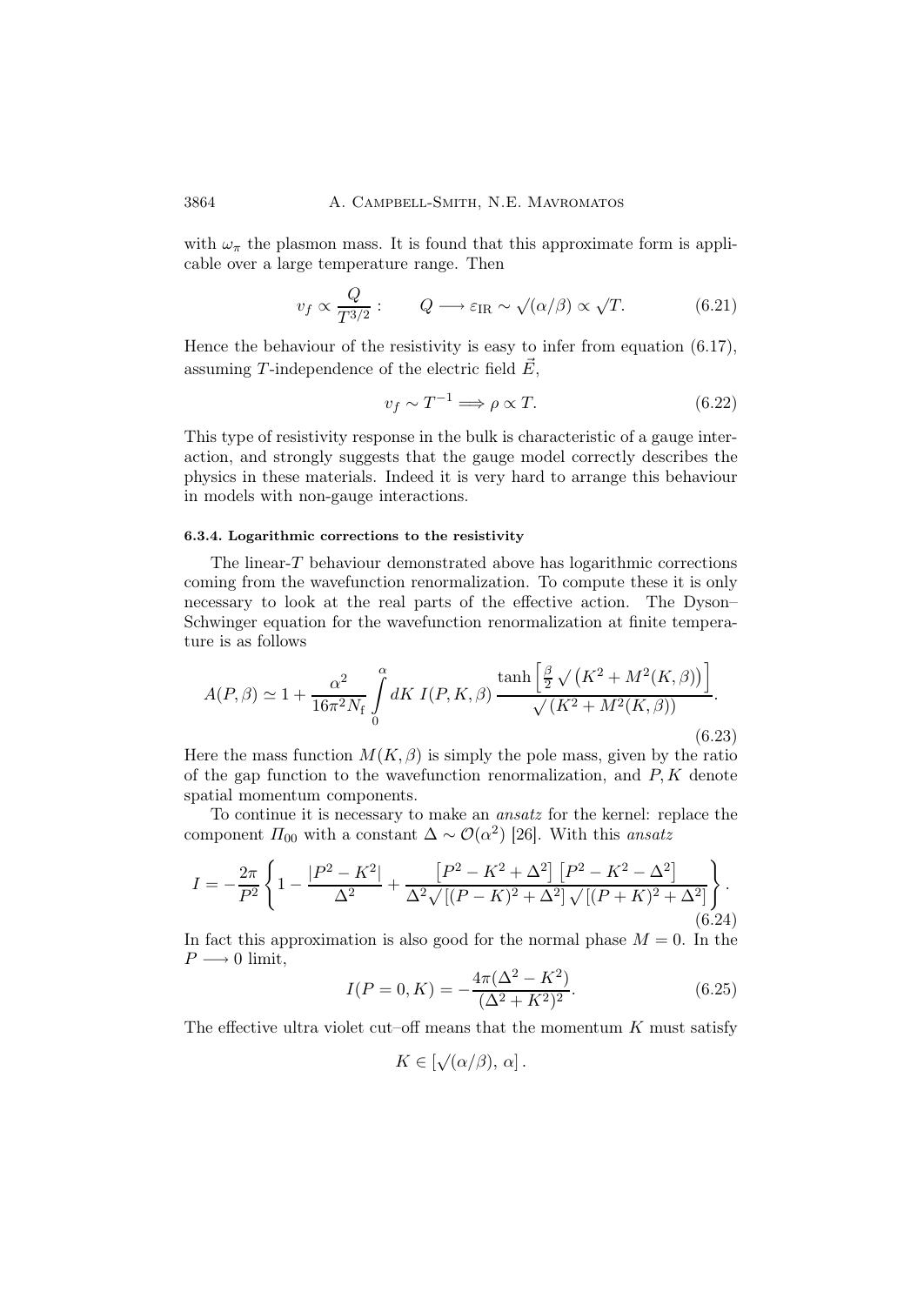Then in an intermediate momentum range

$$
\sqrt{(\beta\alpha)} \sim \alpha/\varepsilon \gtrsim 1,
$$

and  $K \in [\sqrt{\alpha/\beta}, \alpha]$  to within  $\mathcal{O}(\alpha)$ .

Hence the wavefunction renormalization is given by

$$
A(P = 0, \beta) \simeq 1 - \frac{1}{4\pi N_{\rm f}} \int_{\sqrt{(\alpha/\beta)}}^{\alpha} dK \frac{1}{K} \tanh\left(\frac{\beta K}{2}\right)
$$

$$
\simeq 1 - \frac{1}{4\pi N_{\rm f}} \int_{\sqrt{(\alpha/\beta)/2}}^{\alpha\beta/2} dx \frac{\tanh x}{x}.
$$
(6.26)

If the temperature is very low,  $\alpha\beta \gg 1$ :

$$
A(P = 0, \beta) \simeq 1 - \frac{1}{8\pi N_f} \ln(\alpha \beta). \tag{6.27}
$$

For the region  $\alpha\beta \gtrsim 1$  the integrals can be evaluated numerically and it is found that Eq. (6.27) is reasonably accurate:

$$
\alpha \beta \gtrsim 5 \longrightarrow \text{Result is within 10\% of (6.27);}
$$
  

$$
\alpha \beta \gtrsim 10 \longrightarrow \text{Result is essentially exact.}
$$
 (6.28)

The resistivity can be computed from Eq.  $(6.1)$  using  $(6.27)$  for the finite temperature wavefunction renormalization, with the result

$$
\rho \propto T^{1 - 1/4\pi N_{\rm f}} \qquad (n = 1). \tag{6.29}
$$

Note that the critical exponent is only approximate. Above it has been calculated by working in a specific gauge (the Landau gauge:  $\xi = 0$ ) and by adopting a specific ansatz for the vertex, Eq. (4.22). However, since the resistivity is a physical gauge invariant quantity, the scaling (6.29) should be gauge-independent. This gauge-independence should be checked explicitly by either performing the computations in many different gauges upon selecting appropriate vertex *ansätze*, or following the alternative approach to the running in theory space based on a Dyson–Schwinger treatment for the amputated vertex described in Section 5.4. This method has the advantage that it avoids the problem of selecting a vertex ansatze satisfying the Ward–Takahashi identity, for it determines the vertex directly.

From relation (6.28) it is apparent that this scaling is stable for a large temperature range, in agreement with the experimental situation [16, 17].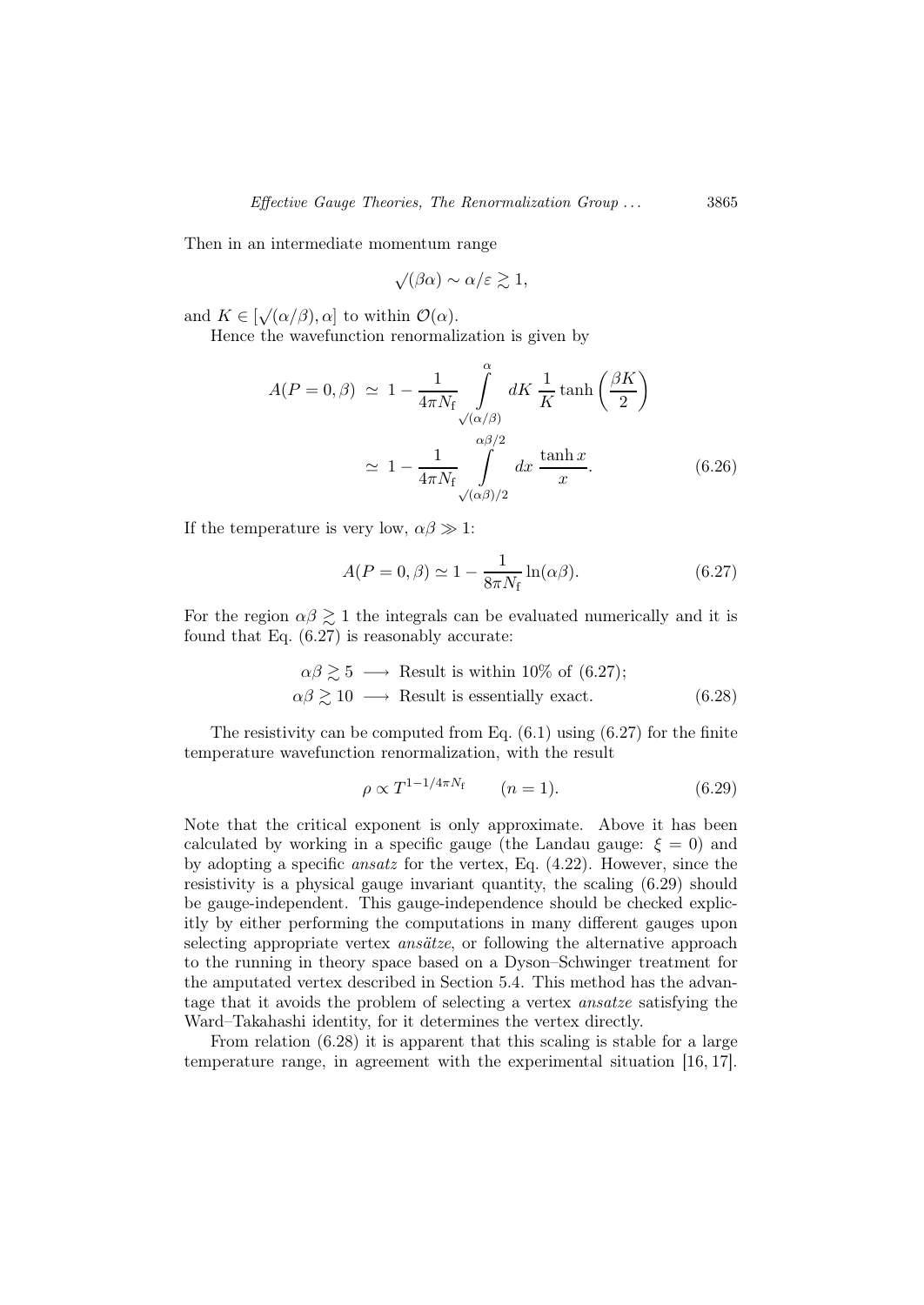3866 A. CAMPBELL-SMITH, N.E. MAVROMATOS

Note that the scaling exponent in relation  $(6.29)$  is less than one (by a small amount, at least within the  $1/N_f$  treatment) in the gauge field theory model. Such a scaling seems to characterize the normal phase of the high temperature cuprates [17]. In the actual experimental observations the scaling depends on the doping concentration,  $\delta$ , in such a way that the exponent diminishes linearly with  $\delta$ . In the simplified field-theoretic analysis above a precise connexion between this exponent and the doping concentration cannot be made, and therefore this dependence cannot be verified directly. However, from the connexion between  $QED<sub>3</sub>$  and underlying statistical models [23, 48], a dependence on  $\delta$  in the exponent in equation (6.29) is to be expected from the following general argument: in QED<sub>3</sub>,  $1/N_f \sim e^2/\alpha$ , and from the analysis in reference [48] the coupling  $e^2$  depends on the doping concentration. Since a detailed microscopic model is lacking at present, a phenomenological approach may be adopted to try to infer the doping dependence of the gauge coupling by comparing the resistivity curves fitted from Eq. (6.29) with the experimental ones [17].

# 6.4. Comparison with other approaches

The scaling law (6.29) is an interesting prediction of the gauge spin– charge separation approach to high temperature superconductivity, however it may not be unique to this model. Indeed, such scaling can also be obtained in different approaches [49, 50]. In some of them [49] the non-trivial infrared fixed point structure plays a rôle in inducing the deviations from the linear resistivity in analogy with Eq. (6.29). In other treatments [50], a phenomenological approach to Luttinger and Fermi liquids has been adopted by combining spin–charge separation with the anomalous scaling of a Luttinger liquid in postulating the following unconventional form for the one electron retarded Green's function [50]:

$$
G_{\rm R}(\vec{k},\omega) \propto \frac{1}{\left(\omega - \epsilon_{\vec{k}}^c + i0^+\right)^{\beta} \left(\omega - \epsilon_{\vec{k}}^s + i0^+\right)^{\gamma}},\tag{6.30}
$$

where appropriate phase factors have been left out for simplicity. For low energy excitations near the Fermi surface

$$
\epsilon_{\vec{k}}^{c,s} = v_{\mathrm{F}}^{c,s} |\vec{k} - \vec{P}_{\mathrm{F}}|,
$$

the indices c, s respectively denoting charge and spin degrees of freedom. In this approach spin–charge separation arises because of the different propagation velocities  $v_F^{c,s}$  $E_F^{c,s}$  in a direct generalization of the one dimensional case. What the authors of [50] argue is that upon requiring time-reversal invariance (in the absence of external fields) the exponents in the Green's function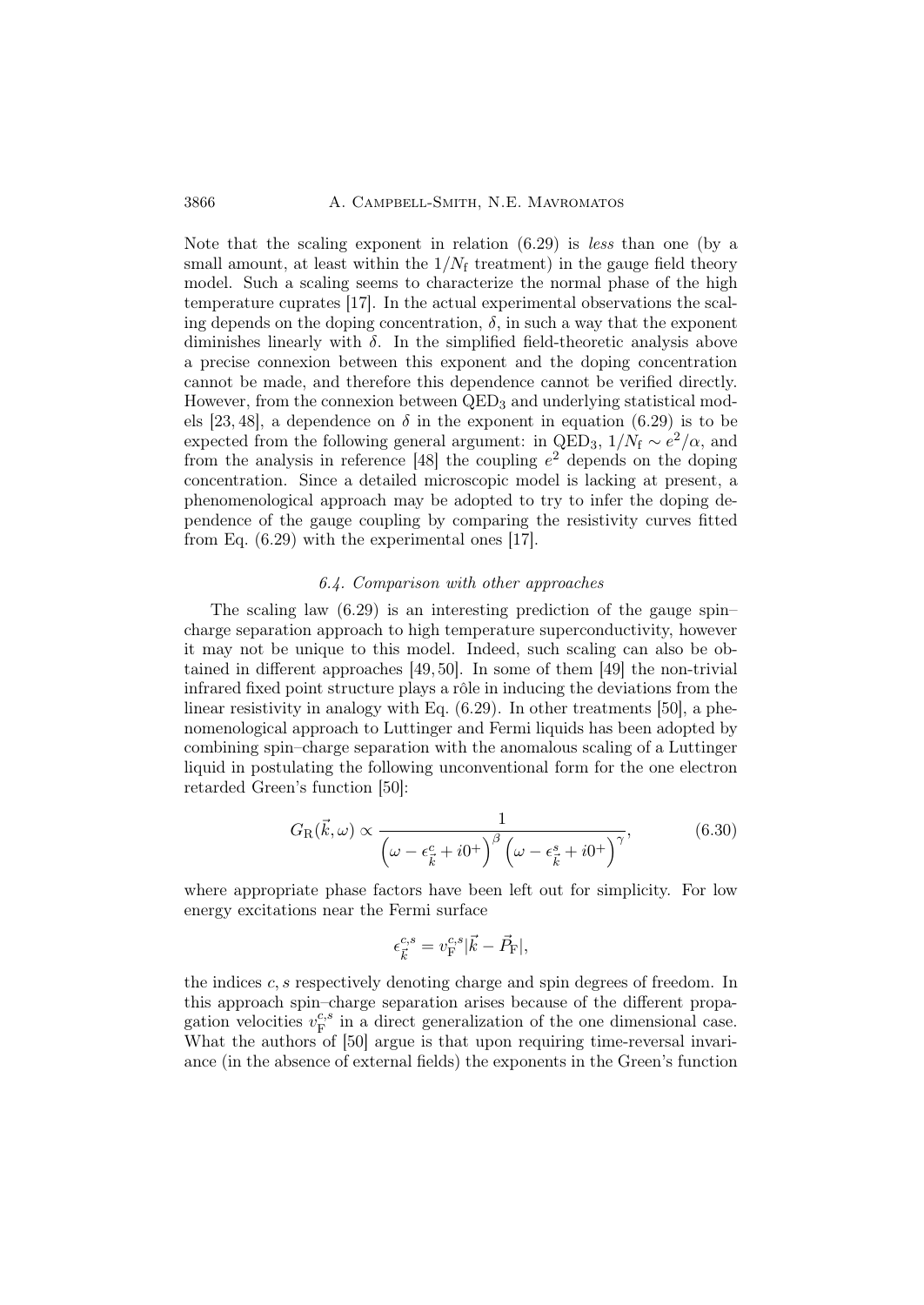(6.30) are given by

$$
\beta = \gamma = \frac{1}{2} - \chi.
$$

The Fermi liquid theory corresponds to  $\chi = 0$  and  $v_{\rm F}^c = v_{\rm F}^s$ , in which case the Green's functions (6.30) have only single pole excitations corresponding to the electronic degrees of freedom. In the  $\chi \neq 0$  and  $v_{\rm F}^c \neq v_{\rm F}^s$  case there are branch cuts corresponding to spinon and holon quasiparticle excitations. The presence of the  $\chi \neq 0$  exponent leads to a scaling of the direct current resistivity  $\rho$  in the normal phase of the high-T<sub>c</sub> systems of the form

$$
\rho \sim T^{1-4\chi}.\tag{6.31}
$$

The authors of [50] fit this scaling with the experimental data [17] by postulating  $\chi > 0$  and assuming a doping dependence. Although the method above made use of a different microscopic treatment of spin–charge separation (equation  $(6.14)$ ) the similarity of the scaling laws  $(6.29)$  and  $(6.31)$ encourages further studies in order to try to establish a connexion between the two approaches.

# 7. Conclusions

In these lectures a renormalization group approach to the effective field theory of condensed matter systems has been discussed. The approach proves to be extremely powerful insofar as it yields useful information on the universal behaviour of apparently different physical systems. The basic properties of the renormalization group have been described briefly, and the various effective field theory interactions have been classified according to their renormalization group scaling properties. BCS superconducting instabilities were studied by means of an exercise for the reader: they were described in terms of relevant renormalization group operators driving the theory away from the trivial infrared fixed point (Landau's Fermi liquid). Particular attention was paid to discussing quasiparticles, which are linearized excitations about the Fermi surface which exhibit appropriate scaling under the renormalization group. Such linearizations led naturally to the concept of an effective fermion "flavour number", which is the (large) number of excitations near the Landau fixed point in condensed matter systems with large Fermi surfaces. In such cases, the area of the Fermi surface may be identified (roughly) with the flavour number. Such large- $N_f$  effective theories have a running flavour number due to the dependence in  $N_f$  on the cut–off scale in the theory.

In the second part of the lectures an interesting application of the above ideas, in particular the running flavour number, was discussed via the study of infrared structure in strongly coupled  $U(1)$  gauge theory with relativistic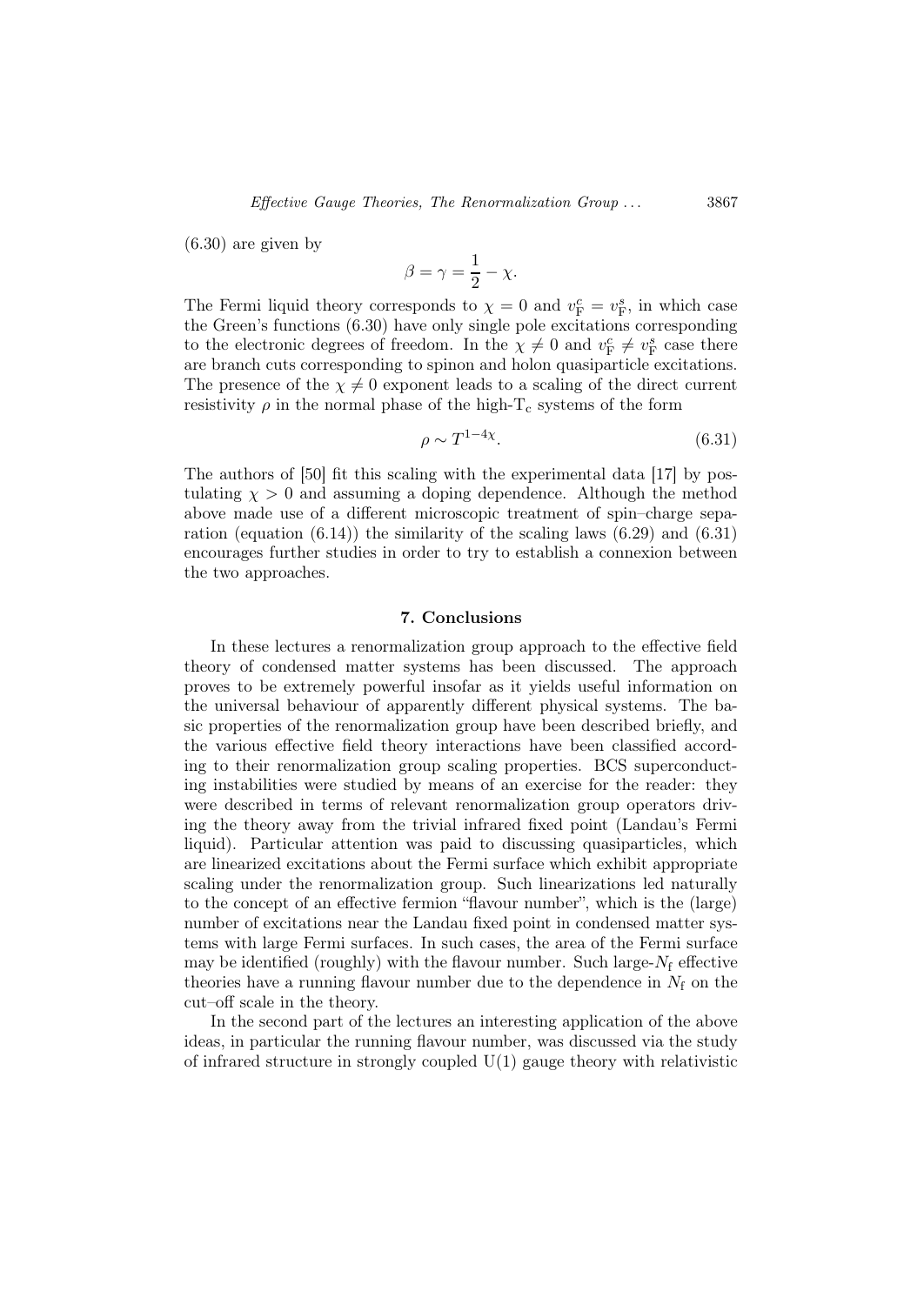massless fermions. Physical arguments were given as to why such models may be relevant for the physics of high temperature superconducting cuprates.

The (non-perturbative) infrared structure of QED<sup>3</sup> has been studied extensively using a renormalization group improved Dyson–Schwinger approach, resummed to leading order in  $1/N_f$ . Self consistent solutions have been found in Landau and non-local gauges, and the importance of the infrared cut–off has been discussed. The non-trivial infrared fixed point leads to very slow running of the coupling, which may have important consequences for the physics of systems described by these models  $(e.g.$  the size of the gap and the associated coherence length in superconductors). The computation of some critical exponents using the non-local gauge and Landau–Khalatnikov transformation was also discussed.

Discontinuities arising from the removal of covariant infrared cut–offs and related Landau damping type effects in finite temperature theories have also been discussed. The connexion leads to natural predictions for the resistivity in gauge field mediated models. Gauge interactions lead to a resistivity linear in the temperature, and the slow running coupling (affecting the system through the wavefunction renormalization) alters this behaviour with  $\mathcal{O}(1/N_f)$  corrections in the exponent. It is possible that these corrections are experimentally testable. In fact, recent experimental data seem consistent with slight deviations from linear  $T$  behaviour in the direct current resistivity [17].

The fundamental ideas which have been covered are as follows:

- Renormalization group analysis for  $U(1)$  gauge theories in a large- $N_f$ framework  $\implies$  Dyson–Schwinger analysis improved by the renormalization group.
- Connexion with Landau–Fermi theory: an increase in the area of the Fermi surface corresponds to an increase in the number of flavours, and hence eventually the large- $N_f$  limit.
- Approach the superconducting (chiral symmetry broken) phase from the normal phase.
- Use the renormalization group to investigate the evolution of Fermi surfaces in planar systems: reduction to a small momentum range in the deep infrared (in an appropriate doping regime), which admits a relativistic effective field theory description.
- It is found that the effective  $N_f$  (in the large- $N_f$  regime) is renormalized, and runs with the scale: this generates a running in theory space.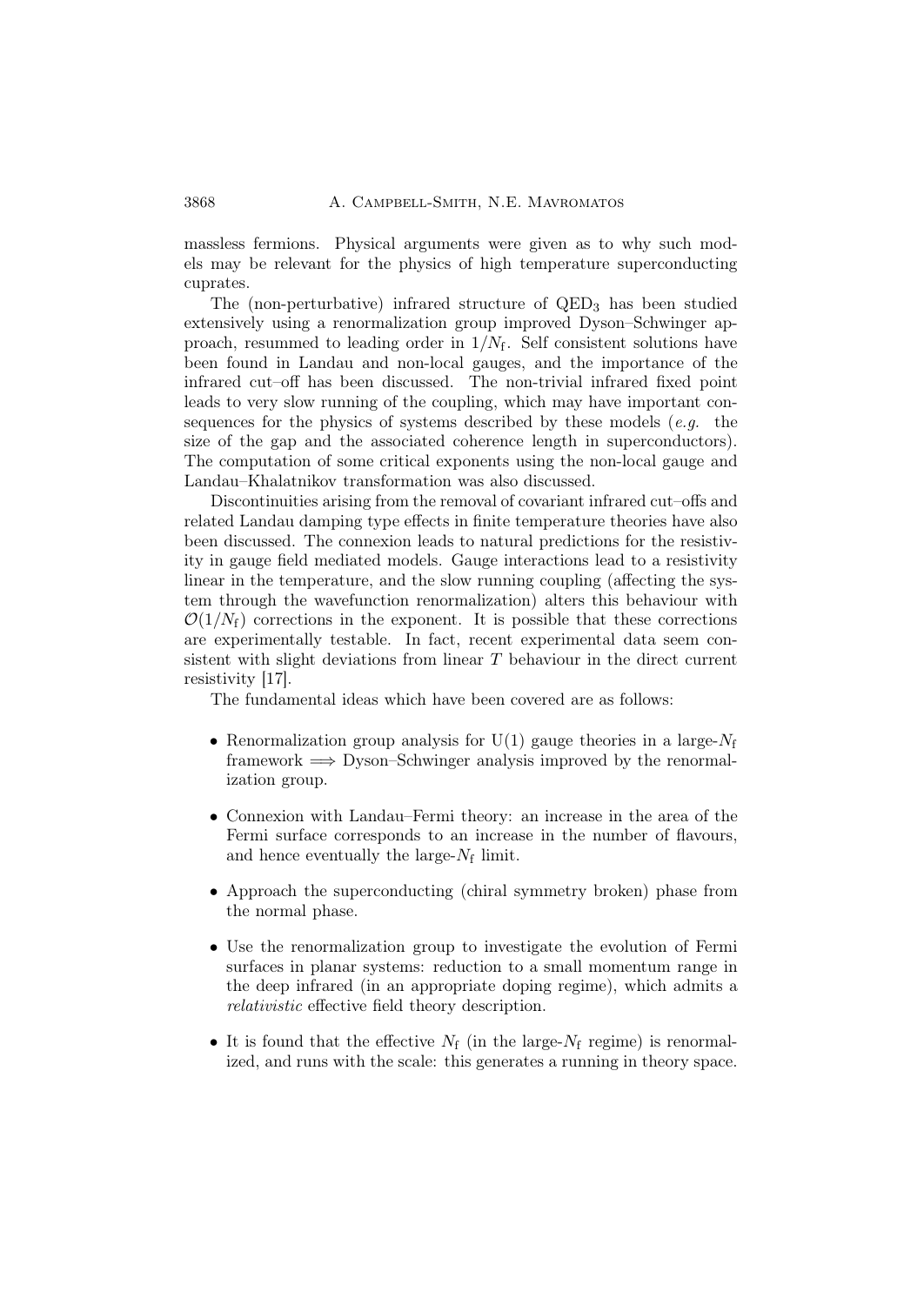• This slow running of  $N_f$  is an exclusive feature of  $U(1)$  gauge theories. The gauge interactions have a tendency to reduce the size of the Fermi surface, and hence lead to non-Fermi liquid behaviour.

N.E.M. would like to thank J. Spałek and the other organizers of the XXXVIII Cracow School of Theoretical Physics for inviting him to lecture at the School, and for providing a stimulating atmosphere during the meeting. We would also like to acknowledge helpful discussions with I.J.R. Aitchison, N. Andrei, C. Hooley, M. Lavagna, J. Papavassiliou, S. Sarkar and J. Spałek. The work of N.E.M. is supported by a P.P.A.R.C. (U.K.) Advanced Research Fellowship. A.C.–S. would like to thank P.P.A.R.C. (U.K.) for the research studentship (number 96314661).

### REFERENCES

- [1] K. Wilson, Rev. Mod. Phys. 47, 773 (1975).
- [2] J. Polchinski, TASI Lectures (1992): hep–th/9210046.
- [3] R. Shankar, Physica A177, 530 (1991).
- [4] G. Benfatto, G. Gallavotti, *Phys. Rev.* **B 42**, 9967 (1990).
- [5] L. Kadanoff, in Proceedings of the "Enrico Fermi" International School of Physics, ed. M. Green, Academic Press, New York 1971.
- [6] K. Wilson, M. Fisher, Phys. Rev. Lett. 28, 240 (1972).
- [7] K. Wilson, J. Kogut, Phys. Rep. 12, 75 (1974).
- [8] I.J.R. Aitchison, N.E. Mavromatos, Phys. Rev. B53, 9321 (1996).
- [9] A. Zamolodchikov, JETP Letters 43, 730 (1986), Sov. J. Nucl. Phys. 46, 1090 (1987).
- [10] N.E. Mavromatos, J. Miramontes, J. de Santos, Phys. Rev. D40, 535 (1989).
- [11] For a recent attempt, see S. Forte, J. Latorre, hep–th/9805015 and references therein.
- [12] A. Ludwig, J. Cardy, Nucl. Phys. B285, 687 (1987).
- [13] J. Kondo, *Prog. Theor. Phys.* **32**, 37 (1964).
- [14] J. Luttinger, J. Ward, *Phys. Rev.* **118**, 1417 (1960).
- [15] R. Shankar, *Rev. Mod. Phys.* **66**, 129 (1994).
- [16] C. Varma et al., *Phys. Rev. Lett.* **63**, 1996 (1989), and references therein.
- [17] A. Malinowski et al., Phys. Rev. Lett. 79, 495 (1997).
- [18] J. Polchinski, *Nucl. Phys.* **B422**, 617 (1994).
- [19] I.J.R. Aitchison, G. Amelino–Camelia, M. Klein–Kreisler, N.E. Mavromatos, D. McNeill, Phys. Rev. B56, 2836 (1997).
- [20] I.J.R. Aitchison, N.E. Mavromatos, D. McNeill, Phys. Lett. B402, 154 (1997).